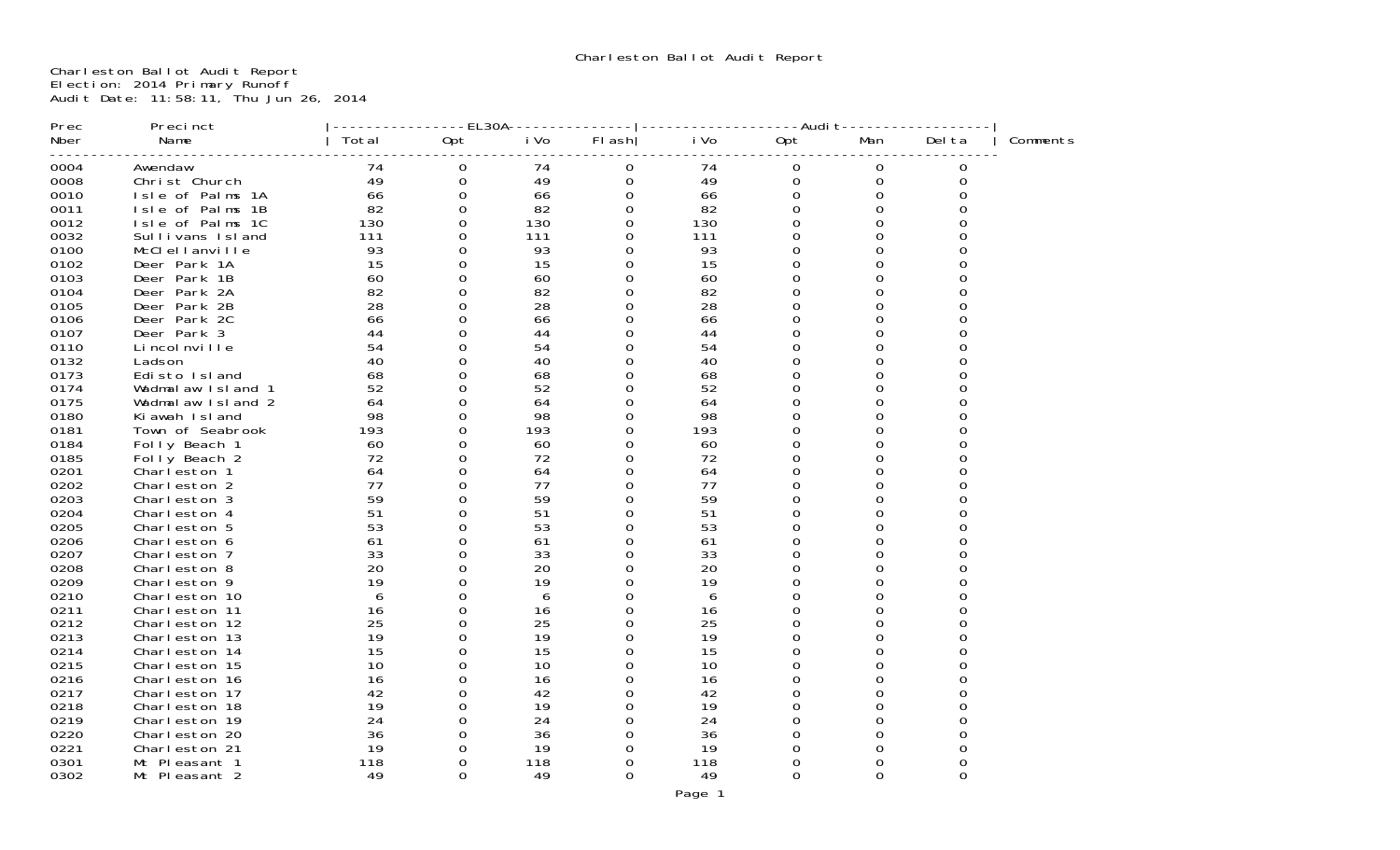|              |                                  |           |          |           | Charleston Ballot Audit Report |           |          |        |        |
|--------------|----------------------------------|-----------|----------|-----------|--------------------------------|-----------|----------|--------|--------|
| 0303         | Mt Pleasant 3                    | 69        | 0        | 69        | 0                              | 69        | 0        | 0      | 0      |
| 0304         | Mt Pleasant 4                    | 59        | 0        | 59        | 0                              | 59        | 0        | 0      | 0      |
| 0305         | Mt Pleasant 5                    | 104       | 0        | 104       | 0                              | 104       | 0        | 0      | 0      |
| 0306         | Mt Pleasant 6                    | 79        | 0        | 79        | 0                              | 79        | 0        | 0      | 0      |
| 0307         | Mt Pleasant<br>-7                | 25        | 0        | 25        | 0                              | 25        | Ω        | 0      | 0      |
| 0308         | Mt Pleasant 8                    | 50        | 0        | 50        | 0                              | 50        | 0        | 0      | 0      |
| 0309         | Mt Pleasant 9                    | 54        | 0        | 54        | 0                              | 54        | 0        | 0      | 0      |
| 0310         | Mt Pleasant 10                   | 47        | 0        | 47        | 0                              | 47        | 0        | 0      | 0      |
| 0311         | Mt Pleasant 11                   | 42        | 0        | 42        | 0                              | 42        | 0        | 0      | 0      |
| 0312         | Pleasant 12                      | 57        |          | 57        |                                | 57        | 0        |        |        |
| 0313         | Mt<br>Mt Pleasant 13             | 70        | 0<br>0   | 70        | 0<br>0                         | 70        | 0        | 0<br>0 | 0<br>0 |
| 0314         | Mt Pleasant 14                   | 49        | 0        | 49        | 0                              | 49        | 0        | 0      | 0      |
| 0315         | Pleasant 15                      |           | 0        |           |                                |           | 0        | 0      | 0      |
| 0316         | Mt                               | 104<br>92 | 0        | 104<br>92 | 0                              | 104<br>92 | 0        |        | 0      |
| 0317         | Mt Pleasant 16                   | 118       | 0        | 118       | 0                              | 118       | 0        | 0<br>0 | 0      |
| 0318         | Mt<br>PI easant 17               | 109       |          |           | 0                              | 109       | 0        |        | 0      |
| 0319         | Pleasant 18<br>Mt                |           | 0<br>0   | 109       | 0                              |           | O        | 0<br>0 | 0      |
| 0320         | Mt Pleasant 19                   | 68<br>79  |          | 68<br>79  | 0                              | 68<br>79  | 0        |        | 0      |
|              | Mt Pleasant 20                   | 89        | 0        | 89        | 0                              | 89        | 0        | 0      |        |
| 0321<br>0322 | Mt Pleasant 21<br>Mt Pleasant 22 | 25        | 0<br>0   | 25        | 0<br>0                         | 25        | 0        | 0<br>0 | 0<br>0 |
| 0323         | Pleasant 23<br>Mt                | 33        | 0        | 33        | 0                              | 33        | 0        | 0      | 0      |
| 0324         | Mt<br>Pleasant 24                | 31        | 0        | 31        | 0                              | 31        | 0        | 0      | 0      |
| 0325         | Mt Pleasant 25                   | 81        | 0        | 81        | 0                              | 81        | 0        | 0      | 0      |
| 0326         | Mt<br>Pleasant 26                | 17        | 0        | 17        | 0                              | 17        | 0        | 0      | 0      |
| 0327         | Pleasant 27<br>Mt                | 81        | 0        | 81        | 0                              | 81        | 0        | 0      | 0      |
| 0328         | Mt Pleasant 28                   | 43        | 0        | 43        | O                              | 43        | 0        | 0      | 0      |
| 0329         | Mt<br>PI easant 29               | 37        | 0        | 37        | 0                              | 37        | 0        | 0      | 0      |
| 0330         | Pleasant 30<br>Mt                | 110       | 0        | 110       | 0                              | 110       | Ω        | 0      | 0      |
| 0331         | Mt Pleasant 31                   | 48        | 0        | 48        | 0                              | 48        | 0        | 0      | 0      |
| 0332         | Pleasant 32<br>Mt                | 63        | 0        | 63        | 0                              | 63        | 0        | 0      | 0      |
| 0333         | Pleasant 33<br>Mt                | 116       | 0        | 116       | 0                              | 116       | 0        | 0      | 0      |
| 0334         | Mt Pleasant 34                   | 55        | 0        | 55        | 0                              | 55        | 0        | 0      | 0      |
| 0335         | Pleasant 35<br>Mt                | 123       | 0        | 123       | 0                              | 123       | 0        | 0      | 0      |
| 0336         | Pleasant 36<br>Mt                | 34        | 0        | 34        | 0                              | 34        | 0        | 0      | 0      |
| 0337         | Mt Pleasant 37                   | 94        | 0        | 94        | O                              | 94        | Ω        | 0      | 0      |
| 0338         | Pleasant 38<br>Mt                | 52        | 0        | 52        | 0                              | 52        | 0        | 0      | 0      |
| 0339         | Mt Pleasant 39                   | 47        | 0        | 47        | 0                              | 47        | 0        | 0      | 0      |
| 0400         | James Island 1A                  | 43        | 0        | 43        | 0                              | 43        | 0        | 0      | 0      |
| 0401         | James Island<br>-1B              | 27        | 0        | 27        | 0                              | 27        | 0        | 0      | 0      |
| 0402         | James Island<br>-3               | 27        | 0        | 27        | 0                              | 27        | Ω        | 0      | 0      |
| 0403         | James Island 5A                  | 80        | 0        | 80        | O                              | 80        | Ω        | 0      | 0      |
| 0404         | James Island 5B                  | 36        | 0        | 36        | 0                              | 36        |          | 0      | 0      |
| 0405         | James Island 6                   | 64        | 0        | 64        | 0                              | 64        | Ω        | 0      | 0      |
| 0406         | James Island 7                   | 38        | $\Omega$ | 38        |                                | 38        | ∩        | U      | O      |
| 0407         | James Island 8A                  | 61        | 0        | 61        | 0                              | 61        | 0        | 0      | 0      |
| 0408         | James Island 8B                  | 47        | 0        | 47        | 0                              | 47        | 0        | 0      | 0      |
| 0409         | James Island 9                   | 54        | 0        | 54        | 0                              | 54        | $\Omega$ | 0      | 0      |
| 0410         | James Island 10                  | 45        | 0        | 45        | 0                              | 45        | 0        | 0      | 0      |
| 0411         | James Island 11                  | 82        | 0        | 82        | 0                              | 82        | 0        | 0      | 0      |
| 0412         | James Island 12                  | 93        | 0        | 93        | 0                              | 93        | 0        | 0      | 0      |
| 0413         | James Island 13                  | 71        | 0        | 71        | 0                              | 71        | 0        | 0      | 0      |
| 0414         | James Island 14                  | 60        | 0        | 60        | 0                              | 60        | 0        | 0      | 0      |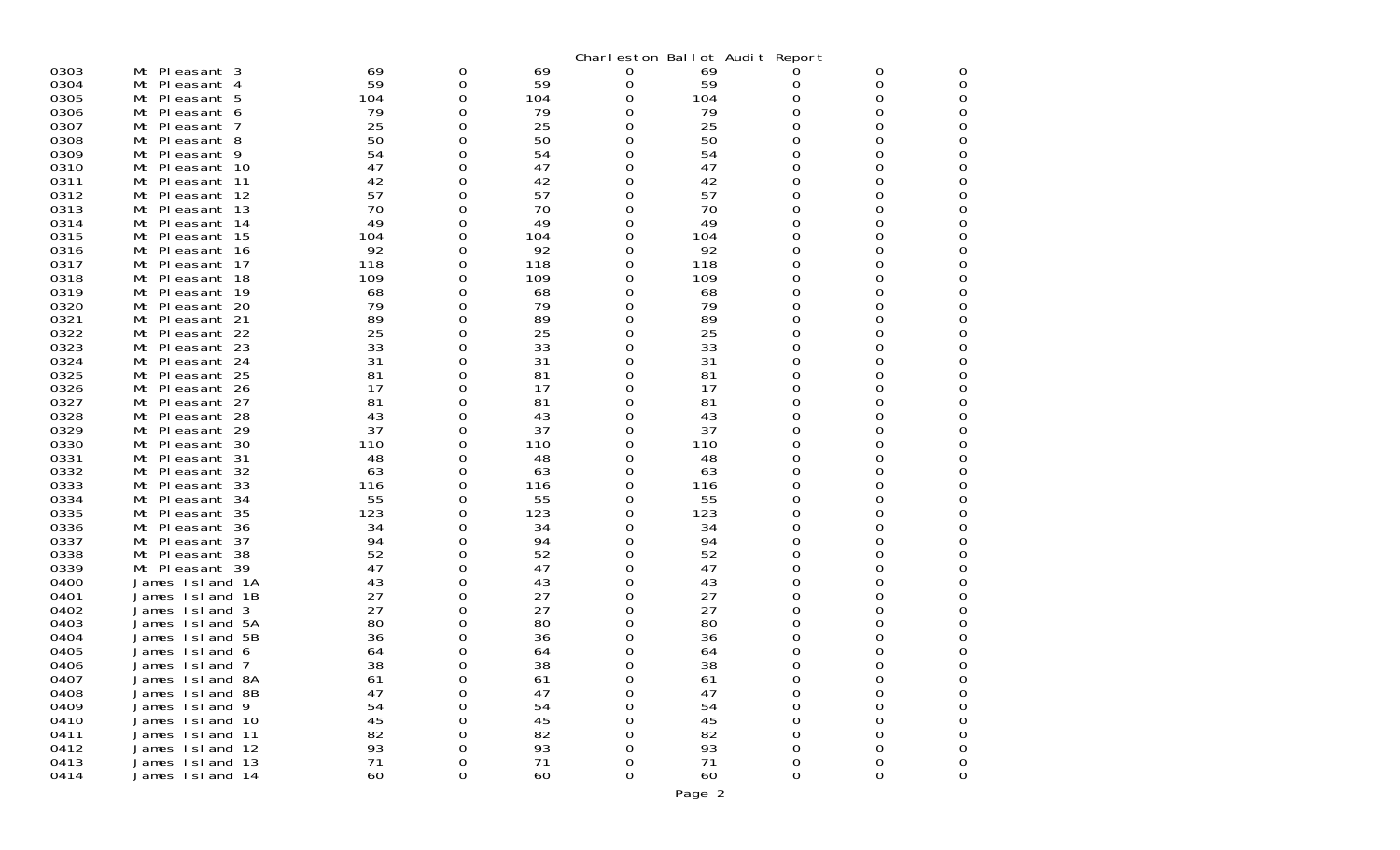|      |                   |     |   |     | Charleston Ballot Audit Report |     |   |          |                  |
|------|-------------------|-----|---|-----|--------------------------------|-----|---|----------|------------------|
| 0415 | James Island 15   | 51  | 0 | 51  | 0                              | 51  |   | 0        | 0                |
| 0417 | James Island 17   | 51  | 0 | 51  | 0                              | 51  | 0 | 0        | 0                |
| 0419 | James Island 19   | 37  | Ω | 37  | 0                              | 37  | 0 | 0        | 0                |
| 0420 | James Island 20   | 32  | 0 | 32  | 0                              | 32  | 0 | O        | 0                |
| 0422 | James Island 22   | 61  | Ω | 61  | 0                              | 61  | 0 | Ω        | 0                |
| 0440 | Johns Island 1A   | 102 | 0 | 102 | 0                              | 102 | 0 | O        | 0                |
| 0441 | Johns Island 1B   | 46  | 0 | 46  | O                              | 46  | 0 |          | 0                |
| 0442 | Johns Island 2    | 71  | Ω | 71  | 0                              | 71  | 0 | O        | 0                |
| 0443 | Johns Island 3A   | 76  | Ω | 76  | 0                              | 76  | 0 | O        | 0                |
| 0444 | Johns Island 3B   | 57  | 0 | 57  | 0                              | 57  | 0 | O        | 0                |
| 0445 | Johns Island 4    | 33  | Ω | 33  | 0                              | 33  | 0 | O        | 0                |
| 0460 | St Pauls 1        | 18  | 0 | 18  | 0                              | 18  | 0 | 0        | 0                |
| 0461 | St Pauls 2A       | 11  | 0 | 11  | 0                              | 11  | 0 | O        | 0                |
| 0462 | St Pauls 2B       | 52  | Ω | 52  | 0                              | 52  | 0 | O        | 0                |
| 0463 | St Pauls 3        | 107 | 0 | 107 | 0                              | 107 | 0 | 0        | 0                |
| 0464 | St<br>Paul s<br>4 | 18  | 0 | 18  | 0                              | 18  | 0 | 0        | 0                |
| 0465 | St Pauls 5        | 27  | O | 27  | 0                              | 27  | 0 | O        | 0                |
| 0466 | St Pauls 6        | 50  | 0 | 50  | 0                              | 50  | 0 | 0        | 0                |
| 0501 | St Andrews 1      | 30  | 0 | 30  | 0                              | 30  | 0 | Ω        | 0                |
| 0502 | St Andrews 2      | 22  | O | 22  | 0                              | 22  | 0 | O        | 0                |
| 0503 | St Andrews 3      | 42  | 0 | 42  | 0                              | 42  | 0 | 0        | 0                |
| 0504 | St Andrews 4      | 67  | Ω | 67  | 0                              | 67  | 0 | Ω        | 0                |
| 0505 | St Andrews 5      | 55  | Ω | 55  | 0                              | 55  | 0 | O        | 0                |
| 0506 | St Andrews 6      | 114 | 0 | 114 | 0                              | 114 | 0 | 0        | 0                |
| 0507 | St Andrews 7      | 89  | Ω | 89  | 0                              | 89  | 0 | Ω        | 0                |
| 0508 | St Andrews 8      | 23  | 0 | 23  | 0                              | 23  | 0 | O        | 0                |
| 0509 | St Andrews 9      | 21  | 0 | 21  | 0                              | 21  | 0 | 0        | 0                |
| 0510 | St Andrews 10     | 48  | Ω | 48  | 0                              | 48  | 0 | Ω        | 0                |
| 0511 | St Andrews 11     | 82  | Ω | 82  | O                              | 82  | 0 | O        | 0                |
| 0512 | St Andrews 12     | 84  | 0 | 84  | 0                              | 84  | 0 | 0        | 0                |
| 0513 | St Andrews 13     | 104 | Ω | 104 | 0                              | 104 | 0 | Ω        | 0                |
| 0514 | St Andrews 14     | 69  | O | 69  | O                              | 69  | 0 |          | 0                |
| 0515 | Andrews 15<br>St  | 21  | 0 | 21  | 0                              | 21  | 0 | O        | 0                |
| 0516 | St Andrews 16     | 44  | Ω | 44  | 0                              | 44  | 0 | 0        | 0                |
| 0517 | St Andrews 17     | 78  | Ω | 78  | O                              | 78  | 0 | O        | 0                |
| 0518 | Andrews 18<br>St  | 40  | 0 | 40  | 0                              | 40  | 0 | O        | 0                |
| 0519 | St Andrews 19     | 13  | Ω | 13  | 0                              | 13  | 0 | Ω        | 0                |
| 0520 | St Andrews 20     | 83  | Ω | 83  | 0                              | 83  | 0 | O        | 0                |
| 0521 | Andrews 21<br>St  | 44  | 0 | 44  | 0                              | 44  | 0 | O        | 0                |
| 0522 | Andrews 22<br>St  | 46  | Ω | 46  | 0                              | 46  | 0 | O        | 0                |
| 0523 | St Andrews 23     | 14  | O | 14  |                                | 14  | 0 |          | 0                |
| 0524 | Andrews 24<br>St  | 37  | O | 37  | O                              | 37  |   |          | 0                |
| 0525 | St Andrews 25     | 21  | Ω | 21  | 0                              | 21  | 0 | O        | 0                |
| 0526 | St Andrews 26     | 76  | ∩ | 76  | <sup>0</sup>                   | 76  | ი | ∩        | ∩                |
| 0527 | St Andrews 27     | 72  | 0 | 72  | 0                              | 72  | 0 | 0        | 0                |
| 0528 | St Andrews 28     | 27  | 0 | 27  | 0                              | 27  | 0 | 0        | 0                |
| 0529 | St Andrews 29     | 47  | 0 | 47  | 0                              | 47  | 0 | 0        | $\mathbf 0$      |
| 0530 | St Andrews 30     | 56  | 0 | 56  | 0                              | 56  | 0 | 0        | 0                |
| 0531 | St Andrews 31     | 19  | 0 | 19  | 0                              | 19  | 0 | 0        | 0                |
| 0532 | St Andrews 32     | 46  | 0 | 46  | 0                              | 46  | 0 | $\Omega$ | $\boldsymbol{0}$ |
| 0533 | St Andrews 33     | 37  | 0 | 37  | 0                              | 37  | 0 | 0        | 0                |
| 0534 | St Andrews 34     | 140 | 0 | 140 | 0                              | 140 | 0 | $\Omega$ | 0                |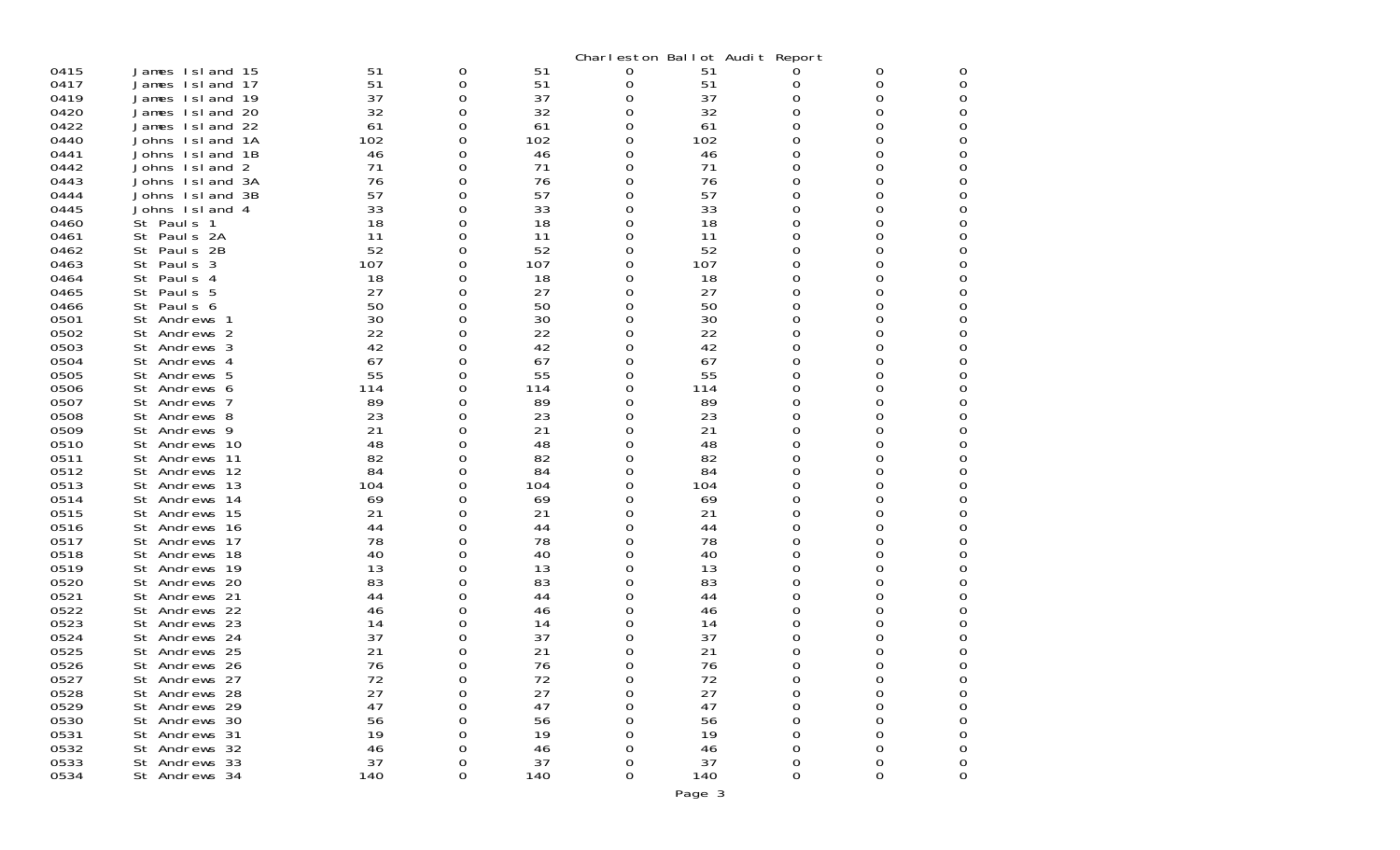| 0535         | St Andrews 35                      | 75             | 0      | 75             | Charleston Ballot Audit Report<br>0 | 75       |        | 0        | 0      |
|--------------|------------------------------------|----------------|--------|----------------|-------------------------------------|----------|--------|----------|--------|
| 0536         | St Andrews 36                      | 65             | 0      | 65             | 0                                   | 65       | 0      | 0        | 0      |
| 0537         | St Andrews 37                      | 66             | 0      | 66             | 0                                   | 66       | 0      | 0        | 0      |
| 0601         | N Charleston 1                     | 21             | 0      | 21             | 0                                   | 21       | 0      | 0        | 0      |
| 0602         | N Charleston 2                     | 9              | 0      | 9              | 0                                   | 9        | 0      | 0        | 0      |
| 0603         | N Charleston 3                     | 80             | 0      | 80             | 0                                   | 80       | 0      | 0        | 0      |
| 0604         | Charleston 4<br>N.                 | 27             | 0      | 27             | 0                                   | 27       | 0      | 0        | 0      |
| 0605         | Charleston 5<br>N.                 | 24             | 0      | 24             | 0                                   | 24       | 0      | 0        | 0      |
| 0606         | N Charleston 6                     | 26             | 0      | 26             | 0                                   | 26       | 0      | 0        | 0      |
| 0607         | N Charleston 7                     | 26             | 0      | 26             | 0                                   | 26       | 0      | 0        | 0      |
| 0608         | Charleston 8<br>N.                 | 15             | 0      | 15             | 0                                   | 15       | 0      | 0        | O      |
| 0609         | N Charleston 9                     | 28             | Ω      | 28             | 0                                   | 28       | 0      | O        | 0      |
| 0610         | N Charleston 10                    | 23             | 0      | 23             | 0                                   | 23       | 0      | 0        | 0      |
| 0611         | Charleston 11<br>N.                | 51             | 0      | 51             | 0                                   | 51       | 0      | 0        | 0      |
| 0612         | N Charleston 12                    | 22             | Ω      | 22             | 0                                   | 22       | 0      | O        | 0      |
| 0613         | N Charleston 13                    | 20             | 0      | 20             | 0                                   | 20       | 0      | 0        | 0      |
| 0614         | Charleston 14<br>N.                | 15             | 0      | 15             | 0                                   | 15       | 0      | 0        | 0      |
| 0615         | N Charleston 15                    | 11             | Ω      | 11             | 0                                   | 11       | 0      | 0        | 0      |
| 0616         | N Charleston 16                    | 25             | 0      | 25             | 0                                   | 25       | 0      | 0        | 0      |
| 0617         | Charleston 17<br>N.                | 7              | 0      | 7              | 0                                   | 7        | 0      | Ω        | 0      |
| 0618         | N Charleston 18                    | 21             | 0      | 21             | 0                                   | 21       | 0      | ი        | 0      |
| 0619         | N Charleston 19                    | $\overline{2}$ | Ω      | $\overline{2}$ | 0                                   | 2        | 0      | O        | 0      |
| 0620         | Charleston 20<br>N.                | 57             | 0      | 57             | 0                                   | 57       | 0      | Ω        | 0      |
| 0621         | N Charleston 21                    | 28             | 0      | 28             | 0                                   | 28       | 0      | 0        | 0      |
| 0622         | N Charleston 22                    | 25             | 0      | 25             | 0                                   | 25       | 0      | Ω        | O      |
| 0623         | Charleston 23<br>N.                | 44             | 0      | 44<br>23       | 0                                   | 44       | 0      | 0        | 0      |
| 0624         | N Charleston 24                    | 23<br>12       | 0      | 12             | 0                                   | 23       | 0      | 0        | 0      |
| 0625<br>0626 | N Charleston 25<br>N Charleston 26 | 10             | Ω<br>0 | 10             | Ω<br>0                              | 12<br>10 | Ω<br>0 | Ω<br>0   | 0<br>0 |
| 0627         | N Charleston 27                    |                | 0      |                | 0                                   | 6        | 0      | 0        | 0      |
| 0628         | N Charleston 28                    | 6<br>9         | 0      | 6<br>9         | 0                                   | 9        | 0      | 0        | 0      |
| 0629         | N Charleston 29                    | 18             | 0      | 18             | 0                                   | 18       | 0      | O        | 0      |
| 0630         | N Charleston 30                    | 64             | 0      | 64             | 0                                   | 64       | 0      | 0        | 0      |
| Precincts    | Total:                             | 9400           | 0      | 9400           | 0                                   | 9400     | 0      | $\Omega$ | 0      |
|              |                                    |                |        |                |                                     |          |        |          |        |
| 0750         | Absentee                           | 1028           | 878    | 150            | 0                                   | 150      | 878    | 0        | 0      |
| 0800         | Emergency                          | 0              | 0      | 0              | 0                                   | 0        | 0      | 0        | 0      |
| 0850         | Fai I safe                         | 2              | 0      | 2              | 0                                   | 2        | 0      | 0        | 0      |
| 0900         | Provi si onal                      |                |        | 0              | 0                                   | 0        |        | O        | 0      |
| 0950         | Fai I safe/Provi si onal           | 2              | 2      | 0              | 0                                   | 0        | 2      | 0        | 0      |
| Vi rtual     | Precincts Total:                   | 1039           | 887    | 152            | 0                                   | 152      | 887    | 0        | 0      |
| Grand Total: |                                    | 10439          | 887    | 9552           | 0                                   | 9552     | 887    | O        | 0      |

NOTE: Any manual entries shown on this report are supported by the Manual Entry log (EL68).

Auditor's Comments: Total number of iVotronic ballots cast containg no votes: 17 The following precincts have no ballots cast in them: Emergency This audit is complete and has no exceptions.

EL30A iVo to EL155 to EL152 Cross Check and Cancelled Ballots.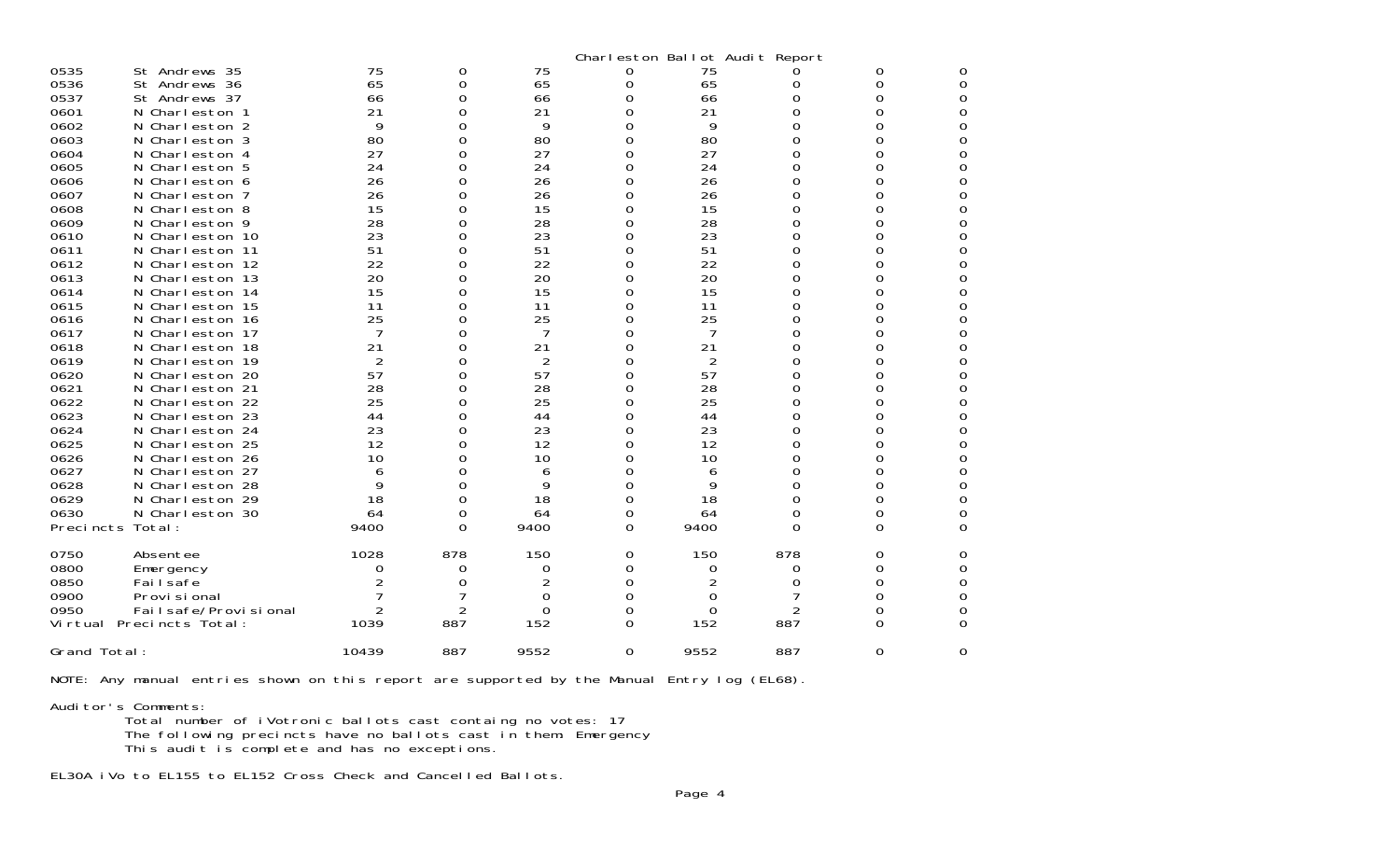| EL155 Ballots   EL152 Ballots<br>EL30A Ivo Ballots  <br>9552<br>9552<br>9552<br>Delta from EL30A<br>Delta from EL155<br>9548<br>Cast By Voter<br>Cast By Poll Wkr<br>Blank Cast by PW<br>O<br>29<br>Cancelled Ballots<br>20<br>Wrong Ballot<br>Voter Left AB<br>0<br>Voter Left BB<br>Voter Request<br>Printer Problem<br>Terminal Problem<br>Other Reason |
|------------------------------------------------------------------------------------------------------------------------------------------------------------------------------------------------------------------------------------------------------------------------------------------------------------------------------------------------------------|
|                                                                                                                                                                                                                                                                                                                                                            |
| (AB = After ballot selected by poll worker.)<br>(BB = Before ballot selected by poll worker.)                                                                                                                                                                                                                                                              |
|                                                                                                                                                                                                                                                                                                                                                            |
|                                                                                                                                                                                                                                                                                                                                                            |
|                                                                                                                                                                                                                                                                                                                                                            |

Note: The following machines(s) have audit records but no ballots were cast on them: 5118917, 5123245, 5124653,  $\frac{2}{3}$ , 5136603 Because they do not have ballots cast, they cannot be matched to a precinct. This is not an issue as long as the EL30A Ivo Ballots, the EL155 Ballots and the EL152 Ballots match in the table immdiately above.

How to read this report.

This is the ballot level report. It compares the number of ballots cast in the tabulation report, the EL30A with the number of ballots cast in the audit data.

The values read from the EL30A report are reported in four categories; Total, Optical (Opt), iVotronic (iVo) and Flash. None of these values on each line are calculated but parsed from the actual report. The total lines are the calculated sums of the individual precince line values.

The Opt totals are the total number of ballots cast on paper ballots that were scanned into the optical scanner and transferred to the tabulation computer via memory stick or ZipDisk (depending on the type of device, M100 or M650 used to scan the ballots.) Optical totals should exist only in some but not all of the Virtual Precincts at the bottom of the table.

The iVo totals are the results gathered from the PEBs (Personal Electronic Ballot) which are used to open and close an iVotronic voting machine and, after the polls have closed, gather the ballots cast for transmission to the tabulation system.

The Flash totals are the totals that are read from the flash cards in the rare event that the ballots cannot be copied from the machine to the PEB or from the PEB to the tabulating machine.

The values on the Audit side come from the iVotronic audit data that is read from the flash cards as part of the audit process. That process combines the individual machine data into two master audit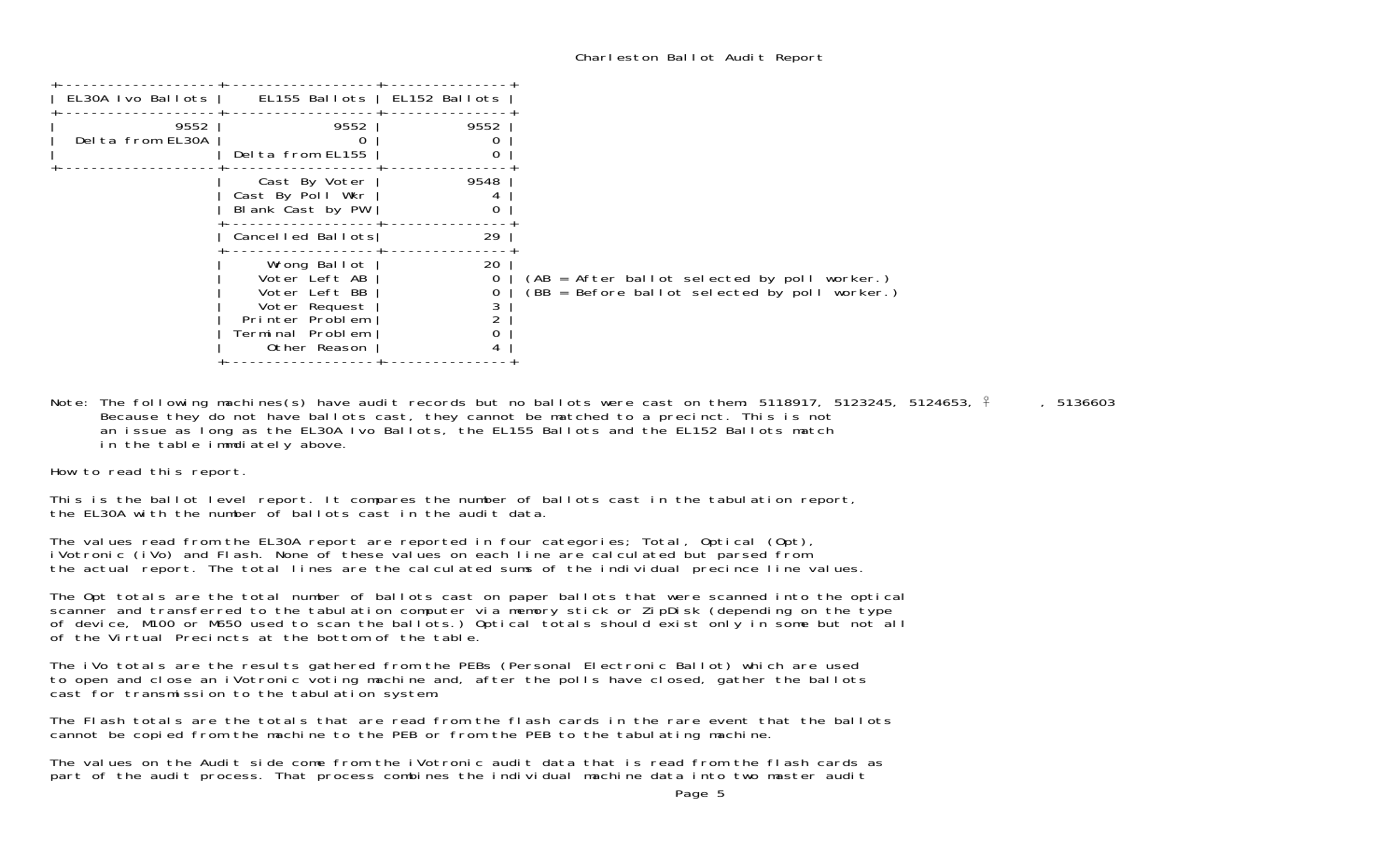## Charleston Ballot Audit Report

files, the EL155 Vote image log and the EL152 iVotronic event log.

The EL155 contains a record of all the votes cast on a ballot. The vote images indicate the machine 0counting the number of asterisks in a precint we get the number of ballots cast in that precinct. That number should always match the number in the iVo column on the EL30A side of the report.

Optical ballots do not have electonically readable audit files. So if the audit data iVotronic total does not match the EL30A Total value, the auditor is prompted to read the paper report from the optical scanner and enter the total ballots cast into the auditing program.

If the sum of the audit iVotronic and Optical ballots cast still do not match the EL30A total value, then the audit software reads the EL68 Manual Entry log for any changes made in that precinct to either the iVo or Opt totals by the CEC staff. It displays any manual entries to the auditor for inclusion into the totals. If accepted by the auditor these entries are automatically added to the Man column from the Manual Entry log.

Finally, the audit software calculates the Delta value which should be zero unless the sum of the iVo, the Opt and the Man do not match the EL30A Total column. If the Delta is greater than zero then audit data is missing. A comment will be placed on that line in the report indicating missing audit data. If the Delta value is less than zero then there are more ballots in the audit data than there are in the tabulated data and a comment will be placed on that line in the report.

Wherever possible, the audit system will attempt to indicate where the difference is by displaying the iVotronic machine numbers and the number of ballots cast on that machine that exist in the audit data.In the case of missing tabulated data, it might be possible to identify a machine that has the same number of ballots cast as the delta value and that number and ballot count will be highlited with a < sign. If there is a non zero Delta value there will be an entry by the auditor explaining the variance.

Finally, there is a EL30A iVo to EL155 to EL152 Cross Check and Cancelled Ballots table in the report This table should indicate that the nubmer ballots cast in the EL30A match the numbers in the EL155 and the EL152 report. Then there are some statistics pulled from the EL152 repor that indicate how many ballots were cast by the voter and the number cast by the poll worker. Lastly the number of ballots that were cancelled and the reason they were cancelled. It should be noted that the reason cancelled is chosen from a pull down menu presented to the poll worker when a ballot is cancelled, there is no way to validate the poll worker's choice.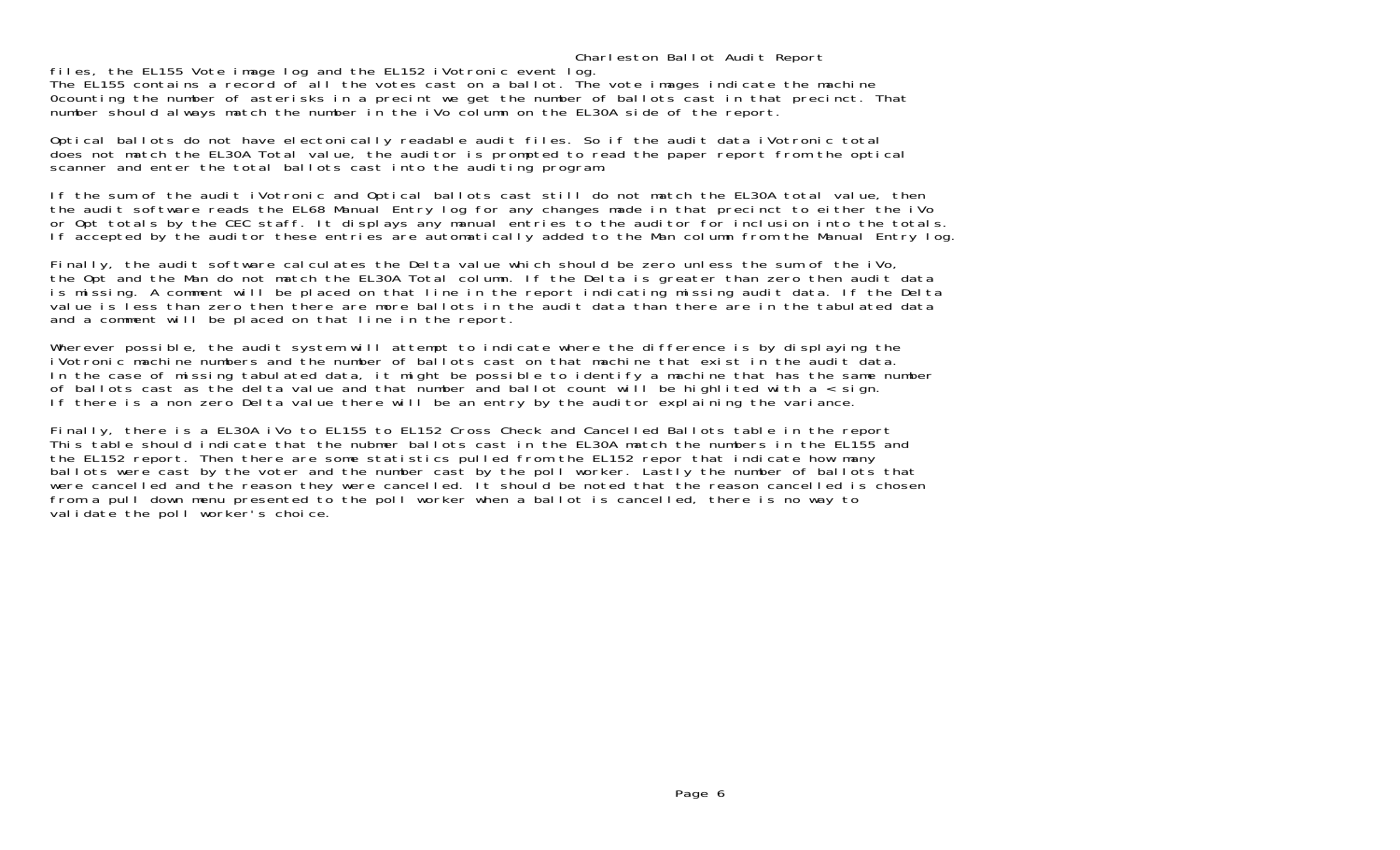## Charleston Vote Level Audit Report Election: 2014 Primary Runoff Audit Date: 11:58:53, Thu Jun 26, 2014

|         | Precinct Number / Name                                                                                                                                                                                                                                       |                                                                                                                     |       |                                                          |                                                                                      |                                                          | -----------------EL30A----------------- -----Audi                             t------- |                                                          |                                                                          |          |
|---------|--------------------------------------------------------------------------------------------------------------------------------------------------------------------------------------------------------------------------------------------------------------|---------------------------------------------------------------------------------------------------------------------|-------|----------------------------------------------------------|--------------------------------------------------------------------------------------|----------------------------------------------------------|----------------------------------------------------------------------------------------|----------------------------------------------------------|--------------------------------------------------------------------------|----------|
| 0ffi ce |                                                                                                                                                                                                                                                              | Candi date                                                                                                          | Party |                                                          | Total Optical                                                                        |                                                          | i Volle Flash                                                                          | i Vo                                                     | Del tal                                                                  | Comments |
|         | 0004 Awendaw<br>DEM - State Superintendent of Education<br>DEM - State Superintendent of Education<br>REP - Lieutenant Governor<br>REP - Li eutenant Governor<br>REP - State Superintendent of Education<br>REP - State Superintendent of Education          | Sheila C Gallagher<br>Tom Thompson<br>Mike Campbell<br>Henry McMaster<br>Sally Atwater<br>Molly Mitchell Spearman   |       | $\overline{2}$<br>28<br>17<br>27<br>18<br>22             | 0<br>$\mathbf 0$<br>0<br>0<br>$\mathbf 0$<br>$\Omega$                                | 2<br>28<br>17<br>27<br>18<br>22                          | $\mathbf 0$<br>$\mathsf{O}$<br>$\mathbf{O}$<br>$\mathbf{0}$<br>$\mathbf 0$<br>$\Omega$ | 2<br>28<br>17<br>27<br>18<br>22                          | 0<br>$\mathbf 0$<br>0<br>$\mathsf{O}\xspace$<br>$\mathsf{O}\xspace$<br>0 |          |
|         | 0008 Christ Church<br>DEM - State Superintendent of Education<br>DEM - State Superintendent of Education<br>REP - Li eutenant Governor<br>REP - Lieutenant Governor<br>REP - State Superintendent of Education<br>REP - State Superintendent of Education    | Sheila C Gallagher<br>Tom Thompson<br>Mike Campbell<br>Henry McMaster<br>Sally Atwater<br>Molly Mitchell Spearman   |       | $\mathbf{1}$<br>17<br>9<br>22<br>15<br>16                | $\mathbf 0$<br>0<br>$\mathbf 0$<br>$\mathbf 0$<br>0<br>$\Omega$                      | $\overline{1}$<br>17<br>9<br>22<br>15<br>16              | $\boldsymbol{0}$<br>0<br>$\mathbf{O}$<br>$\mathbf 0$<br>$\mathbf 0$<br>$\Omega$        | 17<br>9<br>22<br>15<br>16                                | 0<br>0<br>0<br>0<br>0<br>0                                               |          |
|         | 0010 Isle of Palms 1A<br>DEM - State Superintendent of Education<br>DEM - State Superintendent of Education<br>REP - Li eutenant Governor<br>REP - Lieutenant Governor<br>REP - State Superintendent of Education<br>REP - State Superintendent of Education | Sheila C Gallagher<br>Tom Thompson<br>Mi ke Campbel I<br>Henry McMaster<br>Sally Atwater<br>Molly Mitchell Spearman |       | $\frac{2}{2}$<br>20<br>41<br>26<br>36                    | $\mathbf 0$<br>0<br>$\mathbf 0$<br>$\mathsf{O}\xspace$<br>$\mathbf 0$<br>$\mathbf 0$ | $\frac{2}{2}$<br>20<br>41<br>26<br>36                    | $\mathbf 0$<br>$\mathbf 0$<br>$\mathbf 0$<br>0<br>$\Omega$<br>$\Omega$                 | 2<br>$\overline{2}$<br>20<br>41<br>26<br>36              | 0<br>0<br>0<br>0<br>$\mathsf{O}\xspace$<br>$\Omega$                      |          |
|         | 0011 Isle of Palms 1B<br>DEM - State Superintendent of Education<br>DEM - State Superintendent of Education<br>REP - Lieutenant Governor<br>REP - Lieutenant Governor<br>REP - State Superintendent of Education<br>REP - State Superintendent of Education  | Sheila C Gallagher<br>Tom Thompson<br>Mike Campbell<br>Henry McMaster<br>Sally Atwater<br>Molly Mitchell Spearman   |       | $\mathbf{1}$<br>5<br>20<br>54<br>28<br>48                | 0<br>0<br>$\mathbf 0$<br>0<br>0<br>$\overline{0}$                                    | 5<br>20<br>54<br>28<br>48                                | 0<br>0<br>0<br>$\mathbf 0$<br>0<br>$\Omega$                                            | 5<br>20<br>54<br>28<br>48                                | 0<br>0<br>0<br>0<br>0<br>$\Omega$                                        |          |
|         | 0012 Isle of Palms 1C<br>DEM - State Superintendent of Education<br>DEM - State Superintendent of Education<br>REP - Lieutenant Governor<br>REP - Lieutenant Governor<br>REP - State Superintendent of Education<br>REP - State Superintendent of Education  | Sheila C Gallagher<br>Tom Thompson<br>Mike Campbell<br>Henry McMaster<br>Sally Atwater<br>Molly Mitchell Spearman   |       | $\overline{2}$<br>$\overline{2}$<br>27<br>95<br>47<br>76 | $\mathbf 0$<br>0<br>$\mathbf 0$<br>$\mathbf 0$<br>$\mathbf 0$<br>$\Omega$            | $\overline{c}$<br>$\overline{2}$<br>27<br>95<br>47<br>76 | $\mathbf 0$<br>$\Omega$<br>$\Omega$<br>$\mathbf 0$<br>$\mathbf 0$<br>$\Omega$          | $\overline{2}$<br>$\overline{2}$<br>27<br>95<br>47<br>76 | 0<br>$\mathbf 0$<br>0<br>0<br>$\mathsf{O}\xspace$<br>0                   |          |
|         | 0032 Sullivans Island<br>DEM - State Superintendent of Education<br>DEM - State Superintendent of Education<br>REP - Li eutenant Governor                                                                                                                    | Sheila C Gallagher<br>Tom Thompson<br>Mike Campbell                                                                 |       | 6<br>6<br>22                                             | $\mathbf 0$<br>0<br>$\mathbf 0$                                                      | 6<br>6<br>22                                             | $\Omega$<br>$\Omega$<br>$\Omega$                                                       | 6<br>6<br>22                                             | 0<br>0<br>$\mathbf 0$                                                    |          |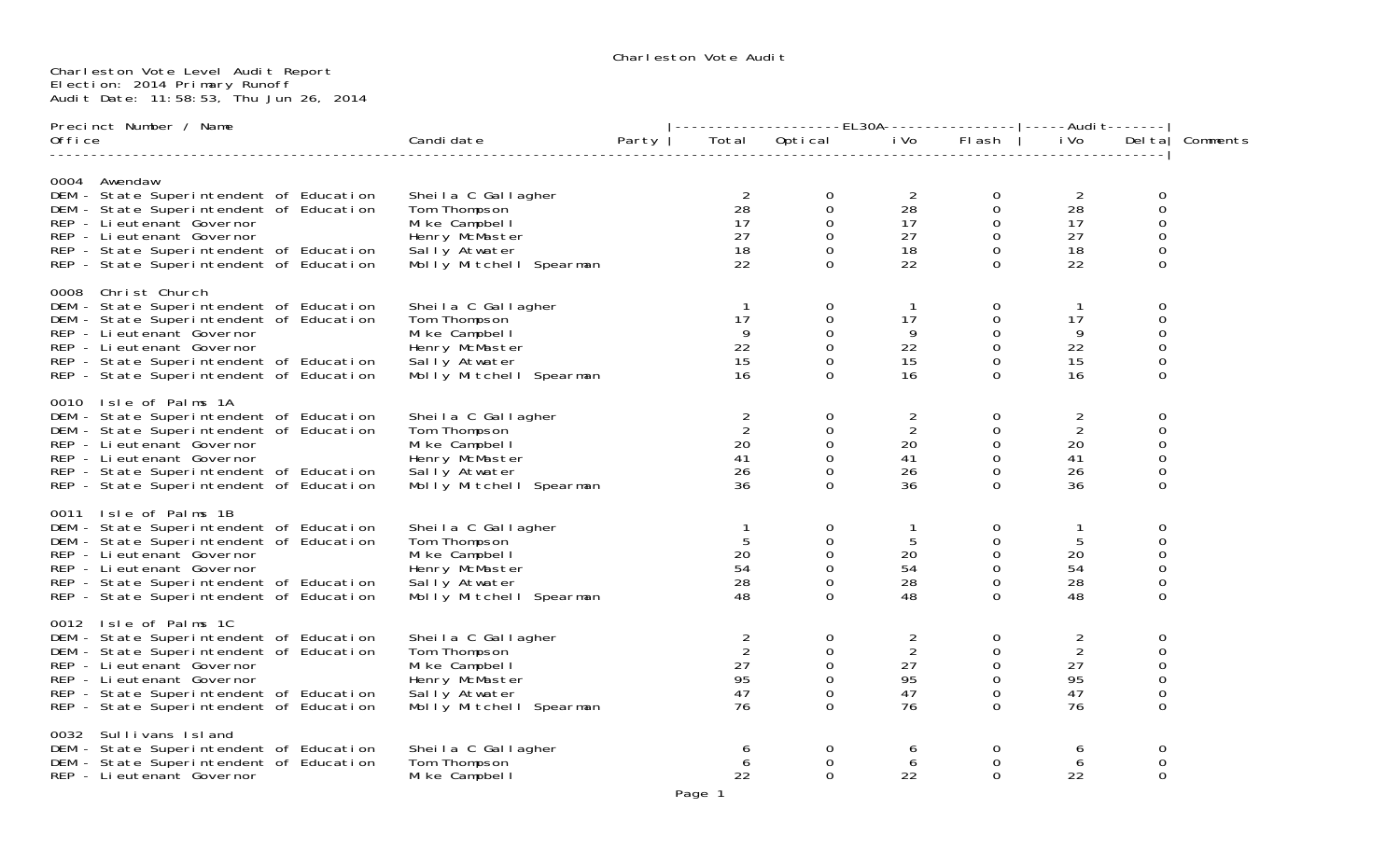|                                                                                                                                                                                                                                                            |                                                                                                                   | Charleston Vote Audit                                                                 |                                                 |                                             |                                                               |                                                          |                                      |
|------------------------------------------------------------------------------------------------------------------------------------------------------------------------------------------------------------------------------------------------------------|-------------------------------------------------------------------------------------------------------------------|---------------------------------------------------------------------------------------|-------------------------------------------------|---------------------------------------------|---------------------------------------------------------------|----------------------------------------------------------|--------------------------------------|
| REP - Lieutenant Governor<br>REP - State Superintendent of Education<br>REP - State Superintendent of Education                                                                                                                                            | Henry McMaster<br>Sally Atwater<br>Molly Mitchell Spearman                                                        | 75<br>32<br>63                                                                        | 0<br>0<br>0                                     | 75<br>32<br>63                              | 0<br>0<br>0                                                   | 75<br>32<br>63                                           | 0<br>0                               |
| 0100 McClellanville<br>DEM - State Superintendent of Education<br>DEM - State Superintendent of Education<br>REP - Li eutenant Governor<br>REP - Lieutenant Governor<br>REP - State Superintendent of Education<br>REP - State Superintendent of Education | Sheila C Gallagher<br>Tom Thompson<br>Mike Campbell<br>Henry McMaster<br>Sally Atwater<br>Molly Mitchell Spearman | 7<br>45<br>13<br>27<br>18<br>21                                                       | 0<br>0<br>0<br>0<br>$\Omega$<br>0               | 7<br>45<br>13<br>27<br>18<br>21             | 0<br>0<br>0<br>$\mathbf 0$<br>0<br>0                          | 7<br>45<br>13<br>27<br>18<br>21                          | 0<br>0<br>0                          |
| 0102 Deer Park 1A<br>DEM - State Superintendent of Education<br>DEM - State Superintendent of Education<br>REP - Lieutenant Governor<br>REP - Lieutenant Governor<br>REP - State Superintendent of Education<br>REP - State Superintendent of Education    | Sheila C Gallagher<br>Tom Thompson<br>Mike Campbell<br>Henry McMaster<br>Sally Atwater<br>Molly Mitchell Spearman | 1<br>1<br>$\begin{array}{c} 5 \\ 8 \end{array}$<br>$\boldsymbol{6}$<br>$\overline{7}$ | 0<br>0<br>$\Omega$<br>$\Omega$<br>0<br>$\Omega$ | -1<br>1<br>5<br>8<br>6<br>7                 | 0<br>0<br>0<br>0<br>$\mathbf 0$<br>$\Omega$                   | 1<br>1<br>5<br>8<br>$\boldsymbol{6}$<br>$\overline{7}$   | 0<br>0<br>0<br>0<br>0<br>$\mathbf 0$ |
| 0103 Deer Park 1B<br>DEM - State Superintendent of Education<br>DEM - State Superintendent of Education<br>REP - Lieutenant Governor<br>REP - Lieutenant Governor<br>REP - State Superintendent of Education<br>REP - State Superintendent of Education    | Sheila C Gallagher<br>Tom Thompson<br>Mike Campbell<br>Henry McMaster<br>Sally Atwater<br>Molly Mitchell Spearman | $\overline{2}$<br>$\overline{7}$<br>15<br>35<br>29<br>22                              | 0<br>0<br>0<br>0<br>$\Omega$<br>0               | 2<br>$\overline{7}$<br>15<br>35<br>29<br>22 | 0<br>0<br>0<br>0<br>$\mathbf 0$<br>0                          | $\overline{2}$<br>$\overline{7}$<br>15<br>35<br>29<br>22 | 0<br>0<br>0<br>$\Omega$<br>0         |
| 0104 Deer Park 2A<br>DEM - State Superintendent of Education<br>DEM - State Superintendent of Education<br>REP - Li eutenant Governor<br>REP - Lieutenant Governor<br>REP - State Superintendent of Education<br>REP - State Superintendent of Education   | Sheila C Gallagher<br>Tom Thompson<br>Mike Campbell<br>Henry McMaster<br>Sally Atwater<br>Molly Mitchell Spearman | 3<br>$\overline{7}$<br>21<br>50<br>37<br>34                                           | 0<br>$\Omega$<br>0<br>0<br>$\Omega$<br>$\Omega$ | 3<br>7<br>21<br>50<br>37<br>34              | $\mathbf 0$<br>0<br>0<br>$\mathbf 0$<br>0<br>0                | 3<br>$\overline{7}$<br>21<br>50<br>37<br>34              | 0<br>0<br>0<br>0<br>0                |
| 0105 Deer Park 2B<br>DEM - State Superintendent of Education<br>DEM - State Superintendent of Education<br>REP - Li eutenant Governor<br>REP - Lieutenant Governor<br>REP - State Superintendent of Education<br>REP - State Superintendent of Education   | Sheila C Gallagher<br>Tom Thompson<br>Mike Campbell<br>Henry McMaster<br>Sally Atwater<br>Molly Mitchell Spearman | 4<br>$\mathbf 5$<br>$\overline{2}$<br>17<br>11<br>8                                   | 0<br>0<br>$\Omega$<br>$\Omega$<br>0<br>$\Omega$ | 4<br>5<br>2<br>17<br>11<br>8                | 0<br>$\mathbf 0$<br>$\Omega$<br>$\mathsf{O}$<br>0<br>$\Omega$ | 4<br>5<br>$\overline{2}$<br>17<br>11<br>8                | 0<br>0<br>0<br>0<br>0<br>0           |
| 0106 Deer Park 2C<br>DEM - State Superintendent of Education<br>DEM - State Superintendent of Education<br>REP - Lieutenant Governor<br>REP - Lieutenant Governor<br>REP - State Superintendent of Education<br>REP - State Superintendent of Education    | Sheila C Gallagher<br>Tom Thompson<br>Mike Campbell<br>Henry McMaster<br>Sally Atwater<br>Molly Mitchell Spearman | 3<br>4<br>23<br>35<br>35<br>24                                                        | 0<br>$\Omega$<br>0<br>0<br>0<br>$\Omega$        | 3<br>4<br>23<br>35<br>35<br>24              | 0<br>0<br>0<br>0<br>0<br>$\Omega$                             | 3<br>4<br>23<br>35<br>35<br>24                           | $\Omega$<br>0<br>0<br>0              |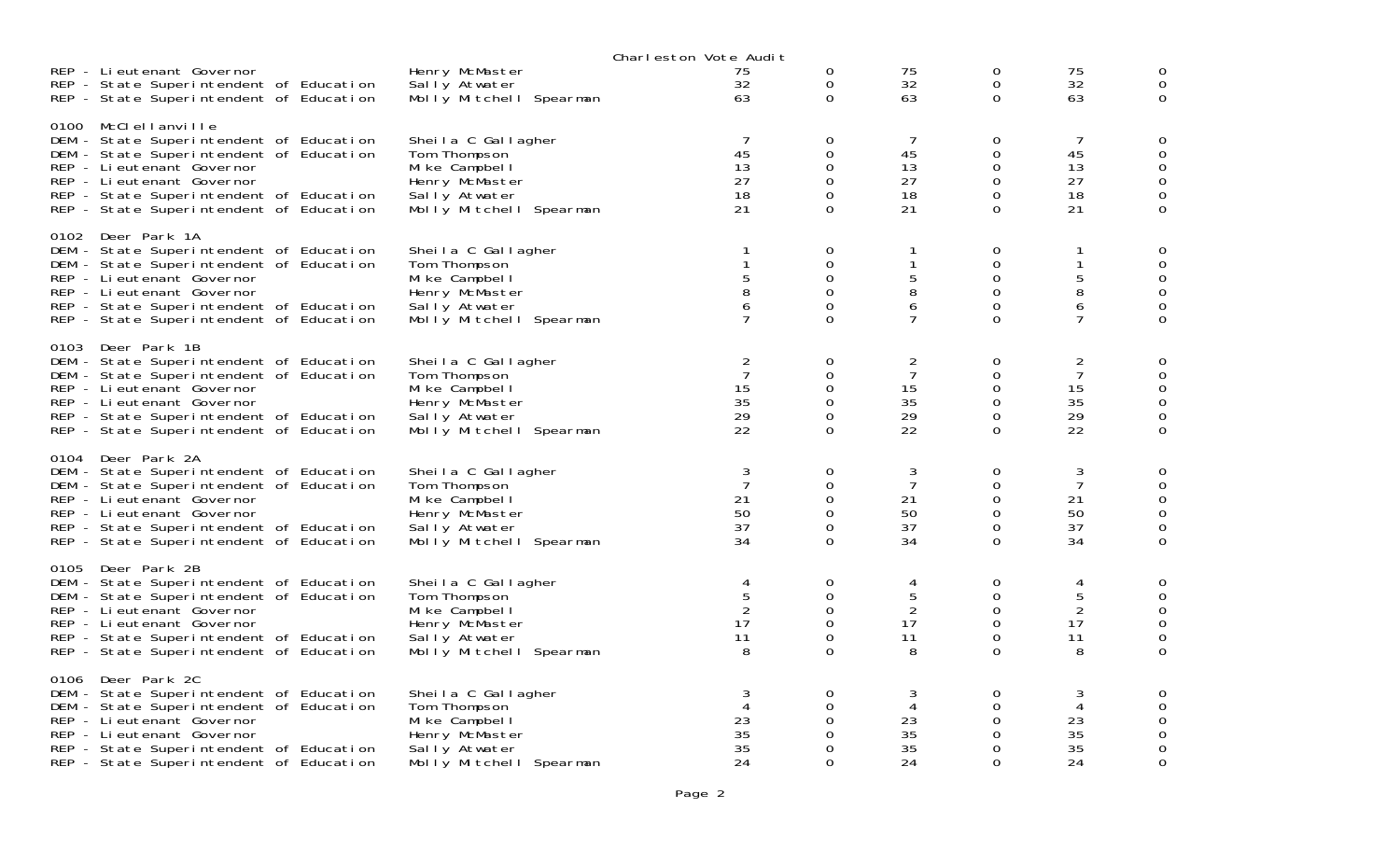|      |                                                                                                                                                                                                                                                               |                                                                                                                     | VIKIT COLONI VOLCINQUIL                     |                                                           |                                             |                                                                      |                                             |                                                                                                      |
|------|---------------------------------------------------------------------------------------------------------------------------------------------------------------------------------------------------------------------------------------------------------------|---------------------------------------------------------------------------------------------------------------------|---------------------------------------------|-----------------------------------------------------------|---------------------------------------------|----------------------------------------------------------------------|---------------------------------------------|------------------------------------------------------------------------------------------------------|
| 0107 | Deer Park 3<br>DEM - State Superintendent of Education<br>DEM - State Superintendent of Education<br>REP - Lieutenant Governor<br>REP - Lieutenant Governor<br>REP - State Superintendent of Education<br>REP - State Superintendent of Education             | Sheila C Gallagher<br>Tom Thompson<br>Mike Campbell<br>Henry McMaster<br>Sally Atwater<br>Molly Mitchell Spearman   | $\overline{7}$<br>6<br>30<br>19<br>15       | 0<br>$\mathbf 0$<br>0<br>0<br>0<br>0                      | 1<br>$\overline{7}$<br>6<br>30<br>19<br>15  | 0<br>$\mathsf{O}\xspace$<br>$\Omega$<br>$\mathbf 0$<br>0<br>$\Omega$ | 1<br>$\overline{7}$<br>6<br>30<br>19<br>15  | 0<br>$\mathbf 0$<br>$\mathbf 0$<br>$\mathbf 0$<br>$\mathbf 0$<br>0                                   |
|      | 0110 Lincolnville<br>DEM - State Superintendent of Education<br>DEM - State Superintendent of Education<br>REP - Li eutenant Governor<br>REP - Lieutenant Governor<br>REP - State Superintendent of Education<br>REP - State Superintendent of Education      | Sheila C Gallagher<br>Tom Thompson<br>Mi ke Campbel I<br>Henry McMaster<br>Sally Atwater<br>Molly Mitchell Spearman | 4<br>$\overline{7}$<br>10<br>31<br>18<br>25 | 0<br>$\mathbf 0$<br>$\Omega$<br>0<br>0<br>$\Omega$        | 4<br>$\overline{7}$<br>10<br>31<br>18<br>25 | 0<br>$\mathbf 0$<br>$\mathbf 0$<br>0<br>$\mathbf 0$<br>$\Omega$      | 4<br>$\overline{7}$<br>10<br>31<br>18<br>25 | $\mathbf 0$<br>$\mathbf 0$<br>$\mathsf{O}$<br>$\boldsymbol{0}$<br>$\mathsf{O}\xspace$<br>$\mathbf 0$ |
|      | 0132 Ladson<br>DEM - State Superintendent of Education<br>DEM - State Superintendent of Education<br>REP - Li eutenant Governor<br>REP - Li eutenant Governor<br>REP - State Superintendent of Education<br>REP - State Superintendent of Education           | Sheila C Gallagher<br>Tom Thompson<br>Mike Campbell<br>Henry McMaster<br>Sally Atwater<br>Molly Mitchell Spearman   | 3<br>6<br>9<br>22<br>20<br>11               | 0<br>$\Omega$<br>0<br>$\mathbf 0$<br>$\Omega$<br>0        | 3<br>6<br>9<br>22<br>20<br>11               | 0<br>$\mathbf 0$<br>0<br>$\mathbf 0$<br>$\mathbf 0$<br>$\Omega$      | 3<br>6<br>9<br>22<br>20<br>11               | $\mathbf 0$<br>$\mathsf O$<br>$\mathbf 0$<br>$\mathbf 0$<br>$\mathsf{O}\xspace$<br>$\mathbf 0$       |
|      | 0173 Edisto Island<br>DEM - State Superintendent of Education<br>DEM - State Superintendent of Education<br>REP - Li eutenant Governor<br>REP - Lieutenant Governor<br>REP - State Superintendent of Education<br>REP - State Superintendent of Education     | Sheila C Gallagher<br>Tom Thompson<br>Mike Campbell<br>Henry McMaster<br>Sally Atwater<br>Molly Mitchell Spearman   | 6<br>4<br>10<br>47<br>30<br>28              | 0<br>0<br>0<br>0<br>0<br>0                                | 6<br>4<br>10<br>47<br>30<br>28              | $\mathbf 0$<br>0<br>0<br>0<br>$\mathbf 0$<br>0                       | 6<br>4<br>10<br>47<br>30<br>28              | $\mathbf 0$<br>$\mathbf 0$<br>$\mathbf 0$<br>$\mathsf{O}\xspace$<br>$\boldsymbol{0}$<br>$\mathbf 0$  |
|      | 0174 Wadmalaw Island 1<br>DEM - State Superintendent of Education<br>DEM - State Superintendent of Education<br>REP - Li eutenant Governor<br>REP - Lieutenant Governor<br>REP - State Superintendent of Education<br>REP - State Superintendent of Education | Sheila C Gallagher<br>Tom Thompson<br>Mi ke Campbel I<br>Henry McMaster<br>Sally Atwater<br>Molly Mitchell Spearman | 6<br>4<br>11<br>31<br>20<br>20              | $\mathbf 0$<br>0<br>$\Omega$<br>$\Omega$<br>0<br>$\Omega$ | 6<br>4<br>11<br>31<br>20<br>20              | 0<br>0<br>$\mathbf 0$<br>$\mathbf 0$<br>0<br>$\Omega$                | 6<br>4<br>11<br>31<br>20<br>20              | 0<br>$\mathbf 0$<br>$\mathsf{O}$<br>$\mathsf{O}$<br>$\mathbf 0$<br>$\mathbf 0$                       |
|      | 0175 Wadmalaw Island 2<br>DEM - State Superintendent of Education<br>DEM - State Superintendent of Education<br>REP - Li eutenant Governor<br>REP - Lieutenant Governor<br>REP - State Superintendent of Education<br>REP - State Superintendent of Education | Sheila C Gallagher<br>Tom Thompson<br>Mike Campbell<br>Henry McMaster<br>Sally Atwater<br>Molly Mitchell Spearman   | 3<br>24<br>7<br>30<br>21<br>16              | 0<br>$\mathbf 0$<br>$\Omega$<br>0<br>0<br>0               | 3<br>24<br>7<br>30<br>21<br>16              | 0<br>$\mathbf 0$<br>$\Omega$<br>$\mathbf 0$<br>$\Omega$<br>$\Omega$  | 3<br>24<br>7<br>30<br>21<br>16              | $\mathbf 0$<br>$\mathbf 0$<br>$\mathbf 0$<br>$\mathsf{O}$<br>$\mathbf 0$<br>$\mathbf{O}$             |
| 0180 | Kiawah Island<br>DEM - State Superintendent of Education<br>DEM - State Superintendent of Education<br>REP - Lieutenant Governor                                                                                                                              | Sheila C Gallagher<br>Tom Thompson<br>Mi ke Campbel I                                                               | $\overline{2}$<br>5<br>27                   | 0<br>$\Omega$<br>$\Omega$                                 | $\overline{c}$<br>5<br>27                   | 0<br>$\Omega$<br>$\Omega$                                            | $\overline{2}$<br>5<br>27                   | $\mathbf 0$<br>$\mathbf 0$<br>$\mathbf 0$                                                            |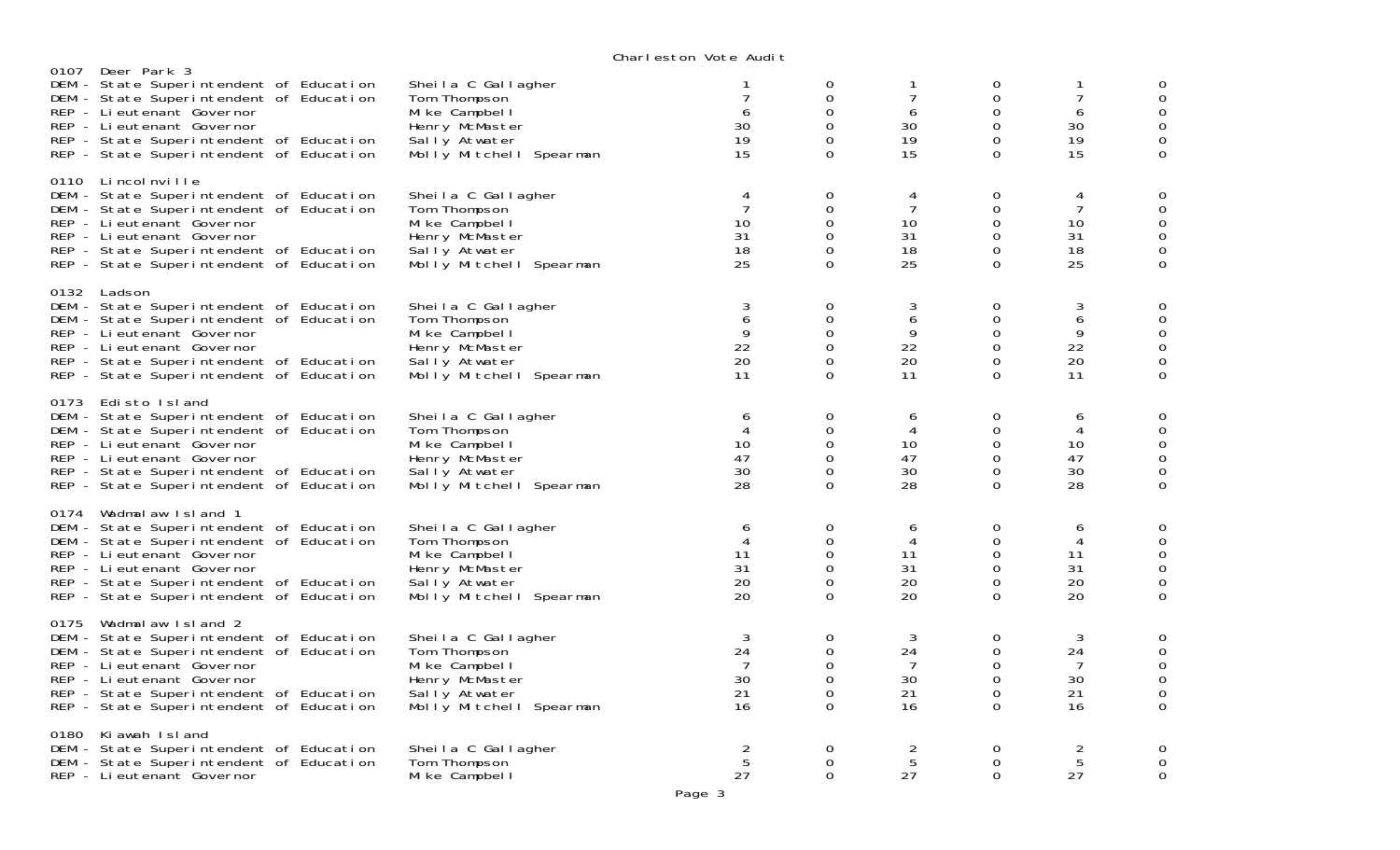|                    |                                                                                    |                                 | Charleston Vote Audit |             |                |                  |              |                                        |  |
|--------------------|------------------------------------------------------------------------------------|---------------------------------|-----------------------|-------------|----------------|------------------|--------------|----------------------------------------|--|
|                    | REP - Lieutenant Governor<br>REP - State Superintendent of Education               | Henry McMaster<br>Sally Atwater | 62<br>47              | 0<br>0      | 62<br>47       | 0<br>$\mathbf 0$ | 62<br>47     | 0<br>0                                 |  |
|                    | REP - State Superintendent of Education                                            | Molly Mitchell Spearman         | 41                    | $\mathbf 0$ | 41             | $\mathbf 0$      | 41           | $\Omega$                               |  |
| 0181               | Town of Seabrook<br>DEM - State Superintendent of Education                        | Sheila C Gallagher              | -1                    | 0           | -1             | 0                | $\mathbf 1$  | 0                                      |  |
|                    | DEM - State Superintendent of Education                                            | Tom Thompson                    | 12                    | $\Omega$    | 12             | 0                | 12           | 0                                      |  |
|                    | REP - Lieutenant Governor                                                          | Mike Campbell                   | 48                    | 0           | 48             | 0                | 48           | 0                                      |  |
|                    | REP - Lieutenant Governor                                                          | Henry McMaster                  | 131                   | $\Omega$    | 131            | 0                | 131          | 0                                      |  |
|                    | REP - State Superintendent of Education                                            | Sally Atwater                   | 95                    | 0           | 95             | 0                | 95           | 0                                      |  |
|                    | REP - State Superintendent of Education                                            | Molly Mitchell Spearman         | 83                    | $\Omega$    | 83             | $\Omega$         | 83           | $\Omega$                               |  |
| 0184 Folly Beach 1 |                                                                                    |                                 |                       |             |                |                  |              |                                        |  |
|                    | DEM - State Superintendent of Education                                            | Sheila C Gallagher              | 4                     | 0           | 4              | $\mathbf 0$      | 4            | 0                                      |  |
|                    | DEM - State Superintendent of Education                                            | Tom Thompson                    |                       | 0           | $\mathbf{1}$   | 0                | $\mathbf{1}$ | 0                                      |  |
|                    | REP - Li eutenant Governor                                                         | Mi ke Campbel I                 | 13                    | 0           | 13             | 0                | 13           | 0                                      |  |
|                    | REP - Li eutenant Governor                                                         | Henry McMaster                  | 40                    | 0           | 40             | 0                | 40           | 0                                      |  |
|                    | REP - State Superintendent of Education                                            | Sally Atwater                   | 24                    | $\Omega$    | 24             | 0                | 24           | 0                                      |  |
|                    | REP - State Superintendent of Education                                            | Molly Mitchell Spearman         | 31                    | 0           | 31             | 0                | 31           | 0                                      |  |
| 0185 Folly Beach 2 |                                                                                    |                                 |                       |             |                |                  |              |                                        |  |
|                    | DEM - State Superintendent of Education                                            | Sheila C Gallagher              | 2                     | 0           | $\overline{2}$ | 0                | 2            | 0                                      |  |
|                    | DEM - State Superintendent of Education                                            | Tom Thompson                    | 6                     | 0           | 6              | $\mathbf 0$      | 6            | 0                                      |  |
|                    | REP - Lieutenant Governor                                                          | Mi ke Campbel I                 | 16                    | 0           | 16             | 0                | 16           | 0                                      |  |
|                    | REP - Lieutenant Governor                                                          | Henry McMaster                  | 47                    | $\Omega$    | 47             | 0                | 47           | 0                                      |  |
|                    | REP - State Superintendent of Education                                            | Sally Atwater                   | 27                    | 0           | 27             | 0                | 27           | 0                                      |  |
|                    | REP - State Superintendent of Education                                            | Molly Mitchell Spearman         | 36                    | $\Omega$    | 36             | $\Omega$         | 36           | $\Omega$                               |  |
| 0201 Charleston 1  |                                                                                    | Sheila C Gallagher              |                       | 0           | 1              |                  |              |                                        |  |
|                    | DEM - State Superintendent of Education<br>DEM - State Superintendent of Education | Tom Thompson                    | $\mathbf 0$           | 0           | $\mathbf 0$    | 0<br>0           |              | 0<br>* No Audit Data expected or found |  |
|                    | REP - Li eutenant Governor                                                         | Mi ke Campbel I                 | 8                     | 0           | 8              | 0                | 8            |                                        |  |
|                    | REP - Li eutenant Governor                                                         | Henry McMaster                  | 55                    | 0           | 55             | 0                | 55           | 0                                      |  |
|                    | REP - State Superintendent of Education                                            | Sally Atwater                   | 29                    | 0           | 29             | 0                | 29           | 0                                      |  |
|                    | REP - State Superintendent of Education                                            | Molly Mitchell Spearman         | 30                    | 0           | 30             | 0                | 30           | 0                                      |  |
| 0202 Charleston 2  |                                                                                    |                                 |                       |             |                |                  |              |                                        |  |
|                    | DEM - State Superintendent of Education                                            | Sheila C Gallagher              | 2                     | 0           | 2              | 0                | 2            | 0                                      |  |
|                    | DEM - State Superintendent of Education                                            | Tom Thompson                    |                       | 0           | $\mathbf{1}$   | $\mathbf 0$      | $\mathbf{1}$ | 0                                      |  |
|                    | REP - Li eutenant Governor                                                         | Mi ke Campbel I                 | 18                    | 0           | 18             | $\mathbf 0$      | 18           | 0                                      |  |
|                    | REP - Li eutenant Governor                                                         | Henry McMaster                  | 54                    | $\Omega$    | 54             | $\mathbf 0$      | 54           | 0                                      |  |
|                    | REP - State Superintendent of Education                                            | Sally Atwater                   | 31                    | 0           | 31             | $\mathbf 0$      | 31           | 0                                      |  |
|                    | REP - State Superintendent of Education                                            | Molly Mitchell Spearman         | 40                    | $\Omega$    | 40             | $\Omega$         | 40           | $\Omega$                               |  |
| 0203 Charleston 3  |                                                                                    |                                 |                       |             |                |                  |              |                                        |  |
|                    | DEM - State Superintendent of Education                                            | Sheila C Gallagher              |                       | 0           |                | $\Omega$         |              | 0                                      |  |
|                    | DEM - State Superintendent of Education                                            | Tom Thompson                    |                       | $\Omega$    | 4              | 0                | 4            | $\Omega$                               |  |
|                    | REP - Lieutenant Governor                                                          | Mike Campbell                   |                       | 0           |                | 0                | 7            | 0                                      |  |
|                    | REP - Lieutenant Governor                                                          | Henry McMaster                  | 45                    | 0           | 45             | 0                | 45           | 0                                      |  |
|                    | REP - State Superintendent of Education                                            | Sally Atwater                   | 18                    | 0           | 18             | 0                | 18           | 0                                      |  |
|                    | REP - State Superintendent of Education                                            | Molly Mitchell Spearman         | 36                    | $\Omega$    | 36             | 0                | 36           | 0                                      |  |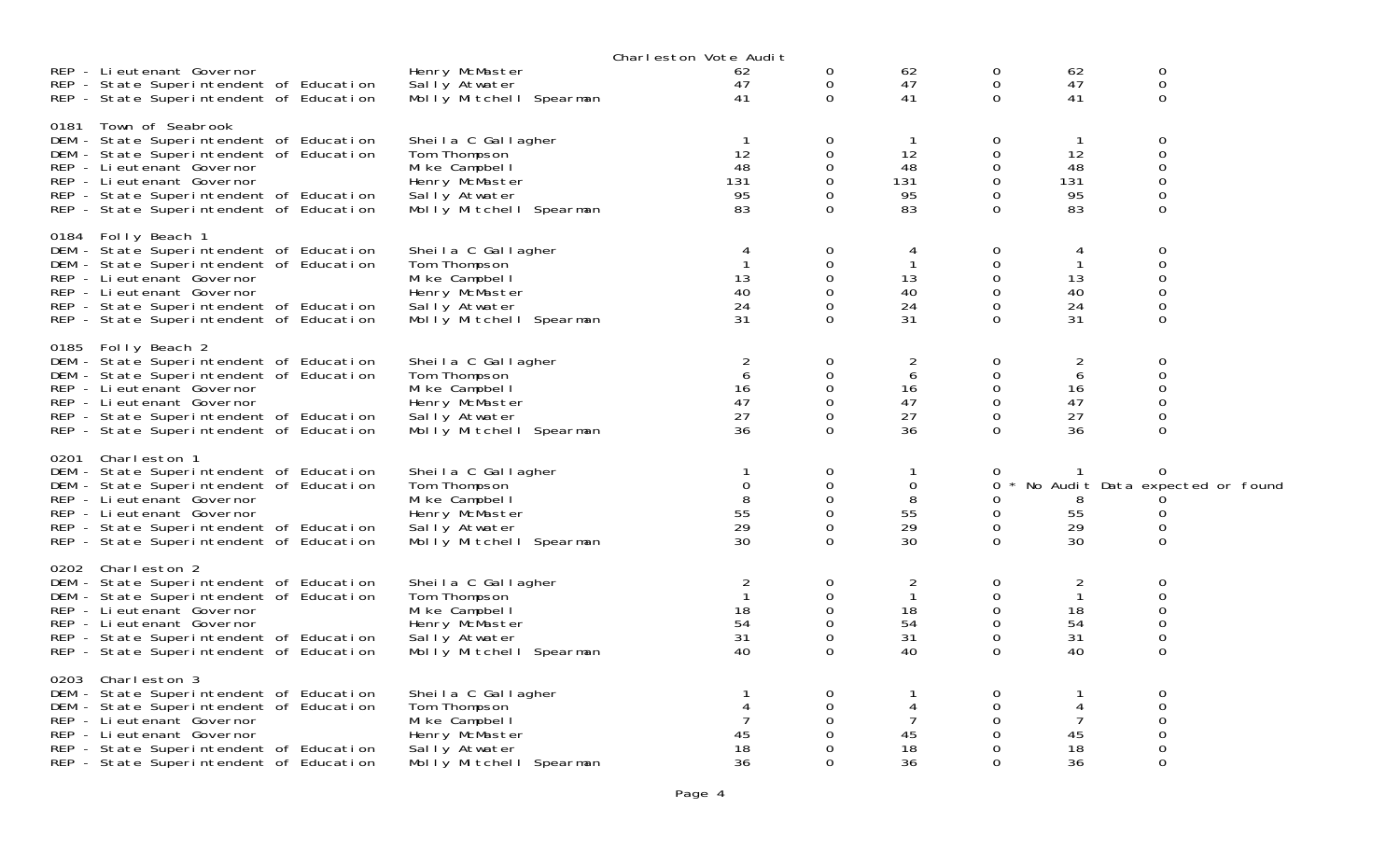|                                                                                                                                                                                                                                                           |                                                                                                                   | VIKIT CSLOT TOLC MAN L                                  |                                                                  |                                                      |                                                        |                                                      |                                                                         |
|-----------------------------------------------------------------------------------------------------------------------------------------------------------------------------------------------------------------------------------------------------------|-------------------------------------------------------------------------------------------------------------------|---------------------------------------------------------|------------------------------------------------------------------|------------------------------------------------------|--------------------------------------------------------|------------------------------------------------------|-------------------------------------------------------------------------|
| 0204 Charleston 4<br>DEM - State Superintendent of Education<br>DEM - State Superintendent of Education<br>REP - Lieutenant Governor<br>REP - Lieutenant Governor<br>REP - State Superintendent of Education<br>REP - State Superintendent of Education   | Sheila C Gallagher<br>Tom Thompson<br>Mike Campbell<br>Henry McMaster<br>Sally Atwater<br>Molly Mitchell Spearman | 3<br>14<br>33<br>12<br>35                               | 0<br>0<br>$\Omega$<br>$\Omega$<br>0<br>$\Omega$                  | Τ.<br>3<br>14<br>33<br>12<br>35                      | 0<br>$\mathbf 0$<br>0<br>0<br>0<br>$\Omega$            | 1<br>3<br>14<br>33<br>12<br>35                       | 0<br>$\mathbf 0$<br>0<br>$\mathbf 0$<br>$\mathsf{O}\xspace$<br>$\Omega$ |
| 0205 Charleston 5<br>DEM - State Superintendent of Education<br>DEM - State Superintendent of Education<br>REP - Li eutenant Governor<br>REP - Lieutenant Governor<br>REP - State Superintendent of Education<br>REP - State Superintendent of Education  | Sheila C Gallagher<br>Tom Thompson<br>Mike Campbell<br>Henry McMaster<br>Sally Atwater<br>Molly Mitchell Spearman | 2<br>4<br>14<br>31<br>19<br>28                          | $\mathbf 0$<br>$\Omega$<br>$\Omega$<br>0<br>$\Omega$<br>$\Omega$ | $\overline{c}$<br>4<br>14<br>31<br>19<br>28          | $\mathbf 0$<br>0<br>0<br>0<br>$\mathbf 0$<br>$\Omega$  | 2<br>4<br>14<br>31<br>19<br>28                       | 0<br>0<br>$\mathbf 0$<br>$\mathbf 0$<br>0<br>0                          |
| 0206 Charleston 6<br>DEM - State Superintendent of Education<br>DEM - State Superintendent of Education<br>REP - Li eutenant Governor<br>REP - Li eutenant Governor<br>REP - State Superintendent of Education<br>REP - State Superintendent of Education | Sheila C Gallagher<br>Tom Thompson<br>Mike Campbell<br>Henry McMaster<br>Sally Atwater<br>Molly Mitchell Spearman | 8<br>9<br>12<br>31<br>20<br>19                          | 0<br>$\Omega$<br>0<br>0<br>0<br>$\mathbf 0$                      | 8<br>9<br>12<br>31<br>20<br>19                       | 0<br>0<br>0<br>0<br>0<br>$\Omega$                      | 8<br>9<br>12<br>31<br>20<br>19                       | 0<br>0<br>$\mathbf 0$<br>0<br>$\mathsf{O}\xspace$<br>$\Omega$           |
| 0207 Charleston 7<br>DEM - State Superintendent of Education<br>DEM - State Superintendent of Education<br>REP - Lieutenant Governor<br>REP - Lieutenant Governor<br>REP - State Superintendent of Education<br>REP - State Superintendent of Education   | Sheila C Gallagher<br>Tom Thompson<br>Mike Campbell<br>Henry McMaster<br>Sally Atwater<br>Molly Mitchell Spearman | $\mathbf{1}$<br>3<br>25<br>14<br>17                     | 0<br>0<br>0<br>0<br>$\Omega$<br>$\Omega$                         | $\mathbf{1}$<br>3<br>25<br>14<br>17                  | 0<br>0<br>$\mathbf 0$<br>$\mathbf 0$<br>0<br>$\Omega$  | 1<br>$\mathbf{1}$<br>3<br>25<br>14<br>17             | 0<br>$\mathbf 0$<br>0<br>0<br>0<br>$\mathbf 0$                          |
| 0208 Charleston 8<br>DEM - State Superintendent of Education<br>DEM - State Superintendent of Education<br>REP - Li eutenant Governor<br>REP - Lieutenant Governor<br>REP - State Superintendent of Education<br>REP - State Superintendent of Education  | Sheila C Gallagher<br>Tom Thompson<br>Mike Campbell<br>Henry McMaster<br>Sally Atwater<br>Molly Mitchell Spearman | 6<br>10<br>$\overline{2}$                               | 0<br>0<br>$\Omega$<br>0<br>0<br>$\Omega$                         | 6<br>10<br>$\mathbf{1}$<br>-1<br>$\mathbf{1}$<br>2   | 0<br>0<br>0<br>$\mathbf{O}$<br>$\mathbf 0$<br>$\Omega$ | 6<br>10<br>$\mathbf{1}$<br>$\mathbf{1}$<br>1<br>2    | 0<br>0<br>0<br>0<br>0<br>$\Omega$                                       |
| 0209 Charleston 9<br>DEM - State Superintendent of Education<br>DEM - State Superintendent of Education<br>REP - Lieutenant Governor<br>REP - Lieutenant Governor<br>REP - State Superintendent of Education<br>REP - State Superintendent of Education   | Sheila C Gallagher<br>Tom Thompson<br>Mike Campbell<br>Henry McMaster<br>Sally Atwater<br>Molly Mitchell Spearman | 9<br>$\overline{4}$<br>$\overline{a}$<br>$\overline{2}$ | 0<br>0<br>$\Omega$<br>$\Omega$<br>$\Omega$<br>$\Omega$           | 9<br>4<br>4<br>$\overline{c}$<br>4<br>$\overline{2}$ | 0<br>0<br>$\Omega$<br>0<br>0<br>$\Omega$               | 9<br>4<br>4<br>$\overline{c}$<br>4<br>$\overline{2}$ | 0<br>0<br>0<br>0<br>0<br>0                                              |
| 0210 Charleston 10<br>DEM - State Superintendent of Education<br>DEM - State Superintendent of Education<br>REP - Lieutenant Governor                                                                                                                     | Sheila C Gallagher<br>Tom Thompson<br>Mi ke Campbel I                                                             | 0<br>1                                                  | 0<br>$\mathbf 0$<br>$\mathbf 0$                                  | 1<br>$\mathbf 0$<br>$\mathbf{1}$                     | $\Omega$<br>$\Omega$                                   | -1<br>$\mathbf{1}$                                   | 0<br>* No Audit Data expected or found<br>0                             |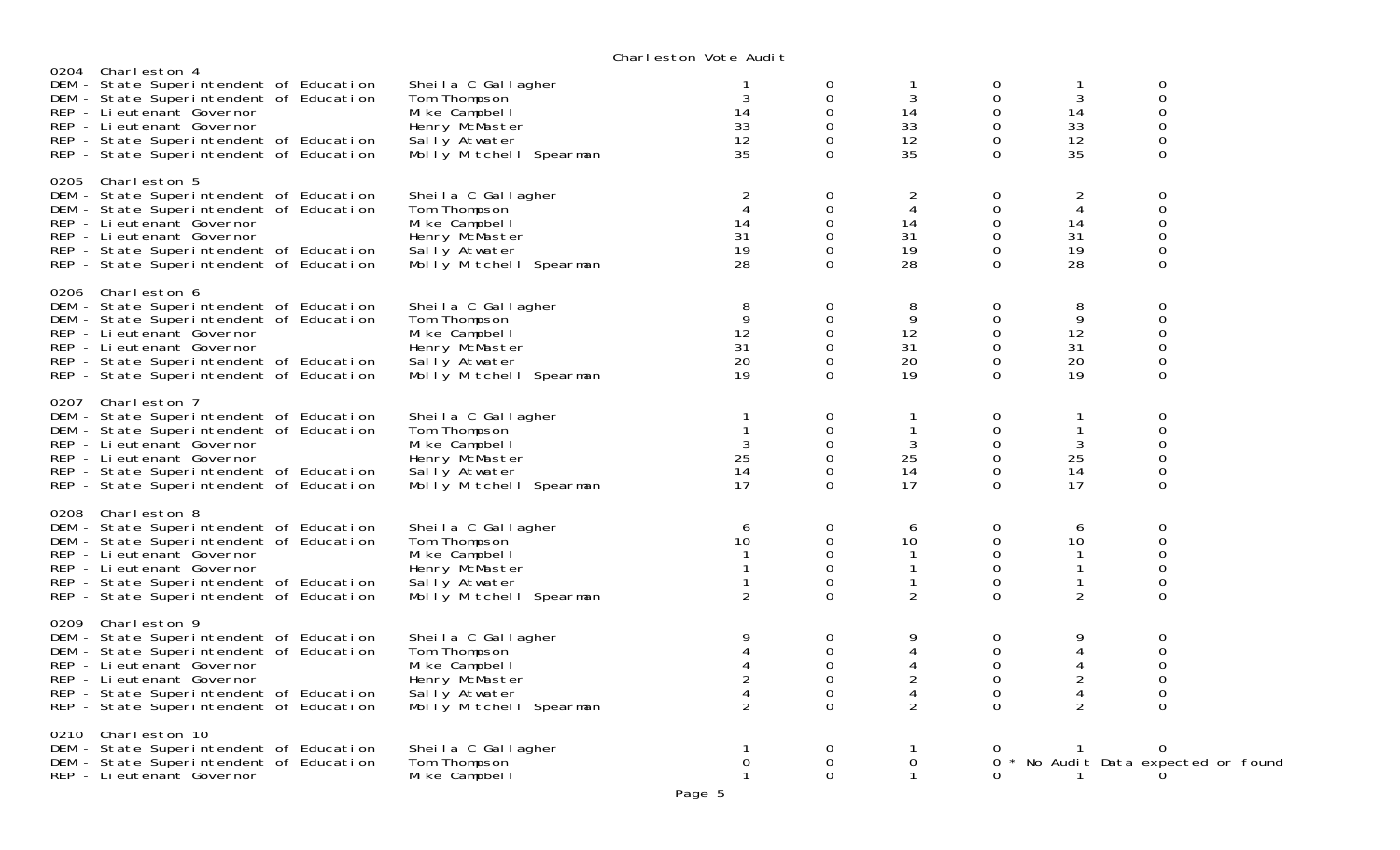|                                                                                                                                                                                                                                                           |                                                                                                                     | Charleston Vote Audit                        |                                                                        |                                                                   |                                                       |                                                           |                                                                                                                                                                           |
|-----------------------------------------------------------------------------------------------------------------------------------------------------------------------------------------------------------------------------------------------------------|---------------------------------------------------------------------------------------------------------------------|----------------------------------------------|------------------------------------------------------------------------|-------------------------------------------------------------------|-------------------------------------------------------|-----------------------------------------------------------|---------------------------------------------------------------------------------------------------------------------------------------------------------------------------|
| REP - Lieutenant Governor<br>REP - State Superintendent of Education<br>REP - State Superintendent of Education                                                                                                                                           | Henry McMaster<br>Sally Atwater<br>Molly Mitchell Spearman                                                          | $\overline{2}$                               | 0<br>0<br>$\Omega$                                                     | 3<br>$\overline{2}$                                               | 0<br>0<br>$\Omega$                                    | 4<br>3<br>$\overline{2}$                                  | 0<br>$\overline{0}$<br>0                                                                                                                                                  |
| 0211 Charleston 11<br>DEM - State Superintendent of Education<br>DEM - State Superintendent of Education<br>REP - Li eutenant Governor<br>REP - Lieutenant Governor<br>REP - State Superintendent of Education<br>REP - State Superintendent of Education | Sheila C Gallagher<br>Tom Thompson<br>Mi ke Campbel I<br>Henry McMaster<br>Sally Atwater<br>Molly Mitchell Spearman | 2<br>$\overline{2}$                          | 0<br>$\mathbf 0$<br>$\mathbf 0$<br>$\mathbf 0$<br>0<br>$\Omega$        | $\overline{2}$<br>$\overline{5}$<br>5<br>4<br>7<br>$\overline{2}$ | 0<br>0<br>0<br>0<br>0<br>$\Omega$                     | $rac{2}{5}$<br>$\overline{5}$<br>4<br>7<br>$\overline{2}$ | 0<br>0<br>0<br>0<br>0<br>0                                                                                                                                                |
| 0212 Charleston 12<br>DEM - State Superintendent of Education<br>DEM - State Superintendent of Education<br>REP - Li eutenant Governor<br>REP - Lieutenant Governor<br>REP - State Superintendent of Education<br>REP - State Superintendent of Education | Sheila C Gallagher<br>Tom Thompson<br>Mike Campbell<br>Henry McMaster<br>Sally Atwater<br>Molly Mitchell Spearman   | 4<br>8<br>10<br>6                            | 0<br>$\mathbf 0$<br>$\Omega$<br>$\mathbf 0$<br>$\Omega$<br>$\Omega$    | 4<br>8<br>3<br>10<br>5<br>6                                       | 0<br>$\mathbf 0$<br>$\Omega$<br>$\mathbf 0$<br>0<br>0 | 4<br>8<br>3<br>10<br>5<br>6                               | 0<br>0<br>0<br>0<br>0<br>0                                                                                                                                                |
| 0213 Charleston 13<br>DEM - State Superintendent of Education<br>DEM - State Superintendent of Education<br>REP - Li eutenant Governor<br>REP - Lieutenant Governor<br>REP - State Superintendent of Education<br>REP - State Superintendent of Education | Sheila C Gallagher<br>Tom Thompson<br>Mi ke Campbel I<br>Henry McMaster<br>Sally Atwater<br>Molly Mitchell Spearman | 3<br>13<br>$\overline{2}$                    | 0<br>0<br>0<br>$\Omega$<br>$\Omega$<br>$\Omega$                        | 3<br>13<br>$\overline{2}$                                         | 0<br>0<br>0<br>0<br>0<br>$\Omega$                     | 3<br>13<br>$\mathbf{1}$<br>1<br>1<br>2                    | 0<br>0<br>0<br>0<br>0<br>$\Omega$                                                                                                                                         |
| 0214 Charleston 14<br>DEM - State Superintendent of Education<br>DEM - State Superintendent of Education<br>REP - Li eutenant Governor<br>REP - Lieutenant Governor<br>REP - State Superintendent of Education<br>REP - State Superintendent of Education | Sheila C Gallagher<br>Tom Thompson<br>Mike Campbell<br>Henry McMaster<br>Sally Atwater<br>Molly Mitchell Spearman   | 3<br>11<br>$\Omega$<br>$\Omega$<br>0         | $\mathbf 0$<br>$\mathbf 0$<br>0<br>$\mathbf 0$<br>$\Omega$<br>$\Omega$ | 3<br>11<br>$\mathbf 0$<br>0<br>0                                  | 0<br>0<br>0<br>0                                      | 3<br>11                                                   | 0<br>$\Omega$<br>0 * No Audit Data expected or found<br>0 * No Audit Data expected or found<br>* No Audit Data expected or found                                          |
| 0215 Charleston 15<br>DEM - State Superintendent of Education<br>DEM - State Superintendent of Education<br>REP - Lieutenant Governor<br>REP - Lieutenant Governor<br>REP - State Superintendent of Education<br>REP - State Superintendent of Education  | Sheila C Gallagher<br>Tom Thompson<br>Mike Campbell<br>Henry McMaster<br>Sally Atwater<br>Molly Mitchell Spearman   | $\Omega$<br>$\Omega$<br>$\Omega$<br>$\Omega$ | 0<br>$\mathbf 0$<br>0<br>0<br>$\mathbf 0$<br>$\Omega$                  | 4<br>5<br>0<br>$\mathbf 0$<br>0<br>$\Omega$                       | 0<br>0                                                |                                                           | 0<br>$\Omega$<br>0 * No Audit Data expected or found<br>0 * No Audit Data expected or found<br>0 * No Audit Data expected or found<br>0 * No Audit Data expected or found |
| 0216 Charleston 16<br>DEM - State Superintendent of Education<br>DEM - State Superintendent of Education<br>REP - Lieutenant Governor<br>REP - Lieutenant Governor<br>REP - State Superintendent of Education<br>REP - State Superintendent of Education  | Sheila C Gallagher<br>Tom Thompson<br>Mike Campbell<br>Henry McMaster<br>Sally Atwater<br>Molly Mitchell Spearman   | 3<br>12<br>$\Omega$<br>$\Omega$              | $\Omega$<br>0<br>0<br>0<br>$\Omega$                                    | 3<br>12<br>$\mathbf 0$<br>0                                       | 0<br>0<br>0<br>0                                      | 3<br>12<br>$\sim$ 1                                       | 0<br>0<br>0 * No Audit Data expected or found<br>* No Audit Data expected or found<br>$\Omega$                                                                            |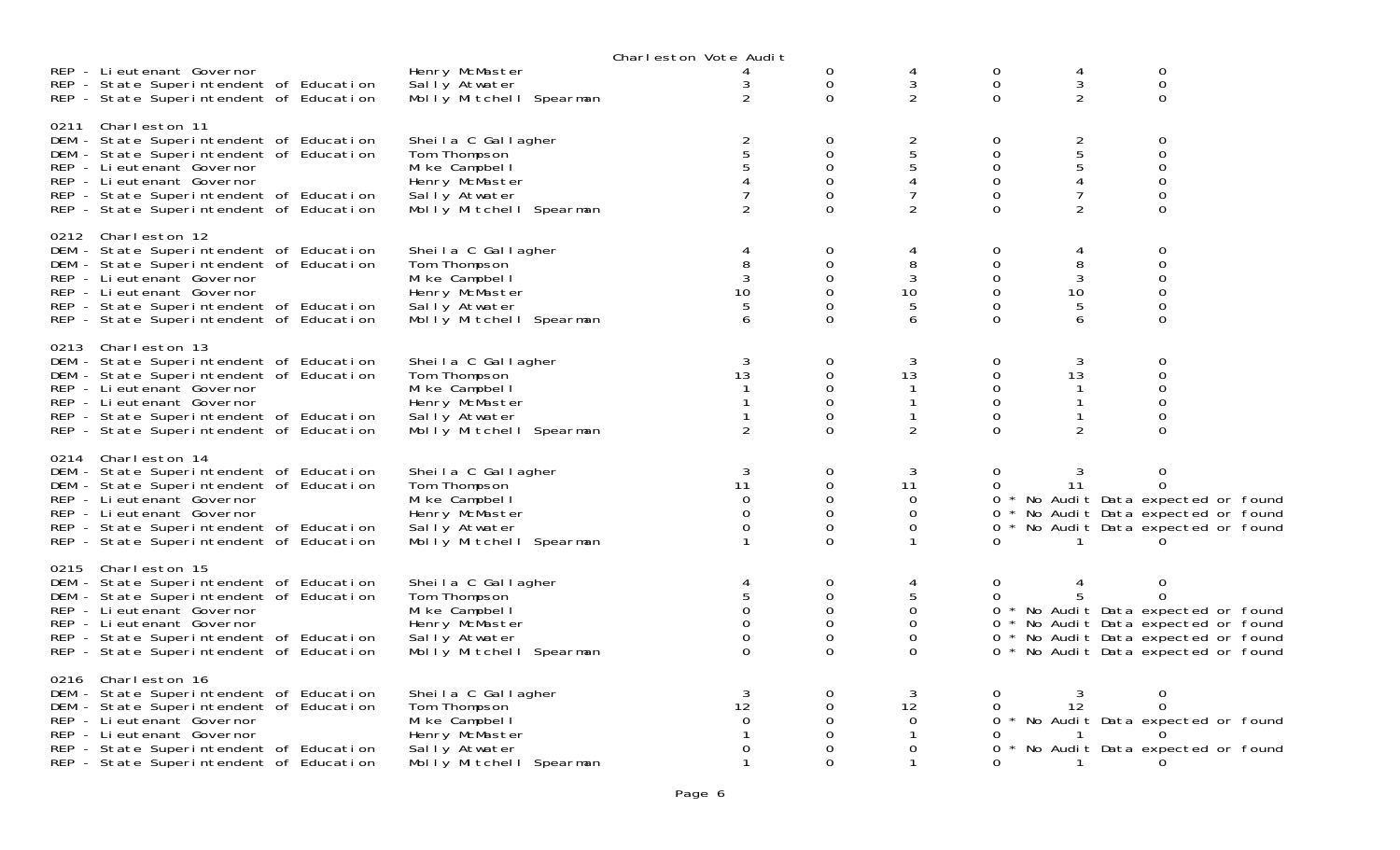|      | Charleston 17                                                                                                                                                                                                                                              |                                                                                                                     | onar reston vote naart                    |                                                              |                                                           |                                                                              |                                                                 |                                                                                                |
|------|------------------------------------------------------------------------------------------------------------------------------------------------------------------------------------------------------------------------------------------------------------|---------------------------------------------------------------------------------------------------------------------|-------------------------------------------|--------------------------------------------------------------|-----------------------------------------------------------|------------------------------------------------------------------------------|-----------------------------------------------------------------|------------------------------------------------------------------------------------------------|
| 0217 | DEM - State Superintendent of Education<br>DEM - State Superintendent of Education<br>REP - Lieutenant Governor<br>REP - Lieutenant Governor<br>REP - State Superintendent of Education<br>REP - State Superintendent of Education                         | Sheila C Gallagher<br>Tom Thompson<br>Mi ke Campbel I<br>Henry McMaster<br>Sally Atwater<br>Molly Mitchell Spearman | 6<br>17<br>6<br>11<br>-5<br>13            | 0<br>0<br>$\Omega$<br>$\Omega$<br>$\Omega$<br>$\Omega$       | 6<br>17<br>6<br>11<br>5<br>13                             | 0<br>$\mathbf 0$<br>$\Omega$<br>$\mathbf 0$<br>$\mathbf 0$<br>$\mathbf 0$    | 6<br>17<br>6<br>11<br>5<br>13                                   | 0<br>$\mathsf{O}\xspace$<br>$\Omega$<br>$\mathbf 0$<br>$\overline{0}$<br>0                     |
|      | 0218 Charleston 18<br>DEM - State Superintendent of Education<br>DEM - State Superintendent of Education<br>REP - Li eutenant Governor<br>REP - Li eutenant Governor<br>REP - State Superintendent of Education<br>REP - State Superintendent of Education | Sheila C Gallagher<br>Tom Thompson<br>Mike Campbell<br>Henry McMaster<br>Sally Atwater<br>Molly Mitchell Spearman   | 14<br>$\mathbf{1}$<br>$\overline{2}$<br>2 | 0<br>0<br>$\Omega$<br>$\overline{O}$<br>$\Omega$<br>$\Omega$ | 14<br>$\mathbf{1}$<br>$\overline{2}$<br>$\mathbf{1}$<br>2 | 0<br>$\mathbf 0$<br>0<br>$\mathbf 0$<br>$\mathbf 0$<br>$\Omega$              | -1<br>14<br>$\mathbf{1}$<br>$\overline{2}$<br>$\mathbf{1}$<br>2 | 0<br>$\mathbf 0$<br>0<br>$\mathsf{O}\xspace$<br>0<br>0                                         |
|      | 0219 Charleston 19<br>DEM - State Superintendent of Education<br>DEM - State Superintendent of Education<br>REP - Li eutenant Governor<br>REP - Li eutenant Governor<br>REP - State Superintendent of Education<br>REP - State Superintendent of Education | Sheila C Gallagher<br>Tom Thompson<br>Mike Campbell<br>Henry McMaster<br>Sally Atwater<br>Molly Mitchell Spearman   | 9<br>12<br>$\Omega$<br>3                  | 0<br>$\mathbf 0$<br>$\Omega$<br>$\Omega$<br>0<br>$\Omega$    | 9<br>12<br>0<br>3                                         | $\Omega$<br>$\Omega$<br>0<br>0<br>$\mathbf 0$<br>$\Omega$                    | 9<br>12<br>3<br>$\mathbf{1}$<br>1                               | 0<br>0<br>* No Audit Data expected or found<br>0<br>0                                          |
|      | 0220 Charleston 20<br>DEM - State Superintendent of Education<br>DEM - State Superintendent of Education<br>REP - Li eutenant Governor<br>REP - Lieutenant Governor<br>REP - State Superintendent of Education<br>REP - State Superintendent of Education  | Sheila C Gallagher<br>Tom Thompson<br>Mi ke Campbel I<br>Henry McMaster<br>Sally Atwater<br>Molly Mitchell Spearman | $\overline{2}$<br>20<br>9                 | 0<br>0<br>$\Omega$<br>$\mathsf{O}$<br>0<br>$\overline{O}$    | $\overline{2}$<br>20<br>7<br>$\overline{7}$<br>5<br>9     | $\mathbf 0$<br>$\mathbf 0$<br>$\mathbf 0$<br>$\mathbf 0$<br>0<br>$\mathbf 0$ | 2<br>20<br>7<br>$\overline{7}$<br>5<br>9                        | 0<br>$\overline{0}$<br>0<br>0<br>0<br>$\mathbf 0$                                              |
|      | 0221 Charleston 21<br>DEM - State Superintendent of Education<br>DEM - State Superintendent of Education<br>REP - Li eutenant Governor<br>REP - Li eutenant Governor<br>REP - State Superintendent of Education<br>REP - State Superintendent of Education | Sheila C Gallagher<br>Tom Thompson<br>Mi ke Campbel I<br>Henry McMaster<br>Sally Atwater<br>Molly Mitchell Spearman | 4<br>14<br>$\Omega$<br>$\Omega$           | 0<br>$\mathbf 0$<br>0<br>$\Omega$<br>0<br>$\Omega$           | 4<br>14<br>0<br>1<br>$\Omega$                             | $\mathbf{0}$<br>$\Omega$<br>0<br>0<br>$\Omega$                               | 4<br>14<br>$\mathbf{1}$                                         | 0<br>0<br>0 * No Audit Data expected or found<br>$\Omega$<br>* No Audit Data expected or found |
|      | 0301 Mt Pleasant 1<br>DEM - State Superintendent of Education<br>DEM - State Superintendent of Education<br>REP - Li eutenant Governor<br>REP - Li eutenant Governor<br>REP - State Superintendent of Education<br>REP - State Superintendent of Education | Sheila C Gallagher<br>Tom Thompson<br>Mi ke Campbel I<br>Henry McMaster<br>Sally Atwater<br>Molly Mitchell Spearman | 1<br>26<br>90<br>44<br>72                 | 0<br>0<br>$\mathbf 0$<br>0<br>$\Omega$<br>0                  | -1<br>$\mathbf{1}$<br>26<br>90<br>44<br>72                | 0<br>$\mathbf 0$<br>0<br>$\mathbf 0$<br>0<br>$\Omega$                        | -1<br>$\overline{1}$<br>26<br>90<br>44<br>72                    | 0<br>$\mathsf{O}\xspace$<br>0<br>$\mbox{O}$<br>$\mathbf 0$<br>$\Omega$                         |
|      | 0302 Mt Pleasant 2<br>DEM - State Superintendent of Education<br>DEM - State Superintendent of Education<br>REP - Lieutenant Governor                                                                                                                      | Sheila C Gallagher<br>Tom Thompson<br>Mike Campbell                                                                 | $\overline{0}$<br>5<br>11                 | 0<br>0<br>$\overline{0}$                                     | 0<br>5<br>11                                              | $\mathbf{O}$<br>0<br>$\Omega$                                                | 5<br>11                                                         | No Audit Data expected or found<br>$\mathbf 0$                                                 |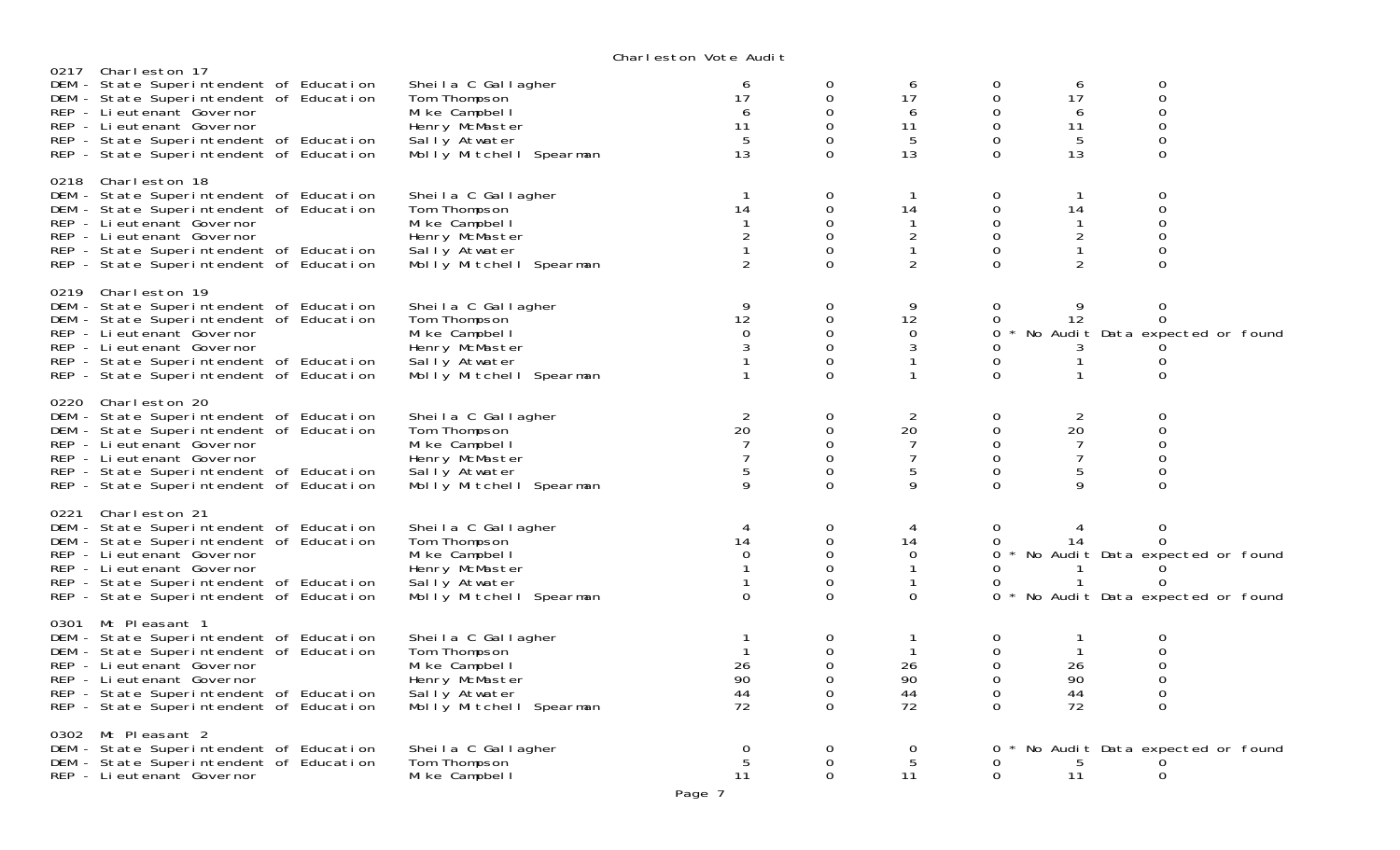|                                                                                                                                                                                                                                                            |                                                                                                                     | Charleston Vote Audit                                  |                                                                        |                                        |                                                 |                                                        |                                                                                             |  |
|------------------------------------------------------------------------------------------------------------------------------------------------------------------------------------------------------------------------------------------------------------|---------------------------------------------------------------------------------------------------------------------|--------------------------------------------------------|------------------------------------------------------------------------|----------------------------------------|-------------------------------------------------|--------------------------------------------------------|---------------------------------------------------------------------------------------------|--|
| REP - Lieutenant Governor<br>REP - State Superintendent of Education<br>REP - State Superintendent of Education                                                                                                                                            | Henry McMaster<br>Sally Atwater<br>Molly Mitchell Spearman                                                          | 33<br>16<br>27                                         | 0<br>$\mathbf 0$<br>$\mathbf 0$                                        | 33<br>16<br>27                         | 0<br>0<br>$\Omega$                              | 33<br>16<br>27                                         | $\mathbf 0$<br>$\boldsymbol{0}$<br>$\mathbf{0}$                                             |  |
| 0303 Mt Pleasant 3<br>DEM - State Superintendent of Education<br>DEM - State Superintendent of Education<br>REP - Li eutenant Governor<br>REP - Lieutenant Governor<br>REP - State Superintendent of Education<br>REP - State Superintendent of Education  | Sheila C Gallagher<br>Tom Thompson<br>Mi ke Campbel I<br>Henry McMaster<br>Sally Atwater<br>Molly Mitchell Spearman | $\mathbf 0$<br>6<br>25<br>38<br>25<br>37               | $\mathbf 0$<br>$\mathbf 0$<br>0<br>$\mathbf 0$<br>$\Omega$<br>$\Omega$ | $\Omega$<br>6<br>25<br>38<br>25<br>37  | 0<br>0<br>0<br>0<br>0<br>0                      | 6<br>25<br>38<br>25<br>37                              | No Audit Data expected or found<br>$\mathbf 0$<br>$\mathbf 0$<br>$\mathbf 0$<br>$\mathbf 0$ |  |
| 0304 Mt Pleasant 4<br>DEM - State Superintendent of Education<br>DEM - State Superintendent of Education<br>REP - Li eutenant Governor<br>REP - Li eutenant Governor<br>REP - State Superintendent of Education<br>REP - State Superintendent of Education | Sheila C Gallagher<br>Tom Thompson<br>Mi ke Campbel I<br>Henry McMaster<br>Sally Atwater<br>Molly Mitchell Spearman | $\mathbf{1}$<br>$\overline{2}$<br>18<br>36<br>25<br>31 | 0<br>$\mathbf 0$<br>$\mathbf 0$<br>$\Omega$<br>0<br>$\Omega$           | $\overline{2}$<br>18<br>36<br>25<br>31 | 0<br>$\Omega$<br>0<br>0<br>0<br>$\Omega$        | $\mathbf{1}$<br>$\overline{2}$<br>18<br>36<br>25<br>31 | $\mathbf 0$<br>$\mathbf 0$<br>$\boldsymbol{0}$<br>$\mathbf 0$<br>0<br>$\Omega$              |  |
| 0305 Mt Pleasant 5<br>DEM - State Superintendent of Education<br>DEM - State Superintendent of Education<br>REP - Li eutenant Governor<br>REP - Lieutenant Governor<br>REP - State Superintendent of Education<br>REP - State Superintendent of Education  | Sheila C Gallagher<br>Tom Thompson<br>Mi ke Campbel I<br>Henry McMaster<br>Sally Atwater<br>Molly Mitchell Spearman | 3<br>3<br>19<br>78<br>41<br>54                         | 0<br>$\mathbf 0$<br>0<br>$\mathbf 0$<br>$\Omega$<br>$\Omega$           | 3<br>3<br>19<br>78<br>41<br>54         | 0<br>0<br>0<br>0<br>0<br>$\Omega$               | 3<br>$\mathfrak{Z}$<br>19<br>78<br>41<br>54            | $\mathbf 0$<br>$\mathbf 0$<br>$\mathbf 0$<br>$\mathbf 0$<br>$\mathbf 0$<br>$\mathbf 0$      |  |
| 0306 Mt Pleasant 6<br>DEM - State Superintendent of Education<br>DEM - State Superintendent of Education<br>REP - Li eutenant Governor<br>REP - Lieutenant Governor<br>REP - State Superintendent of Education<br>REP - State Superintendent of Education  | Sheila C Gallagher<br>Tom Thompson<br>Mike Campbell<br>Henry McMaster<br>Sally Atwater<br>Molly Mitchell Spearman   | 6<br>5<br>15<br>51<br>29<br>36                         | $\mathbf 0$<br>0<br>0<br>$\Omega$<br>0<br>$\Omega$                     | 6<br>5<br>15<br>51<br>29<br>36         | 0<br>0<br>0<br>$\Omega$<br>0<br>$\Omega$        | 6<br>5<br>15<br>51<br>29<br>36                         | $\mathbf 0$<br>$\mathbf 0$<br>$\mathsf{O}\xspace$<br>$\mathbf 0$<br>$\mathbf 0$<br>$\Omega$ |  |
| 0307 Mt Pleasant 7<br>DEM - State Superintendent of Education<br>DEM - State Superintendent of Education<br>REP - Li eutenant Governor<br>REP - Lieutenant Governor<br>REP - State Superintendent of Education<br>REP - State Superintendent of Education  | Sheila C Gallagher<br>Tom Thompson<br>Mi ke Campbel I<br>Henry McMaster<br>Sally Atwater<br>Molly Mitchell Spearman | 3<br>$\mathbf 0$<br>$\overline{7}$<br>15<br>9<br>13    | 0<br>$\mathbf 0$<br>$\Omega$<br>$\mathbf 0$<br>0<br>$\Omega$           | 3<br>0<br>7<br>15<br>9<br>13           | 0<br>0<br>0<br>0<br>$\mathbf 0$<br>$\Omega$     | 3<br>15<br>9<br>13                                     | $\Omega$<br>No Audit Data expected or found<br>0<br>$\mathbf 0$<br>$\Omega$                 |  |
| 0308 Mt Pleasant 8<br>DEM - State Superintendent of Education<br>DEM - State Superintendent of Education<br>REP - Li eutenant Governor<br>REP - Lieutenant Governor<br>REP - State Superintendent of Education<br>REP - State Superintendent of Education  | Sheila C Gallagher<br>Tom Thompson<br>Mike Campbell<br>Henry McMaster<br>Sally Atwater<br>Molly Mitchell Spearman   | 9<br>31<br>15<br>29                                    | 0<br>$\mathbf 0$<br>0<br>0<br>$\Omega$<br>$\Omega$                     | 3<br>3<br>9<br>31<br>15<br>29          | 0<br>$\Omega$<br>0<br>0<br>$\Omega$<br>$\Omega$ | 3<br>3<br>9<br>31<br>15<br>29                          | $\mathbf 0$<br>$\mathbf 0$<br>$\mathbf 0$<br>$\mathbf 0$<br>$\boldsymbol{0}$<br>$\Omega$    |  |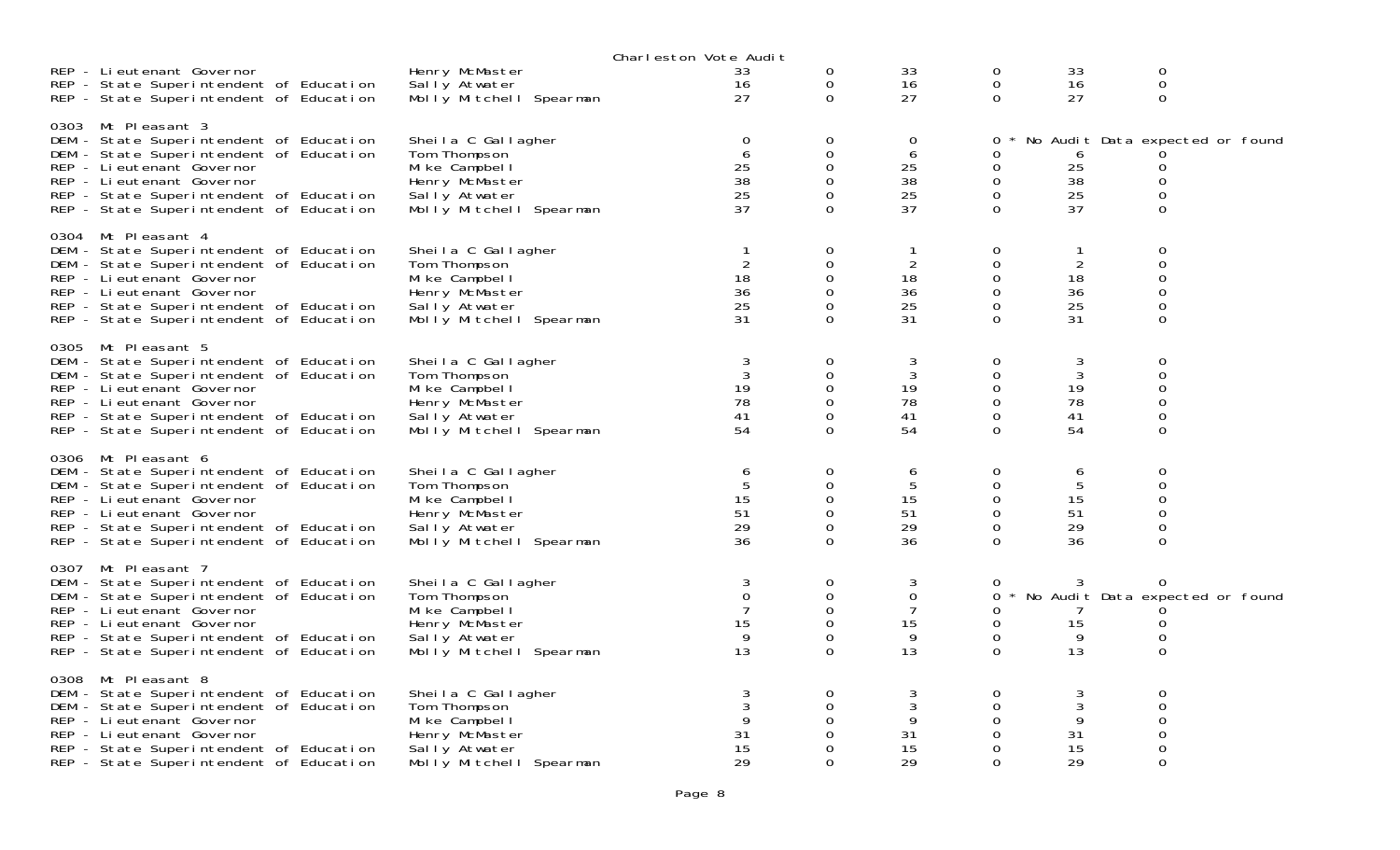| 0309 Mt Pleasant 9                                                                                                                                                                                                                                          |                                                                                                                     | onar reston vote naart                      |                                                              |                                             |                                                    |                                          |                                                                                             |  |
|-------------------------------------------------------------------------------------------------------------------------------------------------------------------------------------------------------------------------------------------------------------|---------------------------------------------------------------------------------------------------------------------|---------------------------------------------|--------------------------------------------------------------|---------------------------------------------|----------------------------------------------------|------------------------------------------|---------------------------------------------------------------------------------------------|--|
| DEM - State Superintendent of Education<br>DEM - State Superintendent of Education<br>REP - Lieutenant Governor<br>REP - Lieutenant Governor<br>REP - State Superintendent of Education<br>REP - State Superintendent of Education                          | Sheila C Gallagher<br>Tom Thompson<br>Mike Campbell<br>Henry McMaster<br>Sally Atwater<br>Molly Mitchell Spearman   | 16<br>32<br>20<br>29                        | 0<br>0<br>$\Omega$<br>$\Omega$<br>0<br>$\Omega$              | 1<br>16<br>32<br>20<br>29                   | 0<br>0<br>$\Omega$<br>0<br>0<br>$\Omega$           | $\mathbf{1}$<br>16<br>32<br>20<br>29     | $\mathbf 0$<br>$\mathsf{O}\xspace$<br>$\mathbf 0$<br>$\mathbf 0$<br>$\mathbf 0$<br>$\Omega$ |  |
| 0310 Mt Pleasant 10<br>DEM - State Superintendent of Education<br>DEM - State Superintendent of Education<br>REP - Li eutenant Governor<br>REP - Li eutenant Governor<br>REP - State Superintendent of Education<br>REP - State Superintendent of Education | Sheila C Gallagher<br>Tom Thompson<br>Mike Campbell<br>Henry McMaster<br>Sally Atwater<br>Molly Mitchell Spearman   | 4<br>$\overline{0}$<br>12<br>29<br>16<br>26 | 0<br>$\mathbf 0$<br>$\mathbf 0$<br>0<br>$\Omega$<br>$\Omega$ | 4<br>$\overline{0}$<br>12<br>29<br>16<br>26 | 0<br>0<br>0<br>0<br>$\Omega$                       | 12<br>29<br>16<br>26                     | $\Omega$<br>No Audit Data expected or found<br>0<br>$\mathbf 0$<br>$\mathbf 0$              |  |
| 0311 Mt Pleasant 11<br>DEM - State Superintendent of Education<br>DEM - State Superintendent of Education<br>REP - Lieutenant Governor<br>REP - Lieutenant Governor<br>REP - State Superintendent of Education<br>REP - State Superintendent of Education   | Sheila C Gallagher<br>Tom Thompson<br>Mike Campbell<br>Henry McMaster<br>Sally Atwater<br>Molly Mitchell Spearman   | 2<br>3<br>10<br>27<br>16<br>20              | 0<br>0<br>0<br>$\Omega$<br>0<br>$\mathbf 0$                  | $\overline{c}$<br>3<br>10<br>27<br>16<br>20 | 0<br>0<br>0<br>0<br>0<br>$\Omega$                  | 2<br>3<br>10<br>27<br>16<br>20           | $\Omega$<br>$\mathbf 0$<br>$\mathbf 0$<br>$\mathbf 0$<br>$\mathbf 0$<br>$\mathbf 0$         |  |
| 0312 Mt Pleasant 12<br>DEM - State Superintendent of Education<br>DEM - State Superintendent of Education<br>REP - Lieutenant Governor<br>REP - Lieutenant Governor<br>REP - State Superintendent of Education<br>REP - State Superintendent of Education   | Sheila C Gallagher<br>Tom Thompson<br>Mi ke Campbel I<br>Henry McMaster<br>Sally Atwater<br>Molly Mitchell Spearman | 6<br>3<br>11<br>37<br>21<br>26              | 0<br>0<br>0<br>0<br>$\mathbf 0$<br>$\Omega$                  | 6<br>3<br>11<br>37<br>21<br>26              | 0<br>$\mathbf 0$<br>0<br>0<br>$\Omega$<br>$\Omega$ | 6<br>3<br>11<br>37<br>21<br>26           | $\mathbf 0$<br>$\mathbf 0$<br>$\mathbf 0$<br>0<br>$\mathbf 0$<br>$\mathbf 0$                |  |
| 0313 Mt Pleasant 13<br>DEM - State Superintendent of Education<br>DEM - State Superintendent of Education<br>REP - Lieutenant Governor<br>REP - Li eutenant Governor<br>REP - State Superintendent of Education<br>REP - State Superintendent of Education  | Sheila C Gallagher<br>Tom Thompson<br>Mike Campbell<br>Henry McMaster<br>Sally Atwater<br>Molly Mitchell Spearman   | $\mathbf 0$<br>4<br>20<br>44<br>32<br>32    | 0<br>0<br>$\mathbf 0$<br>$\mathbf 0$<br>0<br>$\Omega$        | $\mathbf 0$<br>4<br>20<br>44<br>32<br>32    | 0<br>0<br>0<br>0<br>$\mathbf 0$<br>$\Omega$        | 4<br>20<br>44<br>32<br>32                | No Audit Data expected or found<br>0<br>0<br>$\mathbf 0$<br>$\mathbf 0$<br>$\Omega$         |  |
| 0314 Mt Pleasant 14<br>DEM - State Superintendent of Education<br>DEM - State Superintendent of Education<br>REP - Lieutenant Governor<br>REP - Lieutenant Governor<br>REP - State Superintendent of Education<br>REP - State Superintendent of Education   | Sheila C Gallagher<br>Tom Thompson<br>Mike Campbell<br>Henry McMaster<br>Sally Atwater<br>Molly Mitchell Spearman   | 2<br>9<br>37<br>20<br>26                    | 0<br>$\mathbf 0$<br>$\Omega$<br>0<br>0<br>$\Omega$           | 2<br>$\mathbf{1}$<br>9<br>37<br>20<br>26    | 0<br>0<br>$\Omega$<br>0<br>$\Omega$<br>$\Omega$    | 2<br>$\mathbf{1}$<br>9<br>37<br>20<br>26 | $\mathbf 0$<br>$\mathbf 0$<br>$\Omega$<br>$\mathbf 0$<br>$\mathbf 0$<br>$\Omega$            |  |
| 0315 Mt Pleasant 15<br>DEM - State Superintendent of Education<br>DEM - State Superintendent of Education<br>REP - Lieutenant Governor                                                                                                                      | Sheila C Gallagher<br>Tom Thompson<br>Mike Campbell                                                                 | 0<br>6<br>30                                | 0<br>$\Omega$<br>$\Omega$                                    | 0<br>6<br>30                                | 0<br>0<br>$\Omega$                                 | 6<br>30                                  | * No Audit Data expected or found<br>$\mathbf 0$                                            |  |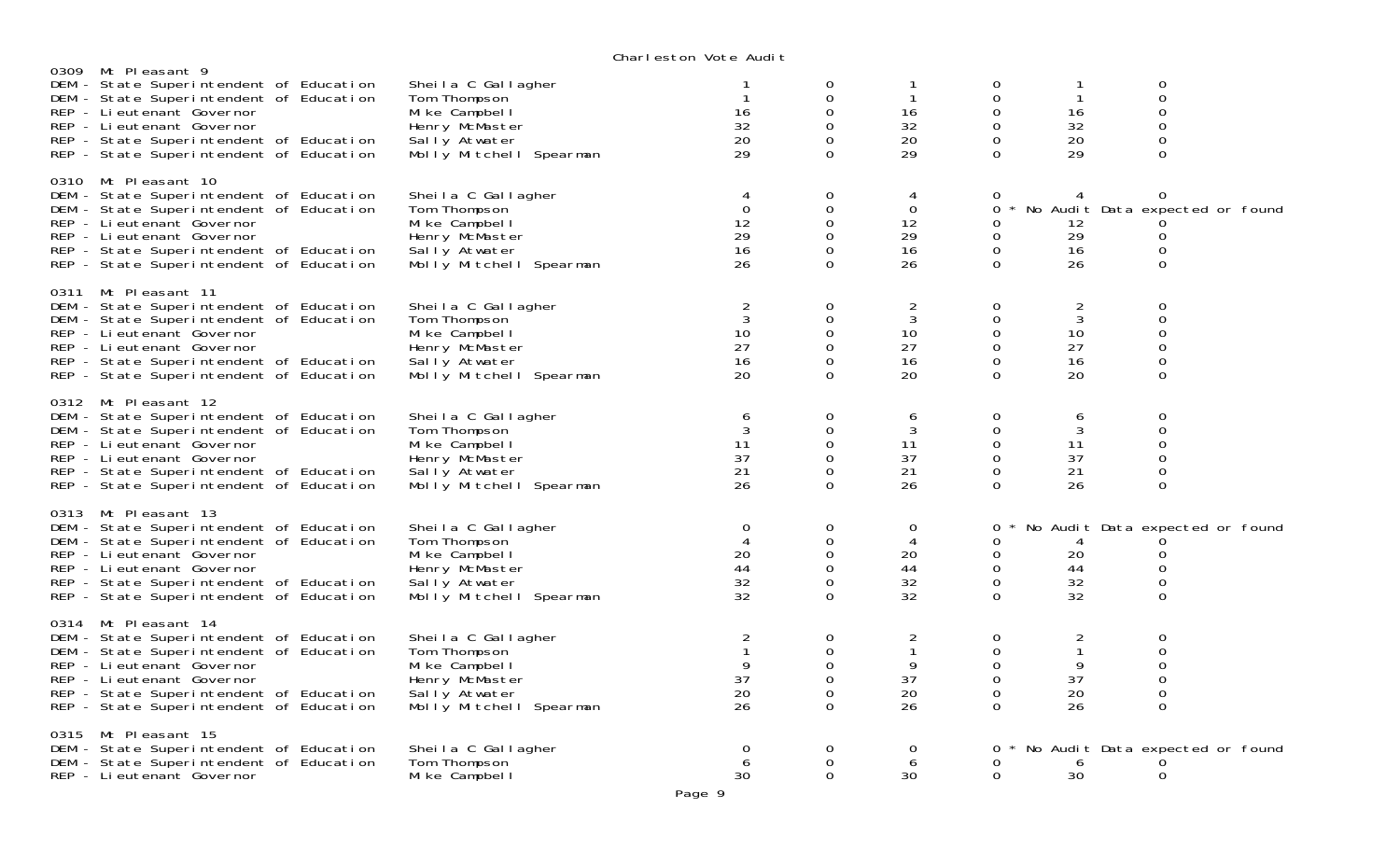|      |                                                                                                                                                                                                                                                             |                                                                                                                     | Charleston Vote Audit                           |                                                                     |                                           |                                             |                                           |                                                                                  |  |
|------|-------------------------------------------------------------------------------------------------------------------------------------------------------------------------------------------------------------------------------------------------------------|---------------------------------------------------------------------------------------------------------------------|-------------------------------------------------|---------------------------------------------------------------------|-------------------------------------------|---------------------------------------------|-------------------------------------------|----------------------------------------------------------------------------------|--|
|      | REP - Lieutenant Governor<br>REP - State Superintendent of Education<br>REP - State Superintendent of Education                                                                                                                                             | Henry McMaster<br>Sally Atwater<br>Molly Mitchell Spearman                                                          | 65<br>39<br>59                                  | 0<br>0<br>$\Omega$                                                  | 65<br>39<br>59                            | 0<br>$\mathsf{O}\xspace$<br>$\Omega$        | 65<br>39<br>59                            | 0<br>0<br>$\overline{0}$                                                         |  |
|      | 0316 Mt Pleasant 16<br>DEM - State Superintendent of Education<br>DEM - State Superintendent of Education<br>REP - Li eutenant Governor<br>REP - Lieutenant Governor<br>REP - State Superintendent of Education<br>REP - State Superintendent of Education  | Sheila C Gallagher<br>Tom Thompson<br>Mi ke Campbel I<br>Henry McMaster<br>Sally Atwater<br>Molly Mitchell Spearman | $\mathbf{1}$<br>3<br>15<br>71<br>33<br>53       | 0<br>0<br>$\mathbf 0$<br>$\Omega$<br>$\Omega$<br>$\Omega$           | 1<br>3<br>15<br>71<br>33<br>53            | 0<br>$\mathbf 0$<br>0<br>0<br>0<br>$\Omega$ | 1<br>3<br>15<br>71<br>33<br>53            | 0<br>0<br>0<br>$\Omega$<br>0<br>$\Omega$                                         |  |
| 0317 | Mt Pleasant 17<br>DEM - State Superintendent of Education<br>DEM - State Superintendent of Education<br>REP - Li eutenant Governor<br>REP - Lieutenant Governor<br>REP - State Superintendent of Education<br>REP - State Superintendent of Education       | Sheila C Gallagher<br>Tom Thompson<br>Mike Campbell<br>Henry McMaster<br>Sally Atwater<br>Molly Mitchell Spearman   | 2<br>37<br>74<br>56<br>56                       | 0<br>$\Omega$<br>$\mathbf 0$<br>$\Omega$<br>$\mathbf 0$<br>$\Omega$ | 2<br>$\mathbf{1}$<br>37<br>74<br>56<br>56 | 0<br>0<br>0<br>$\Omega$<br>0<br>$\Omega$    | 2<br>$\mathbf{1}$<br>37<br>74<br>56<br>56 | 0<br>$\Omega$<br>0<br>0<br>0<br>$\Omega$                                         |  |
|      | 0318 Mt Pleasant 18<br>DEM - State Superintendent of Education<br>DEM - State Superintendent of Education<br>REP - Lieutenant Governor<br>REP - Lieutenant Governor<br>REP - State Superintendent of Education<br>REP - State Superintendent of Education   | Sheila C Gallagher<br>Tom Thompson<br>Mi ke Campbel I<br>Henry McMaster<br>Sally Atwater<br>Molly Mitchell Spearman | $\overline{0}$<br>3<br>19<br>87<br>48<br>57     | 0<br>0<br>0<br>$\mathbf 0$<br>$\mathbf{O}$<br>$\Omega$              | $\mathbf 0$<br>3<br>19<br>87<br>48<br>57  | 0<br>0<br>0<br>0<br>0<br>$\Omega$           | 3<br>19<br>87<br>48<br>57                 | No Audit Data expected or found<br>0<br>0<br>$\Omega$<br>0                       |  |
|      | 0319 Mt Pleasant 19<br>DEM - State Superintendent of Education<br>DEM - State Superintendent of Education<br>REP - Li eutenant Governor<br>REP - Li eutenant Governor<br>REP - State Superintendent of Education<br>REP - State Superintendent of Education | Sheila C Gallagher<br>Tom Thompson<br>Mike Campbell<br>Henry McMaster<br>Sally Atwater<br>Molly Mitchell Spearman   | 6<br>12<br>47<br>24<br>37                       | 0<br>$\mathbf 0$<br>$\mathbf 0$<br>$\mathbf{O}$<br>0<br>$\Omega$    | 6<br>12<br>47<br>24<br>37                 | 0<br>0<br>0<br>0<br>0<br>$\Omega$           | 1<br>6<br>12<br>47<br>24<br>37            | 0<br>0<br>0<br>0<br>0<br>$\Omega$                                                |  |
|      | 0320 Mt Pleasant 20<br>DEM - State Superintendent of Education<br>DEM - State Superintendent of Education<br>REP - Li eutenant Governor<br>REP - Lieutenant Governor<br>REP - State Superintendent of Education<br>REP - State Superintendent of Education  | Sheila C Gallagher<br>Tom Thompson<br>Mi ke Campbel I<br>Henry McMaster<br>Sally Atwater<br>Molly Mitchell Spearman | 2<br>$\Omega$<br>30<br>44<br>32<br>45           | 0<br>$\mathbf 0$<br>$\Omega$<br>0<br>0<br>$\Omega$                  | 2<br>$\mathbf 0$<br>30<br>44<br>32<br>45  | 0<br>0<br>0<br>0<br>0<br>$\Omega$           | 30<br>44<br>32<br>45                      | 0<br>No Audit Data expected or found<br>0<br>0<br>$\Omega$                       |  |
|      | 0321 Mt Pleasant 21<br>DEM - State Superintendent of Education<br>DEM - State Superintendent of Education<br>REP - Li eutenant Governor<br>REP - Lieutenant Governor<br>REP - State Superintendent of Education<br>REP - State Superintendent of Education  | Sheila C Gallagher<br>Tom Thompson<br>Mike Campbell<br>Henry McMaster<br>Sally Atwater<br>Molly Mitchell Spearman   | $\mathbf 0$<br>$\Omega$<br>16<br>71<br>38<br>49 | 0<br>$\Omega$<br>0<br>0<br>$\Omega$<br>$\Omega$                     | 0<br>$\mathbf 0$<br>16<br>71<br>38<br>49  | 0<br>0<br>0<br>0<br>0<br>$\Omega$           | 16<br>71<br>38<br>49                      | * No Audit Data expected or found<br>* No Audit Data expected or found<br>0<br>0 |  |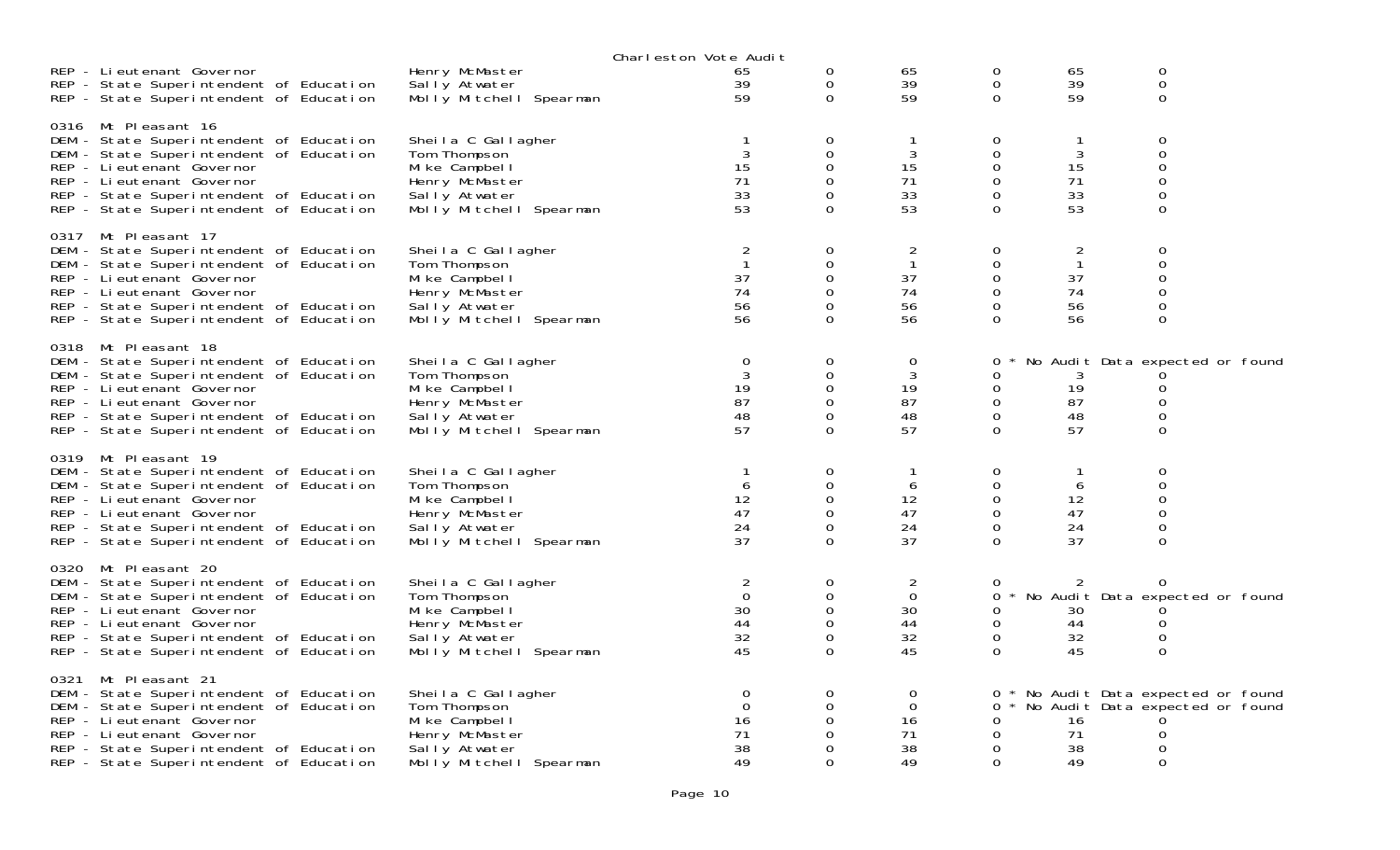| 0322 Mt Pleasant 22                                                                                                                                                                                                                                         |                                                                                                                     | VIKIT CSLOT TOLC MOUTL                                  |                                                           |                                                                     |                                                                        |                                             |                                                                                         |  |
|-------------------------------------------------------------------------------------------------------------------------------------------------------------------------------------------------------------------------------------------------------------|---------------------------------------------------------------------------------------------------------------------|---------------------------------------------------------|-----------------------------------------------------------|---------------------------------------------------------------------|------------------------------------------------------------------------|---------------------------------------------|-----------------------------------------------------------------------------------------|--|
| DEM - State Superintendent of Education<br>DEM - State Superintendent of Education<br>REP - Lieutenant Governor<br>REP - Lieutenant Governor<br>REP - State Superintendent of Education<br>REP - State Superintendent of Education                          | Sheila C Gallagher<br>Tom Thompson<br>Mi ke Campbel I<br>Henry McMaster<br>Sally Atwater<br>Molly Mitchell Spearman | 3<br>8<br>13<br>7<br>12                                 | 0<br>0<br>$\Omega$<br>$\Omega$<br>$\Omega$<br>$\Omega$    | 1<br>3<br>8<br>13<br>7<br>12                                        | 0<br>0<br>$\Omega$<br>$\mathbf 0$<br>$\Omega$<br>$\Omega$              | 1<br>3<br>8<br>13<br>7<br>12                | 0<br>0<br>$\Omega$<br>0<br>$\Omega$<br>$\mathbf 0$                                      |  |
| 0323 Mt Pleasant 23<br>DEM - State Superintendent of Education<br>DEM - State Superintendent of Education<br>REP - Li eutenant Governor<br>REP - Li eutenant Governor<br>REP - State Superintendent of Education<br>REP - State Superintendent of Education | Sheila C Gallagher<br>Tom Thompson<br>Mike Campbell<br>Henry McMaster<br>Sally Atwater<br>Molly Mitchell Spearman   | $\mathbf 0$<br>3<br>27<br>16<br>16                      | 0<br>$\Omega$<br>0<br>$\mathbf 0$<br>$\Omega$<br>$\Omega$ | $\overline{0}$<br>$\mathbf{1}$<br>3<br>27<br>16<br>16               | 0<br>0<br>$\mathbf 0$<br>$\mathbf 0$<br>0<br>$\Omega$                  | 3<br>27<br>16<br>16                         | No Audit Data expected or found<br>$\Omega$<br>ი<br>0<br>$\Omega$                       |  |
| 0324 Mt Pleasant 24<br>DEM - State Superintendent of Education<br>DEM - State Superintendent of Education<br>REP - Lieutenant Governor<br>REP - Lieutenant Governor<br>REP - State Superintendent of Education<br>REP - State Superintendent of Education   | Sheila C Gallagher<br>Tom Thompson<br>Mi ke Campbel I<br>Henry McMaster<br>Sally Atwater<br>Molly Mitchell Spearman | 0<br>$\overline{2}$<br>$\overline{7}$<br>22<br>17<br>11 | 0<br>$\Omega$<br>$\mathbf 0$<br>$\Omega$<br>0<br>$\Omega$ | 0<br>$\overline{c}$<br>$\overline{7}$<br>22<br>17<br>11             | 0<br>0<br>$\Omega$<br>0<br>0<br>$\Omega$                               | $\overline{7}$<br>22<br>17<br>11            | No Audit Data expected or found<br>0<br>0<br>0<br>$\Omega$                              |  |
| 0325 Mt Pleasant 25<br>DEM - State Superintendent of Education<br>DEM - State Superintendent of Education<br>REP - Lieutenant Governor<br>REP - Lieutenant Governor<br>REP - State Superintendent of Education<br>REP - State Superintendent of Education   | Sheila C Gallagher<br>Tom Thompson<br>Mike Campbell<br>Henry McMaster<br>Sally Atwater<br>Molly Mitchell Spearman   | 3<br>2<br>18<br>58<br>39<br>37                          | $\Omega$<br>0<br>0<br>$\Omega$<br>$\Omega$<br>$\Omega$    | 3<br>$\overline{2}$<br>18<br>58<br>39<br>37                         | $\Omega$<br>0<br>0<br>$\mathbf 0$<br>$\Omega$<br>$\Omega$              | 3<br>$\overline{2}$<br>18<br>58<br>39<br>37 | $\Omega$<br>$\overline{0}$<br>0<br>$\Omega$<br>0<br>$\mathbf 0$                         |  |
| 0326 Mt Pleasant 26<br>DEM - State Superintendent of Education<br>DEM - State Superintendent of Education<br>REP - Li eutenant Governor<br>REP - Li eutenant Governor<br>REP - State Superintendent of Education<br>REP - State Superintendent of Education | Sheila C Gallagher<br>Tom Thompson<br>Mi ke Campbel I<br>Henry McMaster<br>Sally Atwater<br>Molly Mitchell Spearman | $\mathbf{1}$<br>14<br>$\Omega$<br>0                     | 0<br>0<br>0<br>$\Omega$<br>$\mathbf 0$<br>$\Omega$        | $\mathbf{1}$<br>14<br>$\overline{0}$<br>$\mathbf{1}$<br>$\mathbf 0$ | $\overline{0}$<br>$\Omega$<br>0<br>0                                   | $\overline{1}$<br>14                        | 0<br>$\Omega$<br>0 * No Audit Data expected or found<br>No Audit Data expected or found |  |
| 0327 Mt Pleasant 27<br>DEM - State Superintendent of Education<br>DEM - State Superintendent of Education<br>REP - Li eutenant Governor<br>REP - Lieutenant Governor<br>REP - State Superintendent of Education<br>REP - State Superintendent of Education  | Sheila C Gallagher<br>Tom Thompson<br>Mi ke Campbel I<br>Henry McMaster<br>Sally Atwater<br>Molly Mitchell Spearman | 3<br>$\overline{2}$<br>26<br>49<br>36<br>37             | 0<br>0<br>$\Omega$<br>0<br>0<br>$\Omega$                  | 3<br>$\overline{c}$<br>26<br>49<br>36<br>37                         | 0<br>$\mathbf 0$<br>$\Omega$<br>$\mathbf 0$<br>$\mathbf 0$<br>$\Omega$ | 3<br>$\overline{c}$<br>26<br>49<br>36<br>37 | 0<br>0<br>O<br>0<br>0<br>∩                                                              |  |
| 0328 Mt Pleasant 28<br>DEM - State Superintendent of Education<br>DEM - State Superintendent of Education<br>REP - Lieutenant Governor                                                                                                                      | Sheila C Gallagher<br>Tom Thompson<br>Mike Campbell                                                                 | 2<br>11                                                 | 0<br>0<br>$\overline{O}$                                  | 2<br>11                                                             | 0<br>0<br>$\Omega$                                                     | -1<br>$\overline{2}$<br>11                  | 0<br>0<br>$\overline{0}$                                                                |  |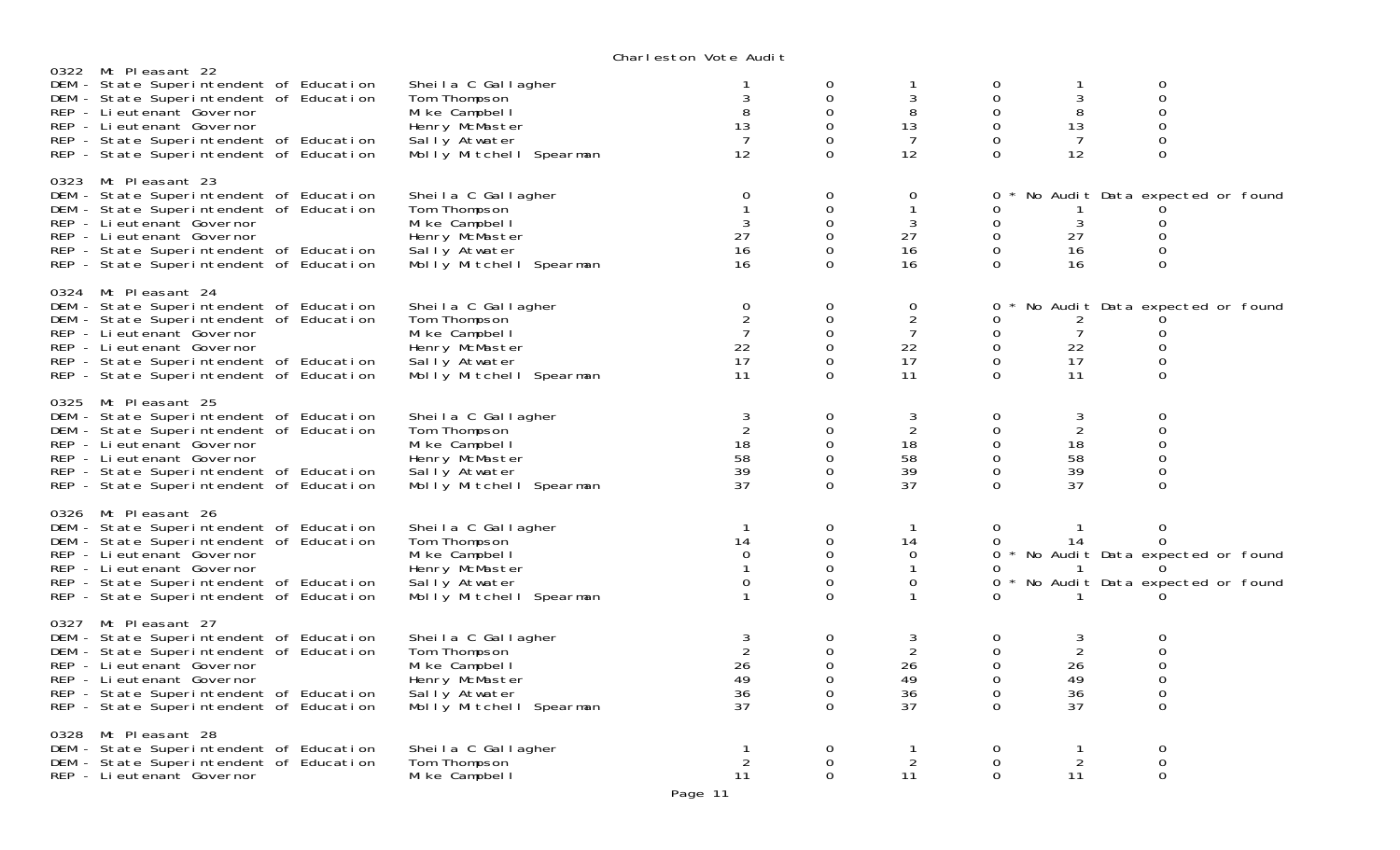|      |                                                                                                                                                                                                                                                            |                                                                                                                     | Charleston Vote Audit                                 |                                                    |                                             |                                                        |                                             |                                                            |
|------|------------------------------------------------------------------------------------------------------------------------------------------------------------------------------------------------------------------------------------------------------------|---------------------------------------------------------------------------------------------------------------------|-------------------------------------------------------|----------------------------------------------------|---------------------------------------------|--------------------------------------------------------|---------------------------------------------|------------------------------------------------------------|
|      | REP - Lieutenant Governor<br>REP - State Superintendent of Education<br>REP - State Superintendent of Education                                                                                                                                            | Henry McMaster<br>Sally Atwater<br>Molly Mitchell Spearman                                                          | 25<br>12<br>26                                        | 0<br>0<br>$\Omega$                                 | 25<br>12<br>26                              | 0<br>0<br>$\Omega$                                     | 25<br>12<br>26                              | 0<br>$\mathsf{O}\xspace$<br>0                              |
|      | 0329 Mt Pleasant 29<br>DEM - State Superintendent of Education<br>DEM - State Superintendent of Education<br>REP - Lieutenant Governor<br>REP - Lieutenant Governor<br>REP - State Superintendent of Education<br>REP - State Superintendent of Education  | Sheila C Gallagher<br>Tom Thompson<br>Mi ke Campbel I<br>Henry McMaster<br>Sally Atwater<br>Molly Mitchell Spearman | $\mathbf 0$<br>$\overline{2}$<br>14<br>20<br>13<br>22 | 0<br>0<br>$\mathbf 0$<br>0<br>$\Omega$<br>$\Omega$ | 0<br>$\overline{2}$<br>14<br>20<br>13<br>22 | 0<br>0<br>0<br>$\mathbf 0$<br>0<br>$\Omega$            | 14<br>20<br>13<br>22                        | No Audit Data expected or found<br>0<br>0<br>0<br>0        |
|      | 0330 Mt Pleasant 30<br>DEM - State Superintendent of Education<br>DEM - State Superintendent of Education<br>REP - Lieutenant Governor<br>REP - Lieutenant Governor<br>REP - State Superintendent of Education<br>REP - State Superintendent of Education  | Sheila C Gallagher<br>Tom Thompson<br>Mi ke Campbel I<br>Henry McMaster<br>Sally Atwater<br>Molly Mitchell Spearman | $\mathbf 0$<br>$\overline{2}$<br>30<br>76<br>51<br>55 | 0<br>0<br>$\mathbf 0$<br>$\Omega$<br>0<br>$\Omega$ | 0<br>$\overline{2}$<br>30<br>76<br>51<br>55 | 0<br>0<br>0<br>0<br>$\mathbf 0$<br>0                   | 2<br>30<br>76<br>51<br>55                   | No Audit Data expected or found<br>0<br>$\Omega$<br>0<br>0 |
| 0331 | Mt Pleasant 31<br>DEM - State Superintendent of Education<br>DEM - State Superintendent of Education<br>REP - Lieutenant Governor<br>REP - Lieutenant Governor<br>REP - State Superintendent of Education<br>REP - State Superintendent of Education       | Sheila C Gallagher<br>Tom Thompson<br>Mi ke Campbel I<br>Henry McMaster<br>Sally Atwater<br>Molly Mitchell Spearman | 5<br>10<br>15<br>17<br>17<br>15                       | 0<br>$\mathbf 0$<br>$\Omega$<br>0<br>0<br>$\Omega$ | 5<br>10<br>15<br>17<br>17<br>15             | 0<br>$\mathbf 0$<br>$\Omega$<br>0<br>0<br>$\mathbf{O}$ | 5<br>10<br>15<br>17<br>17<br>15             | 0<br>$\mathsf{O}\xspace$<br>$\Omega$<br>0<br>0<br>0        |
|      | 0332 Mt Pleasant 32<br>DEM - State Superintendent of Education<br>DEM - State Superintendent of Education<br>REP - Li eutenant Governor<br>REP - Lieutenant Governor<br>REP - State Superintendent of Education<br>REP - State Superintendent of Education | Sheila C Gallagher<br>Tom Thompson<br>Mike Campbell<br>Henry McMaster<br>Sally Atwater<br>Molly Mitchell Spearman   | 4<br>17<br>40<br>30<br>26                             | 0<br>0<br>0<br>0<br>0<br>$\Omega$                  | 4<br>17<br>40<br>30<br>26                   | 0<br>0<br>0<br>0<br>0<br>$\Omega$                      | 1<br>4<br>17<br>40<br>30<br>26              | $\mathbf 0$<br>0<br>0<br>$\overline{0}$<br>0<br>$\Omega$   |
| 0333 | Mt Pleasant 33<br>DEM - State Superintendent of Education<br>DEM - State Superintendent of Education<br>REP - Lieutenant Governor<br>REP - Lieutenant Governor<br>REP - State Superintendent of Education<br>REP - State Superintendent of Education       | Sheila C Gallagher<br>Tom Thompson<br>Mi ke Campbel I<br>Henry McMaster<br>Sally Atwater<br>Molly Mitchell Spearman | 4<br>25<br>85<br>58<br>50                             | 0<br>0<br>0<br>0<br>0<br>$\Omega$                  | 4<br>25<br>85<br>58<br>50                   | 0<br>0<br>0<br>$\mathbf 0$<br>0<br>$\Omega$            | 1<br>4<br>25<br>85<br>58<br>50              | 0<br>$\Omega$<br>$\mathbf 0$<br>0<br>0<br>$\overline{0}$   |
|      | 0334 Mt Pleasant 34<br>DEM - State Superintendent of Education<br>DEM - State Superintendent of Education<br>REP - Lieutenant Governor<br>REP - Lieutenant Governor<br>REP - State Superintendent of Education<br>REP - State Superintendent of Education  | Sheila C Gallagher<br>Tom Thompson<br>Mike Campbell<br>Henry McMaster<br>Sally Atwater<br>Molly Mitchell Spearman   | $\overline{2}$<br>4<br>13<br>36<br>21<br>25           | 0<br>0<br>0<br>0<br>0<br>$\Omega$                  | $\overline{c}$<br>4<br>13<br>36<br>21<br>25 | 0<br>0<br>$\Omega$<br>0<br>0<br>0                      | $\overline{c}$<br>4<br>13<br>36<br>21<br>25 | 0<br>$\mathbf 0$<br>0<br>0<br>0<br>$\Omega$                |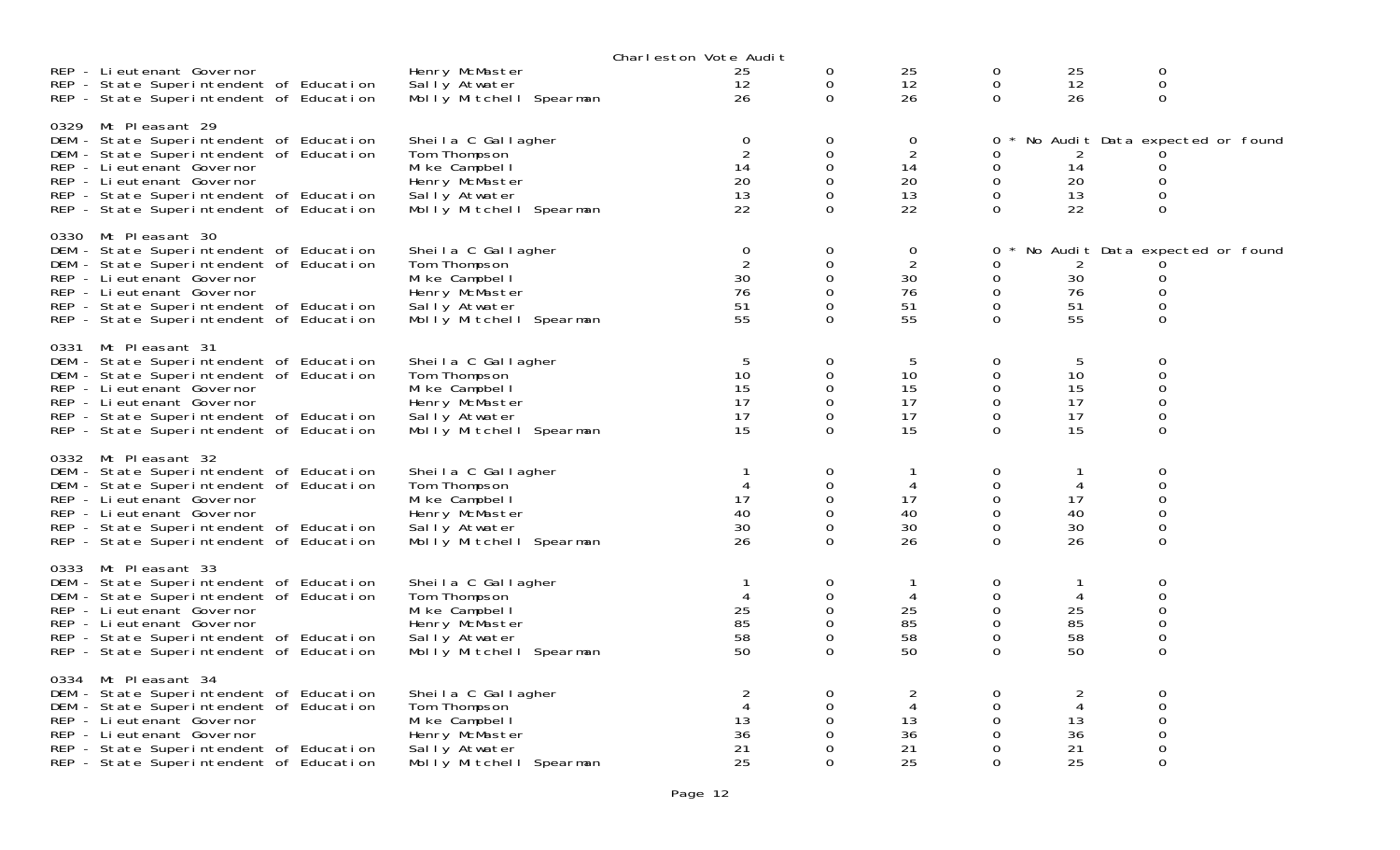|      |                                                                                                                                                                                                                                                             |                                                                                                                     | VIKIT CSLOT TOLC MOUTL                                 |                                                                  |                                                        |                                                              |                                             |                                                               |  |
|------|-------------------------------------------------------------------------------------------------------------------------------------------------------------------------------------------------------------------------------------------------------------|---------------------------------------------------------------------------------------------------------------------|--------------------------------------------------------|------------------------------------------------------------------|--------------------------------------------------------|--------------------------------------------------------------|---------------------------------------------|---------------------------------------------------------------|--|
|      | 0335 Mt Pleasant 35<br>DEM - State Superintendent of Education<br>DEM - State Superintendent of Education<br>REP - Lieutenant Governor<br>REP - Lieutenant Governor<br>REP - State Superintendent of Education<br>REP - State Superintendent of Education   | Sheila C Gallagher<br>Tom Thompson<br>Mike Campbell<br>Henry McMaster<br>Sally Atwater<br>Molly Mitchell Spearman   | 37<br>78<br>46<br>70                                   | 0<br>0<br>$\Omega$<br>$\Omega$<br>0<br>0                         | 4<br>37<br>78<br>46<br>70                              | 0<br>$\mathbf 0$<br>$\Omega$<br>0<br>$\mathbf 0$<br>$\Omega$ | 1<br>4<br>37<br>78<br>46<br>70              | 0<br>$\mathsf{O}\xspace$<br>0<br>0<br>$\mathbf 0$<br>$\Omega$ |  |
|      | 0336 Mt Pleasant 36<br>DEM - State Superintendent of Education<br>DEM - State Superintendent of Education<br>REP - Li eutenant Governor<br>REP - Li eutenant Governor<br>REP - State Superintendent of Education<br>REP - State Superintendent of Education | Sheila C Gallagher<br>Tom Thompson<br>Mi ke Campbel I<br>Henry McMaster<br>Sally Atwater<br>Molly Mitchell Spearman | 5<br>3<br>24<br>14<br>14                               | $\mathbf 0$<br>$\Omega$<br>$\Omega$<br>0<br>$\Omega$             | $\mathbf{1}$<br>5<br>$\mathbf{3}$<br>24<br>14<br>14    | $\mathbf 0$<br>$\Omega$<br>0<br>$\mathbf 0$<br>0<br>$\Omega$ | 1<br>5<br>$\mathbf{3}$<br>24<br>14<br>14    | 0<br>$\Omega$<br>0<br>$\mathbf 0$<br>0<br>$\Omega$            |  |
|      | 0337 Mt Pleasant 37<br>DEM - State Superintendent of Education<br>DEM - State Superintendent of Education<br>REP - Lieutenant Governor<br>REP - Lieutenant Governor<br>REP - State Superintendent of Education<br>REP - State Superintendent of Education   | Sheila C Gallagher<br>Tom Thompson<br>Mike Campbell<br>Henry McMaster<br>Sally Atwater<br>Molly Mitchell Spearman   | $\overline{2}$<br>7<br>24<br>58<br>31<br>51            | 0<br>$\Omega$<br>0<br>0<br>0<br>$\Omega$                         | 2<br>$\overline{7}$<br>24<br>58<br>31<br>51            | 0<br>0<br>0<br>0<br>0<br>$\Omega$                            | 2<br>$\overline{7}$<br>24<br>58<br>31<br>51 | 0<br>$\overline{0}$<br>$\mathbf 0$<br>0<br>0<br>$\Omega$      |  |
|      | 0338 Mt Pleasant 38<br>DEM - State Superintendent of Education<br>DEM - State Superintendent of Education<br>REP - Lieutenant Governor<br>REP - Lieutenant Governor<br>REP - State Superintendent of Education<br>REP - State Superintendent of Education   | Sheila C Gallagher<br>Tom Thompson<br>Mike Campbell<br>Henry McMaster<br>Sally Atwater<br>Molly Mitchell Spearman   | $\overline{2}$<br>$\mathbf{1}$<br>17<br>32<br>18<br>31 | 0<br>0<br>$\Omega$<br>0<br>$\Omega$<br>$\Omega$                  | $\overline{2}$<br>$\mathbf{1}$<br>17<br>32<br>18<br>31 | 0<br>0<br>0<br>0<br>$\mathbf 0$<br>$\Omega$                  | 2<br>$\mathbf{1}$<br>17<br>32<br>18<br>31   | $\mathbf 0$<br>$\mathbf 0$<br>0<br>0<br>0<br>$\mathbf 0$      |  |
|      | 0339 Mt Pleasant 39<br>DEM - State Superintendent of Education<br>DEM - State Superintendent of Education<br>REP - Lieutenant Governor<br>REP - Lieutenant Governor<br>REP - State Superintendent of Education<br>REP - State Superintendent of Education   | Sheila C Gallagher<br>Tom Thompson<br>Mi ke Campbel I<br>Henry McMaster<br>Sally Atwater<br>Molly Mitchell Spearman | 0<br>15<br>28<br>20<br>26                              | 0<br>$\Omega$<br>$\mathbf 0$<br>$\Omega$<br>$\Omega$<br>$\Omega$ | $\mathbf 0$<br>$\mathbf{1}$<br>15<br>28<br>20<br>26    | 0<br>$\Omega$<br>$\mathbf 0$<br>0<br>$\mathbf 0$<br>$\Omega$ | -1<br>15<br>28<br>20<br>26                  | No Audit Data expected or found<br>0<br>0<br>0<br>$\Omega$    |  |
|      | 0400 James Island 1A<br>DEM - State Superintendent of Education<br>DEM - State Superintendent of Education<br>REP - Lieutenant Governor<br>REP - Lieutenant Governor<br>REP - State Superintendent of Education<br>REP - State Superintendent of Education  | Sheila C Gallagher<br>Tom Thompson<br>Mi ke Campbel I<br>Henry McMaster<br>Sally Atwater<br>Molly Mitchell Spearman | 4<br>4<br>30<br>19<br>16                               | 0<br>$\mathbf 0$<br>$\Omega$<br>0<br>0<br>$\Omega$               | 4<br>4<br>5<br>30<br>19<br>16                          | 0<br>$\mathbf 0$<br>$\Omega$<br>0<br>0<br>$\Omega$           | 4<br>4<br>5<br>30<br>19<br>16               | 0<br>$\mathbf 0$<br>0<br>0<br>$\mathbf 0$<br>$\Omega$         |  |
| 0401 | James Island 1B<br>DEM - State Superintendent of Education<br>DEM - State Superintendent of Education<br>REP - Lieutenant Governor                                                                                                                          | Sheila C Gallagher<br>Tom Thompson<br>Mike Campbell                                                                 | $\mathbf{1}$<br>17<br>3                                | 0<br>0<br>$\Omega$                                               | $\mathbf{1}$<br>17<br>3                                | 0<br>0<br>$\Omega$                                           | $\mathbf{1}$<br>17<br>3                     | 0<br>$\mathbf 0$<br>$\Omega$                                  |  |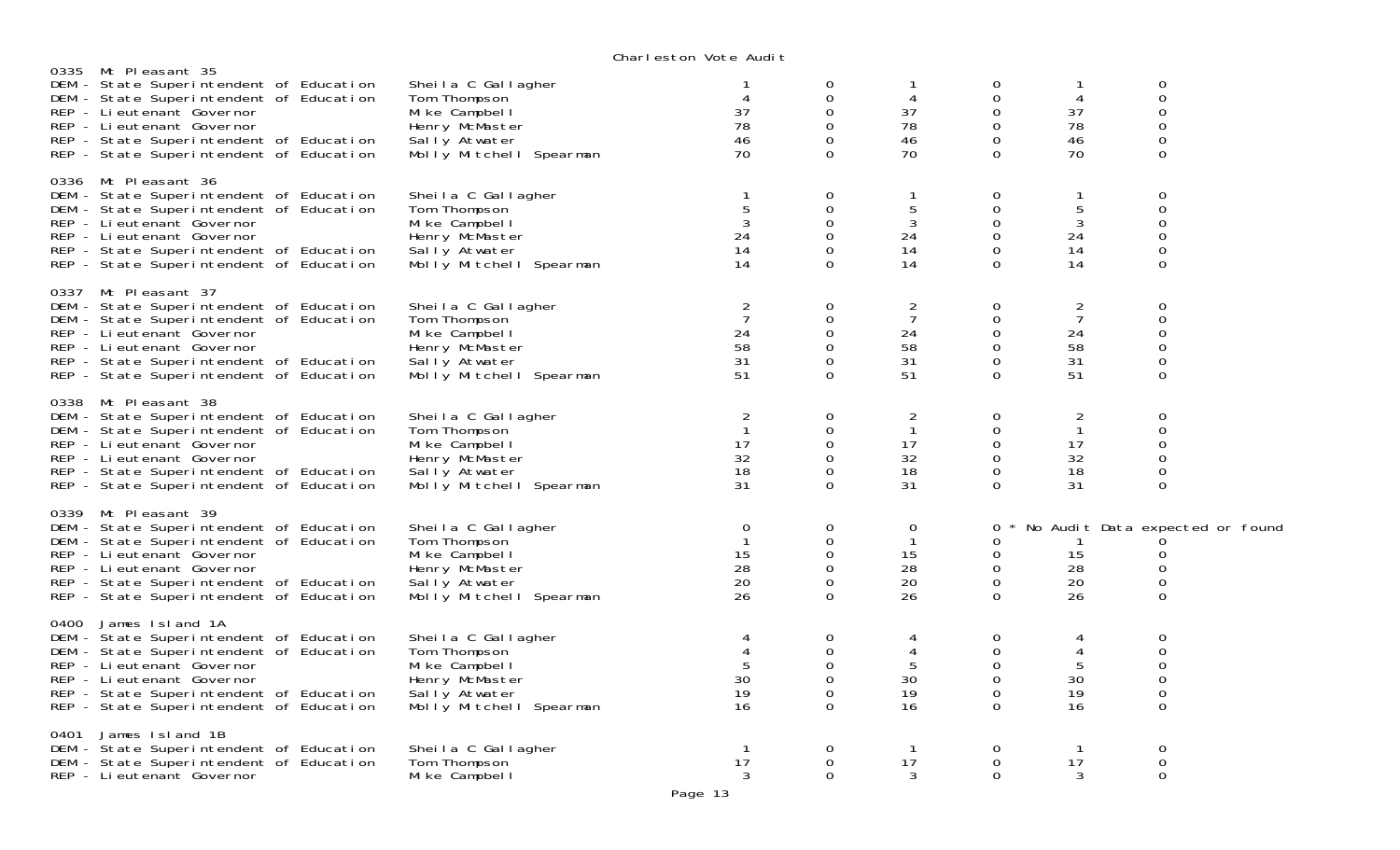|      |                                                                                                                                                                                                                                                        |                                                                                                                     | Charleston Vote Audit                                   |                                                                  |                                          |                                   |                                                                             |                                 |
|------|--------------------------------------------------------------------------------------------------------------------------------------------------------------------------------------------------------------------------------------------------------|---------------------------------------------------------------------------------------------------------------------|---------------------------------------------------------|------------------------------------------------------------------|------------------------------------------|-----------------------------------|-----------------------------------------------------------------------------|---------------------------------|
|      | REP - Lieutenant Governor<br>REP - State Superintendent of Education<br>REP - State Superintendent of Education                                                                                                                                        | Henry McMaster<br>Sally Atwater<br>Molly Mitchell Spearman                                                          | 3<br>5                                                  | $\mathbf 0$<br>$\mathbf 0$<br>0                                  | 5<br>3<br>5                              | 0<br>$\mathbf 0$<br>0             | $\frac{5}{3}$<br>5                                                          | 0<br>0                          |
| 0402 | James Island 3<br>DEM - State Superintendent of Education<br>DEM - State Superintendent of Education<br>REP - Li eutenant Governor<br>REP - Lieutenant Governor<br>REP - State Superintendent of Education<br>REP - State Superintendent of Education  | Sheila C Gallagher<br>Tom Thompson<br>Mike Campbell<br>Henry McMaster<br>Sally Atwater<br>Molly Mitchell Spearman   | 6<br>16<br>$\begin{array}{c}\n2 \\ 3 \\ 2\n\end{array}$ | 0<br>$\mathbf 0$<br>$\mathbf 0$<br>0<br>$\Omega$<br>$\Omega$     | 6<br>16<br>2<br>3<br>3<br>$\overline{2}$ | 0<br>0<br>0<br>0<br>0<br>$\Omega$ | 6<br>16<br>$\overline{c}$<br>$\mathfrak{Z}$<br>$\sqrt{3}$<br>$\overline{2}$ | 0<br>0<br>0<br>0<br>0           |
| 0403 | James Island 5A<br>DEM - State Superintendent of Education<br>DEM - State Superintendent of Education<br>REP - Li eutenant Governor<br>REP - Lieutenant Governor<br>REP - State Superintendent of Education<br>REP - State Superintendent of Education | Sheila C Gallagher<br>Tom Thompson<br>Mike Campbell<br>Henry McMaster<br>Sally Atwater<br>Molly Mitchell Spearman   | 3<br>$\overline{5}$<br>24<br>48<br>40<br>32             | 0<br>0<br>0<br>$\Omega$<br>0<br>$\Omega$                         | 3<br>5<br>24<br>48<br>40<br>32           | 0<br>0<br>0<br>0<br>0<br>0        | 3<br>$\sqrt{5}$<br>24<br>48<br>40<br>32                                     | 0<br>0<br>0<br>0<br>0           |
| 0404 | James Island 5B<br>DEM - State Superintendent of Education<br>DEM - State Superintendent of Education<br>REP - Lieutenant Governor<br>REP - Lieutenant Governor<br>REP - State Superintendent of Education<br>REP - State Superintendent of Education  | Sheila C Gallagher<br>Tom Thompson<br>Mike Campbell<br>Henry McMaster<br>Sally Atwater<br>Molly Mitchell Spearman   | $\mathbf{1}$<br>4<br>8<br>22<br>20<br>10                | 0<br>$\Omega$<br>$\Omega$<br>$\mathbf 0$<br>$\Omega$<br>0        | 4<br>8<br>22<br>20<br>10                 | 0<br>0<br>0<br>0<br>0<br>0        | 1<br>4<br>8<br>22<br>20<br>10                                               | 0<br>0<br>0                     |
| 0405 | James Island 6<br>DEM - State Superintendent of Education<br>DEM - State Superintendent of Education<br>REP - Li eutenant Governor<br>REP - Li eutenant Governor<br>REP - State Superintendent of Education<br>REP - State Superintendent of Education | Sheila C Gallagher<br>Tom Thompson<br>Mike Campbell<br>Henry McMaster<br>Sally Atwater<br>Molly Mitchell Spearman   | 4<br>5<br>15<br>36<br>28<br>24                          | 0<br>$\Omega$<br>$\mathbf 0$<br>$\Omega$<br>$\Omega$<br>$\Omega$ | 4<br>5<br>15<br>36<br>28<br>24           | 0<br>0<br>0<br>0<br>0<br>$\Omega$ | 4<br>5<br>15<br>36<br>28<br>24                                              | 0<br>0<br>0<br>0<br>$\mathbf 0$ |
| 0406 | James Island 7<br>DEM - State Superintendent of Education<br>DEM - State Superintendent of Education<br>REP - Li eutenant Governor<br>REP - Lieutenant Governor<br>REP - State Superintendent of Education<br>REP - State Superintendent of Education  | Sheila C Gallagher<br>Tom Thompson<br>Mi ke Campbel I<br>Henry McMaster<br>Sally Atwater<br>Molly Mitchell Spearman | $\mathbf 1$<br>$\overline{7}$<br>6<br>23<br>16<br>14    | 0<br>$\mathbf 0$<br>0<br>$\Omega$<br>$\mathbf 0$<br>0            | $\overline{7}$<br>6<br>23<br>16<br>14    | 0<br>0<br>0<br>0<br>0<br>0        | $\mathbf{1}$<br>$\overline{7}$<br>6<br>23<br>16<br>14                       | 0<br>0<br>0<br>0<br>$\mathbf 0$ |
| 0407 | James Island 8A<br>DEM - State Superintendent of Education<br>DEM - State Superintendent of Education<br>REP - Lieutenant Governor<br>REP - Li eutenant Governor<br>REP - State Superintendent of Education<br>REP - State Superintendent of Education | Sheila C Gallagher<br>Tom Thompson<br>Mike Campbell<br>Henry McMaster<br>Sally Atwater<br>Molly Mitchell Spearman   | 6<br>$\overline{2}$<br>20<br>33<br>28<br>23             | 0<br>$\Omega$<br>$\Omega$<br>$\Omega$<br>0<br>$\Omega$           | 6<br>2<br>20<br>33<br>28<br>23           | 0<br>0<br>0<br>0<br>0<br>$\Omega$ | 6<br>$\overline{2}$<br>20<br>33<br>28<br>23                                 | 0<br>0<br>0<br>0                |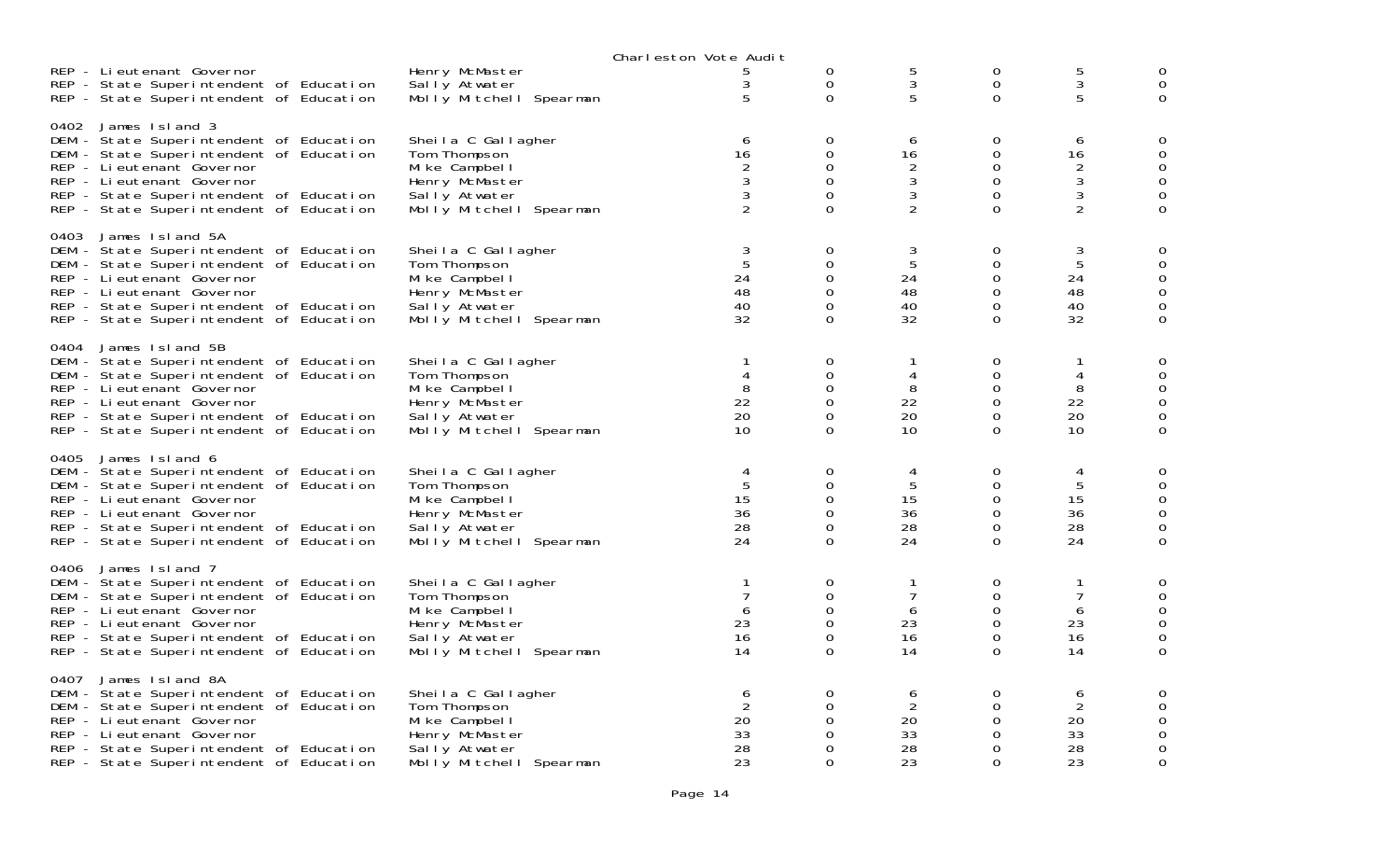|                                                                                                                                                                                                                                                                |                                                                                                                     | onar reston vote naart                                |                                                                            |                                                       |                                                       |                                              |                                                                   |  |
|----------------------------------------------------------------------------------------------------------------------------------------------------------------------------------------------------------------------------------------------------------------|---------------------------------------------------------------------------------------------------------------------|-------------------------------------------------------|----------------------------------------------------------------------------|-------------------------------------------------------|-------------------------------------------------------|----------------------------------------------|-------------------------------------------------------------------|--|
| James Island 8B<br>0408<br>DEM - State Superintendent of Education<br>DEM - State Superintendent of Education<br>REP - Li eutenant Governor<br>REP - Lieutenant Governor<br>REP - State Superintendent of Education<br>REP - State Superintendent of Education | Sheila C Gallagher<br>Tom Thompson<br>Mike Campbell<br>Henry McMaster<br>Sally Atwater<br>Molly Mitchell Spearman   | 6<br>33<br>19<br>21                                   | 0<br>$\mathbf 0$<br>$\Omega$<br>$\mathbf{O}$<br>0<br>$\Omega$              | 3<br>$\overline{4}$<br>6<br>33<br>19<br>21            | 0<br>0<br>$\Omega$<br>0<br>$\mathbf 0$<br>$\Omega$    | 3<br>4<br>6<br>33<br>19<br>21                | 0<br>0<br>$\Omega$<br>0<br>0<br>$\Omega$                          |  |
| 0409 James Island 9<br>DEM - State Superintendent of Education<br>DEM - State Superintendent of Education<br>REP - Li eutenant Governor<br>REP - Lieutenant Governor<br>REP - State Superintendent of Education<br>REP - State Superintendent of Education     | Sheila C Gallagher<br>Tom Thompson<br>Mike Campbell<br>Henry McMaster<br>Sally Atwater<br>Molly Mitchell Spearman   | $\overline{2}$<br>6<br>10<br>35<br>19<br>26           | $\mathbf 0$<br>0<br>$\Omega$<br>0<br>$\Omega$<br>$\Omega$                  | $\overline{a}$<br>6<br>10<br>35<br>19<br>26           | $\mathbf 0$<br>0<br>0<br>0<br>0<br>0                  | $\overline{c}$<br>6<br>10<br>35<br>19<br>26  | 0<br>$\Omega$<br>O<br>0<br>0<br>$\Omega$                          |  |
| 0410 James Island 10<br>DEM - State Superintendent of Education<br>DEM - State Superintendent of Education<br>REP - Li eutenant Governor<br>REP - Li eutenant Governor<br>REP - State Superintendent of Education<br>REP - State Superintendent of Education   | Sheila C Gallagher<br>Tom Thompson<br>Mi ke Campbel I<br>Henry McMaster<br>Sally Atwater<br>Molly Mitchell Spearman | $\mathbf{1}$<br>3<br>8<br>33<br>29<br>12              | $\mathbf 0$<br>0<br>$\mathbf 0$<br>$\mathbf{O}$<br>$\mathbf 0$<br>$\Omega$ | 3<br>8<br>33<br>29<br>12                              | 0<br>0<br>$\mathbf 0$<br>0<br>$\mathbf 0$<br>$\Omega$ | 1<br>3<br>8<br>33<br>29<br>12                | 0<br>0<br>$\Omega$<br>0<br>0<br>0                                 |  |
| 0411 James Island 11<br>DEM - State Superintendent of Education<br>DEM - State Superintendent of Education<br>REP - Lieutenant Governor<br>REP - Lieutenant Governor<br>REP - State Superintendent of Education<br>REP - State Superintendent of Education     | Sheila C Gallagher<br>Tom Thompson<br>Mi ke Campbel I<br>Henry McMaster<br>Sally Atwater<br>Molly Mitchell Spearman | $\mathbf 0$<br>$\overline{7}$<br>19<br>56<br>42<br>31 | 0<br>$\mathbf 0$<br>0<br>$\mathbf 0$<br>$\Omega$<br>$\Omega$               | $\mathbf 0$<br>7<br>19<br>56<br>42<br>31              | 0<br>0<br>0<br>0<br>0<br>0                            | 7<br>19<br>56<br>42<br>31                    | No Audit Data expected or found<br>0<br>0<br>0<br>0               |  |
| 0412 James Island 12<br>DEM - State Superintendent of Education<br>DEM - State Superintendent of Education<br>REP - Lieutenant Governor<br>REP - Lieutenant Governor<br>REP - State Superintendent of Education<br>REP - State Superintendent of Education     | Sheila C Gallagher<br>Tom Thompson<br>Mi ke Campbel I<br>Henry McMaster<br>Sally Atwater<br>Molly Mitchell Spearman | $\mathbf 0$<br>24<br>64<br>36<br>52                   | $\mathbf 0$<br>0<br>$\mathsf{O}\xspace$<br>$\Omega$<br>0<br>$\Omega$       | $\mathbf 0$<br>$\overline{2}$<br>24<br>64<br>36<br>52 | 0<br>0<br>0<br>0<br>0<br>$\mathbf 0$                  | 2<br>24<br>64<br>36<br>52                    | No Audit Data expected or found<br>0<br>$\Omega$<br>0<br>$\Omega$ |  |
| 0413 James Island 13<br>DEM - State Superintendent of Education<br>DEM - State Superintendent of Education<br>REP - Li eutenant Governor<br>REP - Lieutenant Governor<br>REP - State Superintendent of Education<br>REP - State Superintendent of Education    | Sheila C Gallagher<br>Tom Thompson<br>Mi ke Campbel I<br>Henry McMaster<br>Sally Atwater<br>Molly Mitchell Spearman | $\overline{1}$<br>11<br>14<br>42<br>28<br>31          | 0<br>$\mathbf 0$<br>0<br>$\Omega$<br>$\mathbf{O}$<br>$\Omega$              | -1<br>11<br>14<br>42<br>28<br>31                      | 0<br>$\mathbf 0$<br>0<br>0<br>$\mathbf 0$<br>$\Omega$ | $\overline{1}$<br>11<br>14<br>42<br>28<br>31 | 0<br>0<br>0<br>O<br>$\overline{0}$<br>$\Omega$                    |  |
| 0414 James Island 14<br>DEM - State Superintendent of Education<br>DEM - State Superintendent of Education<br>REP - Lieutenant Governor                                                                                                                        | Sheila C Gallagher<br>Tom Thompson<br>Mike Campbell                                                                 | 3<br>17                                               | 0<br>$\Omega$<br>$\Omega$                                                  | 3<br>17                                               | 0<br>0<br>$\Omega$                                    | $\mathbf{1}$<br>3<br>17                      | 0<br>0<br>$\overline{0}$                                          |  |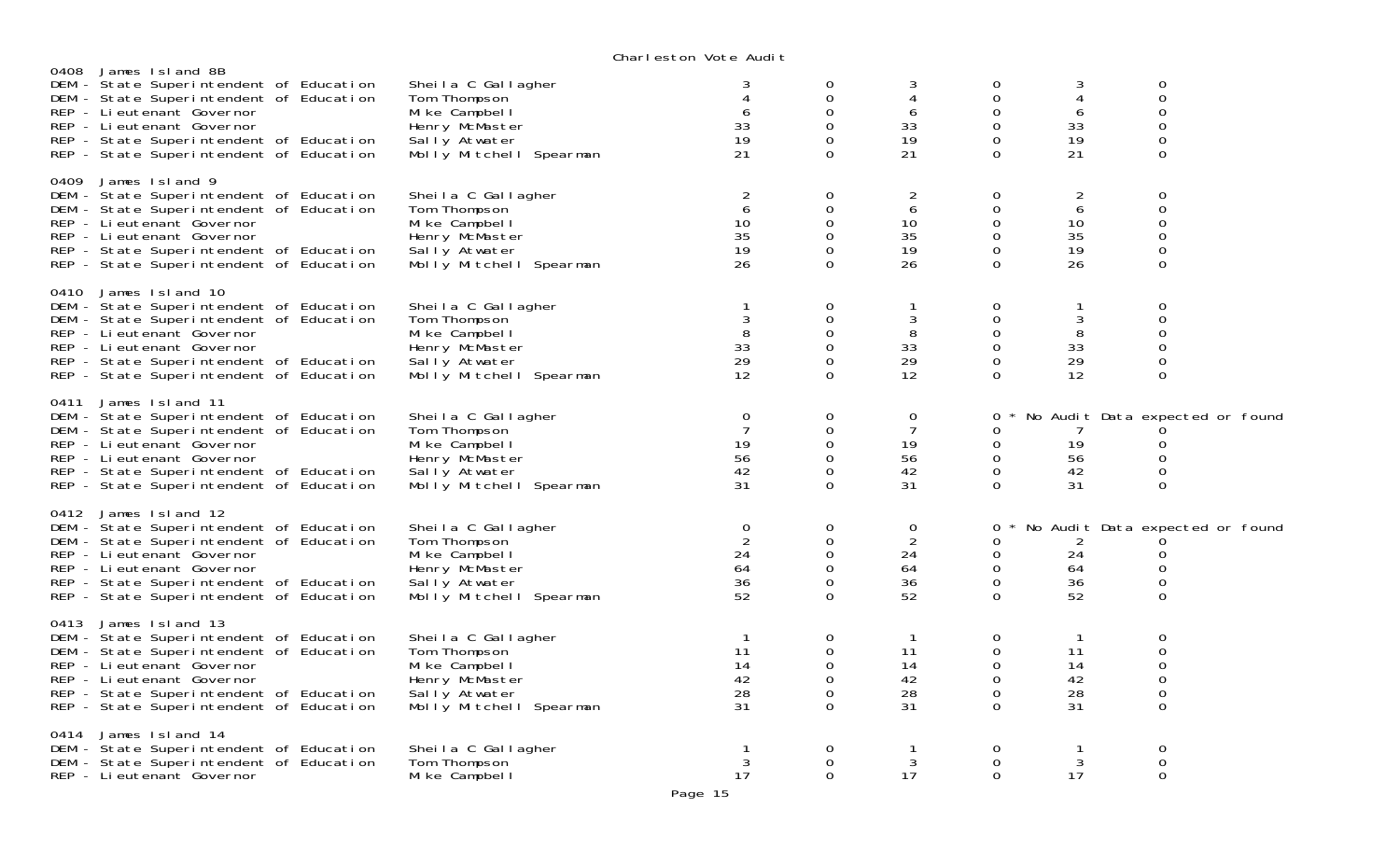|      |                                                                                                                                                                                                                                                        |                                                                                                                     | Charleston Vote Audit                                 |                                                                            |                                                       |                                   |                                                                  |                                        |
|------|--------------------------------------------------------------------------------------------------------------------------------------------------------------------------------------------------------------------------------------------------------|---------------------------------------------------------------------------------------------------------------------|-------------------------------------------------------|----------------------------------------------------------------------------|-------------------------------------------------------|-----------------------------------|------------------------------------------------------------------|----------------------------------------|
|      | REP - Lieutenant Governor<br>REP - State Superintendent of Education<br>REP - State Superintendent of Education                                                                                                                                        | Henry McMaster<br>Sally Atwater<br>Molly Mitchell Spearman                                                          | 39<br>34<br>21                                        | $\mathbf 0$<br>0<br>$\mathbf{O}$                                           | 39<br>34<br>21                                        | 0<br>$\mathbf 0$<br>0             | 39<br>34<br>21                                                   | 0<br>0                                 |
| 0415 | James Island 15<br>DEM - State Superintendent of Education<br>DEM - State Superintendent of Education<br>REP - Li eutenant Governor<br>REP - Lieutenant Governor<br>REP - State Superintendent of Education<br>REP - State Superintendent of Education | Sheila C Gallagher<br>Tom Thompson<br>Mike Campbell<br>Henry McMaster<br>Sally Atwater<br>Molly Mitchell Spearman   | 1<br>5<br>16<br>28<br>24<br>19                        | 0<br>0<br>$\mathbf 0$<br>$\Omega$<br>$\Omega$<br>$\Omega$                  | 5<br>16<br>28<br>24<br>19                             | 0<br>0<br>0<br>0<br>0<br>$\Omega$ | 1<br>5<br>16<br>28<br>24<br>19                                   | 0<br>0<br>0<br>0                       |
| 0417 | James Island 17<br>DEM - State Superintendent of Education<br>DEM - State Superintendent of Education<br>REP - Lieutenant Governor<br>REP - Li eutenant Governor<br>REP - State Superintendent of Education<br>REP - State Superintendent of Education | Sheila C Gallagher<br>Tom Thompson<br>Mike Campbell<br>Henry McMaster<br>Sally Atwater<br>Molly Mitchell Spearman   | 3<br>$\overline{2}$<br>13<br>33<br>14<br>30           | 0<br>0<br>0<br>$\Omega$<br>0<br>$\Omega$                                   | 3<br>$\overline{2}$<br>13<br>33<br>14<br>30           | 0<br>0<br>0<br>0<br>0<br>0        | 3<br>$\sqrt{2}$<br>13<br>33<br>14<br>30                          | 0<br>0<br>0<br>0<br>0                  |
| 0419 | James Island 19<br>DEM - State Superintendent of Education<br>DEM - State Superintendent of Education<br>REP - Lieutenant Governor<br>REP - Lieutenant Governor<br>REP - State Superintendent of Education<br>REP - State Superintendent of Education  | Sheila C Gallagher<br>Tom Thompson<br>Mi ke Campbel I<br>Henry McMaster<br>Sally Atwater<br>Molly Mitchell Spearman | $\mathbf{1}$<br>$\overline{7}$<br>9<br>20<br>18<br>11 | 0<br>$\Omega$<br>$\Omega$<br>$\mathbf 0$<br>$\Omega$<br>0                  | $\mathbf{1}$<br>$\overline{7}$<br>9<br>20<br>18<br>11 | 0<br>0<br>0<br>0<br>0<br>0        | 1<br>$\overline{7}$<br>9<br>20<br>18<br>11                       | 0<br>0<br>0                            |
| 0420 | James Island 20<br>DEM - State Superintendent of Education<br>DEM - State Superintendent of Education<br>REP - Lieutenant Governor<br>REP - Li eutenant Governor<br>REP - State Superintendent of Education<br>REP - State Superintendent of Education | Sheila C Gallagher<br>Tom Thompson<br>Mike Campbell<br>Henry McMaster<br>Sally Atwater<br>Molly Mitchell Spearman   | 2<br>$\mathbf 5$<br>$\overline{7}$<br>17<br>14<br>10  | $\mathbf 0$<br>$\Omega$<br>$\mathbf 0$<br>$\Omega$<br>$\Omega$<br>$\Omega$ | $\overline{2}$<br>5<br>7<br>17<br>14<br>10            | 0<br>0<br>0<br>0<br>0<br>$\Omega$ | $\overline{c}$<br>$\sqrt{5}$<br>$\overline{7}$<br>17<br>14<br>10 | 0<br>0<br>0<br>0<br>0                  |
| 0422 | James Island 22<br>DEM - State Superintendent of Education<br>DEM - State Superintendent of Education<br>REP - Li eutenant Governor<br>REP - Lieutenant Governor<br>REP - State Superintendent of Education<br>REP - State Superintendent of Education | Sheila C Gallagher<br>Tom Thompson<br>Mi ke Campbel I<br>Henry McMaster<br>Sally Atwater<br>Molly Mitchell Spearman | $\mathbf 1$<br>2<br>17<br>37<br>23<br>33              | 0<br>$\mathbf 0$<br>$\mathbf 0$<br>$\Omega$<br>$\mathbf 0$<br>$\Omega$     | -1<br>2<br>17<br>37<br>23<br>33                       | 0<br>0<br>0<br>0<br>0<br>0        | $\mathbf{1}$<br>$\overline{2}$<br>17<br>37<br>23<br>33           | 0<br>0<br>0<br>$\Omega$<br>$\mathbf 0$ |
| 0440 | Johns Island 1A<br>DEM - State Superintendent of Education<br>DEM - State Superintendent of Education<br>REP - Lieutenant Governor<br>REP - Li eutenant Governor<br>REP - State Superintendent of Education<br>REP - State Superintendent of Education | Sheila C Gallagher<br>Tom Thompson<br>Mike Campbell<br>Henry McMaster<br>Sally Atwater<br>Molly Mitchell Spearman   | $\mathbf{1}$<br>7<br>23<br>70<br>47<br>43             | 0<br>$\Omega$<br>$\Omega$<br>$\Omega$<br>0<br>$\Omega$                     | 7<br>23<br>70<br>47<br>43                             | 0<br>0<br>0<br>0<br>0<br>$\Omega$ | 1<br>7<br>23<br>70<br>47<br>43                                   | 0<br>0<br>0<br>0                       |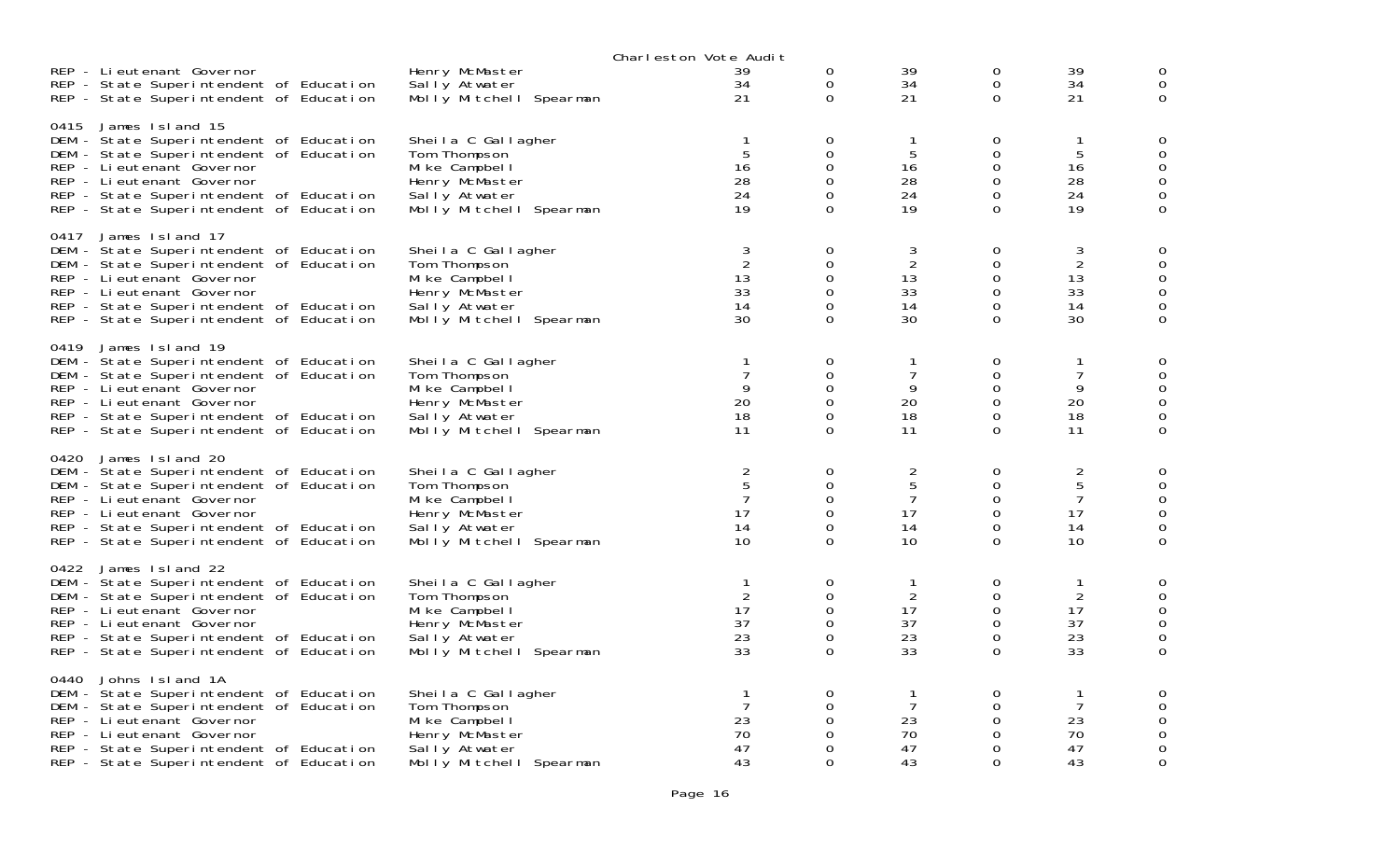|      |                                                                                                                                                                                                                                                              |                                                                                                                     | Charteston vote Addit                                    |                                                                               |                                                        |                                                       |                                                        |                                                                                |  |
|------|--------------------------------------------------------------------------------------------------------------------------------------------------------------------------------------------------------------------------------------------------------------|---------------------------------------------------------------------------------------------------------------------|----------------------------------------------------------|-------------------------------------------------------------------------------|--------------------------------------------------------|-------------------------------------------------------|--------------------------------------------------------|--------------------------------------------------------------------------------|--|
|      | 0441 Johns Island 1B<br>DEM - State Superintendent of Education<br>DEM - State Superintendent of Education<br>REP - Li eutenant Governor<br>REP - Li eutenant Governor<br>REP - State Superintendent of Education<br>REP - State Superintendent of Education | Sheila C Gallagher<br>Tom Thompson<br>Mi ke Campbel I<br>Henry McMaster<br>Sally Atwater<br>Molly Mitchell Spearman | 3<br>10<br>11<br>22<br>22<br>11                          | 0<br>0<br>0<br>$\Omega$<br>$\Omega$<br>$\Omega$                               | 3<br>10<br>11<br>22<br>22<br>11                        | 0<br>0<br>0<br>$\overline{0}$<br>$\Omega$<br>$\Omega$ | 3<br>10<br>11<br>22<br>22<br>11                        | $\mathbf 0$<br>$\boldsymbol{0}$<br>0<br>$\mathbf 0$<br>0<br>0                  |  |
|      | 0442 Johns Island 2<br>DEM - State Superintendent of Education<br>DEM - State Superintendent of Education<br>REP - Li eutenant Governor<br>REP - Lieutenant Governor<br>REP - State Superintendent of Education<br>REP - State Superintendent of Education   | Sheila C Gallagher<br>Tom Thompson<br>Mi ke Campbel I<br>Henry McMaster<br>Sally Atwater<br>Molly Mitchell Spearman | $\mathbf 0$<br>$\mathbf{3}$<br>22<br>43<br>31<br>36      | 0<br>$\mathbf 0$<br>0<br>$\Omega$<br>$\mathbf 0$<br>$\Omega$                  | 0<br>3<br>22<br>43<br>31<br>36                         | 0<br>0<br>$\mathbf 0$<br>$\Omega$<br>0<br>$\Omega$    | 3<br>22<br>43<br>31<br>36                              | No Audit Data expected or found<br>0<br>$\Omega$<br>$\mathbf 0$<br>$\Omega$    |  |
|      | 0443 Johns Island 3A<br>DEM - State Superintendent of Education<br>DEM - State Superintendent of Education<br>REP - Li eutenant Governor<br>REP - Lieutenant Governor<br>REP - State Superintendent of Education<br>REP - State Superintendent of Education  | Sheila C Gallagher<br>Tom Thompson<br>Mike Campbell<br>Henry McMaster<br>Sally Atwater<br>Molly Mitchell Spearman   | 2<br>6<br>13<br>48<br>31<br>36                           | 0<br>0<br>0<br>$\Omega$<br>$\Omega$<br>$\Omega$                               | 2<br>6<br>13<br>48<br>31<br>36                         | 0<br>0<br>0<br>0<br>$\Omega$<br>$\Omega$              | 2<br>6<br>13<br>48<br>31<br>36                         | 0<br>0<br>$\mathbf 0$<br>$\mathbf 0$<br>0<br>$\mathbf 0$                       |  |
|      | 0444 Johns Island 3B<br>DEM - State Superintendent of Education<br>DEM - State Superintendent of Education<br>REP - Lieutenant Governor<br>REP - Lieutenant Governor<br>REP - State Superintendent of Education<br>REP - State Superintendent of Education   | Sheila C Gallagher<br>Tom Thompson<br>Mike Campbell<br>Henry McMaster<br>Sally Atwater<br>Molly Mitchell Spearman   | $\mathbf{3}$<br>$\mathbf{3}$<br>13<br>38<br>25<br>26     | $\Omega$<br>$\mathbf 0$<br>$\mathbf 0$<br>$\mathbf 0$<br>$\Omega$<br>$\Omega$ | 3<br>3<br>13<br>38<br>25<br>26                         | $\Omega$<br>0<br>0<br>0<br>$\Omega$<br>$\Omega$       | 3<br>3<br>13<br>38<br>25<br>26                         | $\mathbf 0$<br>$\mathbf 0$<br>$\mathbf 0$<br>$\mathbf 0$<br>$\mathbf 0$<br>0   |  |
|      | 0445 Johns Island 4<br>DEM - State Superintendent of Education<br>DEM - State Superintendent of Education<br>REP - Lieutenant Governor<br>REP - Li eutenant Governor<br>REP - State Superintendent of Education<br>REP - State Superintendent of Education   | Sheila C Gallagher<br>Tom Thompson<br>Mi ke Campbel I<br>Henry McMaster<br>Sally Atwater<br>Molly Mitchell Spearman | $\overline{2}$<br>$\overline{7}$<br>5<br>19<br>15<br>8   | 0<br>$\mathbf 0$<br>0<br>$\mathbf 0$<br>$\Omega$<br>$\Omega$                  | $\overline{2}$<br>$\overline{7}$<br>5<br>19<br>15<br>8 | $\overline{0}$<br>0<br>0<br>0<br>0<br>$\Omega$        | $\overline{c}$<br>$\overline{7}$<br>5<br>19<br>15<br>8 | $\mathbf 0$<br>$\mathbf 0$<br>$\boldsymbol{0}$<br>$\mathbf 0$<br>0<br>$\Omega$ |  |
|      | 0460 St Paul s 1<br>DEM - State Superintendent of Education<br>DEM - State Superintendent of Education<br>REP - Li eutenant Governor<br>REP - Lieutenant Governor<br>REP - State Superintendent of Education<br>REP - State Superintendent of Education      | Sheila C Gallagher<br>Tom Thompson<br>Mi ke Campbel I<br>Henry McMaster<br>Sally Atwater<br>Molly Mitchell Spearman | 3<br>$\, 8$<br>$rac{2}{5}$<br>$\Omega$<br>$\overline{7}$ | 0<br>$\mathbf 0$<br>$\mathbf 0$<br>0<br>0<br>$\Omega$                         | 3<br>8<br>$\sqrt{2}$<br>5<br>0                         | 0<br>$\mathbf 0$<br>0<br>0<br>$\Omega$                | 3<br>8<br>2<br>5                                       | 0<br>0<br>0<br>$\Omega$<br>No Audit Data expected or found                     |  |
| 0461 | St Pauls 2A<br>DEM - State Superintendent of Education<br>DEM - State Superintendent of Education<br>REP - Li eutenant Governor                                                                                                                              | Sheila C Gallagher<br>Tom Thompson<br>Mike Campbell                                                                 | 2<br>$\Omega$                                            | 0<br>$\Omega$<br>$\Omega$                                                     | $\overline{2}$<br>$\overline{7}$<br>$\mathbf 0$        | 0<br>0                                                | $\overline{2}$<br>$\overline{7}$                       | 0<br>$\Omega$<br>0 * No Audit Data expected or found                           |  |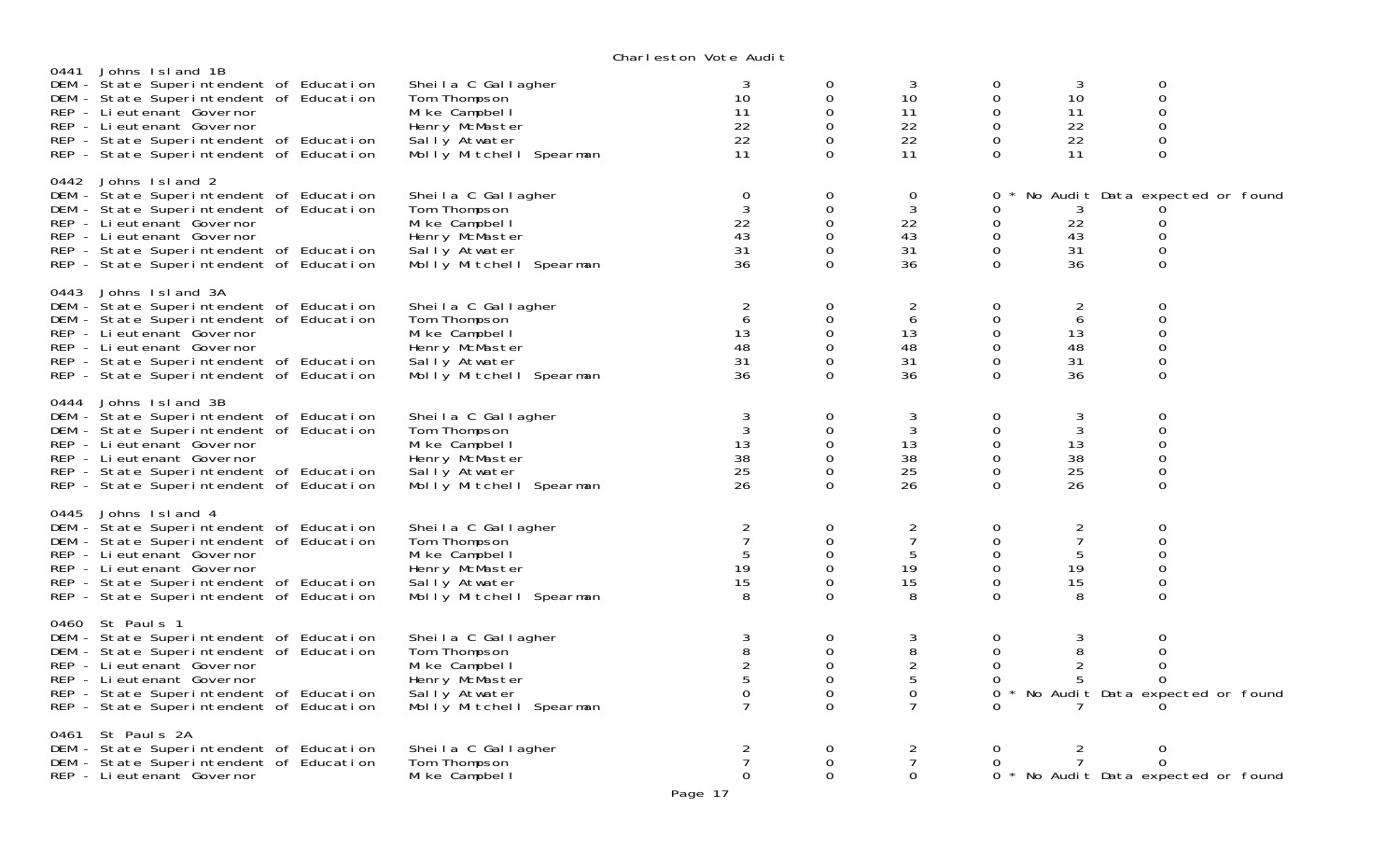|                                                                                                                                                                                                                                                          |                                                                                                                     | Charleston Vote Audit                               |                                                                            |                                           |                                                    |                                                       |                                        |
|----------------------------------------------------------------------------------------------------------------------------------------------------------------------------------------------------------------------------------------------------------|---------------------------------------------------------------------------------------------------------------------|-----------------------------------------------------|----------------------------------------------------------------------------|-------------------------------------------|----------------------------------------------------|-------------------------------------------------------|----------------------------------------|
| REP - Lieutenant Governor<br>REP - State Superintendent of Education<br>REP - State Superintendent of Education                                                                                                                                          | Henry McMaster<br>Sally Atwater<br>Molly Mitchell Spearman                                                          | 2<br>$\mathbf{1}$<br>$\mathbf{1}$                   | $\mathbf 0$<br>$\mathbf 0$<br>0                                            | 2<br>$\mathbf{1}$                         | 0<br>$\mathbf 0$<br>0                              | $\frac{2}{1}$<br>1                                    | 0<br>0                                 |
| 0462 St Pauls 2B<br>DEM - State Superintendent of Education<br>DEM - State Superintendent of Education<br>REP - Lieutenant Governor<br>REP - Lieutenant Governor<br>REP - State Superintendent of Education<br>REP - State Superintendent of Education   | Sheila C Gallagher<br>Tom Thompson<br>Mike Campbell<br>Henry McMaster<br>Sally Atwater<br>Molly Mitchell Spearman   | 13<br>16<br>7<br>15<br>14<br>7                      | 0<br>$\mathbf 0$<br>$\mathbf 0$<br>0<br>$\Omega$<br>$\Omega$               | 13<br>16<br>7<br>15<br>14<br>7            | 0<br>0<br>0<br>0<br>0<br>$\Omega$                  | 13<br>16<br>7<br>15<br>14<br>7                        | 0<br>$\mathbf 0$<br>0<br>0<br>0        |
| 0463 St Pauls 3<br>DEM - State Superintendent of Education<br>DEM - State Superintendent of Education<br>REP - Li eutenant Governor<br>REP - Li eutenant Governor<br>REP - State Superintendent of Education<br>REP - State Superintendent of Education  | Sheila C Gallagher<br>Tom Thompson<br>Mike Campbell<br>Henry McMaster<br>Sally Atwater<br>Molly Mitchell Spearman   | 1<br>$\overline{7}$<br>27<br>69<br>55<br>43         | 0<br>0<br>$\Omega$<br>$\Omega$<br>0<br>$\Omega$                            | $\overline{7}$<br>27<br>69<br>55<br>43    | 0<br>0<br>0<br>0<br>0<br>0                         | $\overline{7}$<br>27<br>69<br>55<br>43                | 0<br>0<br>0<br>0<br>0                  |
| 0464 St Pauls 4<br>DEM - State Superintendent of Education<br>DEM - State Superintendent of Education<br>REP - Lieutenant Governor<br>REP - Lieutenant Governor<br>REP - State Superintendent of Education<br>REP - State Superintendent of Education    | Sheila C Gallagher<br>Tom Thompson<br>Mi ke Campbel I<br>Henry McMaster<br>Sally Atwater<br>Molly Mitchell Spearman | 4<br>10<br>2<br>$\overline{2}$<br>$\mathbf{1}$<br>3 | 0<br>$\Omega$<br>$\Omega$<br>$\mathbf 0$<br>$\Omega$<br>$\Omega$           | 4<br>10<br>2<br>2<br>$\mathbf{1}$<br>3    | 0<br>0<br>0<br>0<br>0<br>$\mathbf{O}$              | 4<br>10<br>$\overline{c}$<br>$\overline{2}$<br>1<br>3 | 0<br>0<br>0<br>0<br>$\mathbf 0$        |
| 0465 St Paul s 5<br>DEM - State Superintendent of Education<br>DEM - State Superintendent of Education<br>REP - Li eutenant Governor<br>REP - Lieutenant Governor<br>REP - State Superintendent of Education<br>REP - State Superintendent of Education  | Sheila C Gallagher<br>Tom Thompson<br>Mike Campbell<br>Henry McMaster<br>Sally Atwater<br>Molly Mitchell Spearman   | $\overline{a}$<br>9<br>6<br>10<br>11<br>5           | $\mathbf 0$<br>$\Omega$<br>$\mathbf 0$<br>$\Omega$<br>$\Omega$<br>$\Omega$ | $\overline{2}$<br>9<br>6<br>10<br>11<br>5 | 0<br>0<br>0<br>0<br>0<br>$\Omega$                  | $\overline{2}$<br>9<br>6<br>10<br>11<br>5             | 0<br>0<br>0<br>0<br>0<br>$\mathbf 0$   |
| 0466 St Pauls 6<br>DEM - State Superintendent of Education<br>DEM - State Superintendent of Education<br>REP - Li eutenant Governor<br>REP - Lieutenant Governor<br>REP - State Superintendent of Education<br>REP - State Superintendent of Education   | Sheila C Gallagher<br>Tom Thompson<br>Mi ke Campbel I<br>Henry McMaster<br>Sally Atwater<br>Molly Mitchell Spearman | 2<br>6<br>12<br>30<br>21<br>20                      | 0<br>$\mathbf 0$<br>$\mathbf 0$<br>$\Omega$<br>$\mathbf 0$<br>0            | 2<br>6<br>12<br>30<br>21<br>20            | 0<br>0<br>0<br>$\Omega$<br>0<br>0                  | $\overline{c}$<br>6<br>12<br>30<br>21<br>20           | 0<br>0<br>0<br>$\Omega$<br>$\mathbf 0$ |
| 0501 St Andrews 1<br>DEM - State Superintendent of Education<br>DEM - State Superintendent of Education<br>REP - Lieutenant Governor<br>REP - Li eutenant Governor<br>REP - State Superintendent of Education<br>REP - State Superintendent of Education | Sheila C Gallagher<br>Tom Thompson<br>Mike Campbell<br>Henry McMaster<br>Sally Atwater<br>Molly Mitchell Spearman   | $\frac{2}{9}$<br>3<br>15<br>6<br>13                 | 0<br>$\Omega$<br>$\Omega$<br>$\Omega$<br>0<br>$\Omega$                     | $\overline{2}$<br>9<br>3<br>15<br>6<br>13 | $\mathbf 0$<br>0<br>$\Omega$<br>0<br>0<br>$\Omega$ | $\frac{2}{9}$<br>$\sqrt{3}$<br>15<br>6<br>13          | 0<br>0<br>0<br>0<br>0<br>0             |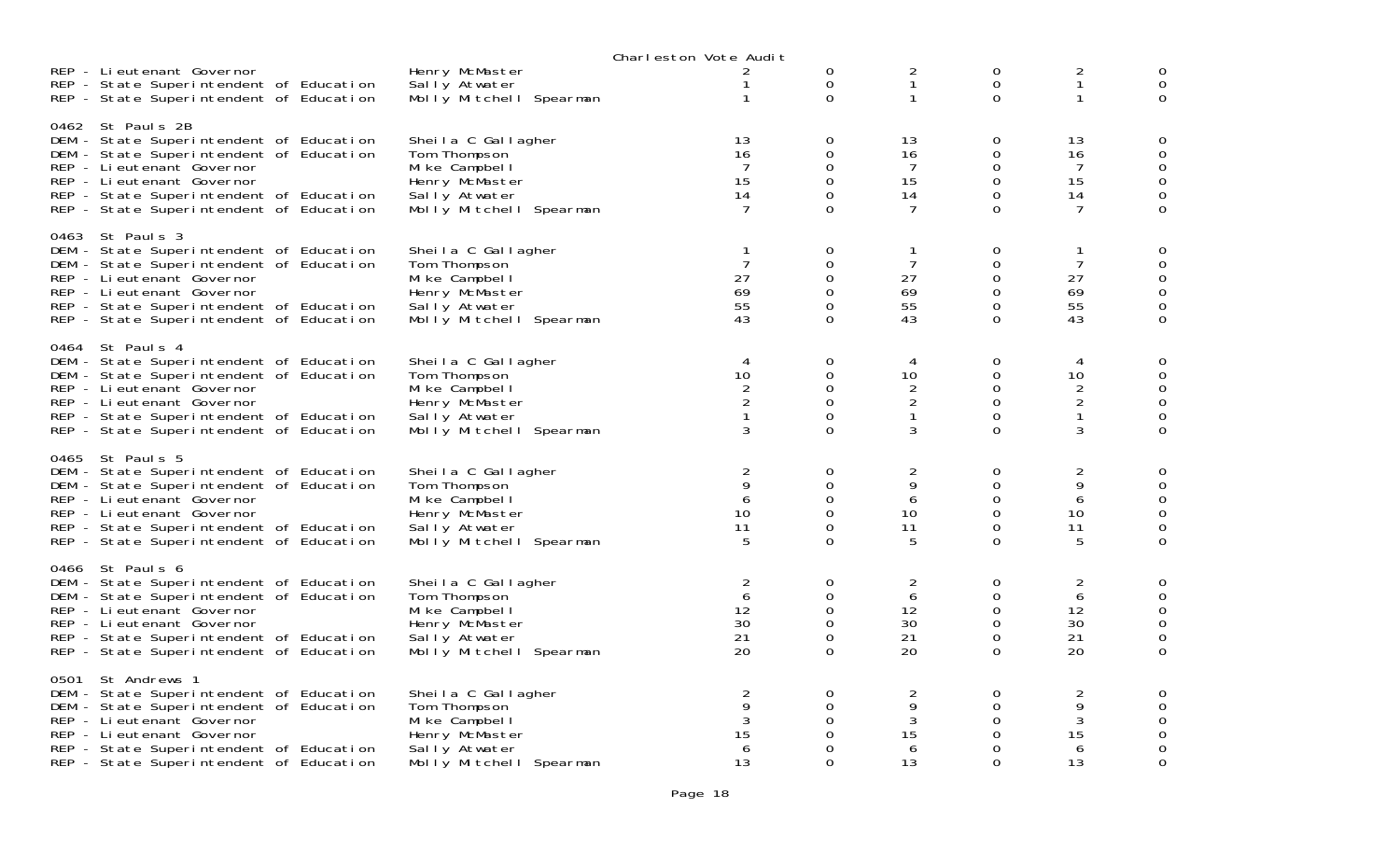|                                                                                                                                                                                                                                                           |                                                                                                                     | VIKIT CSLOT TOLC MAN L                      |                                                                  |                                          |                                                                           |                                             |                                                     |  |
|-----------------------------------------------------------------------------------------------------------------------------------------------------------------------------------------------------------------------------------------------------------|---------------------------------------------------------------------------------------------------------------------|---------------------------------------------|------------------------------------------------------------------|------------------------------------------|---------------------------------------------------------------------------|---------------------------------------------|-----------------------------------------------------|--|
| 0502 St Andrews 2<br>DEM - State Superintendent of Education<br>DEM - State Superintendent of Education<br>REP - Lieutenant Governor<br>REP - Lieutenant Governor<br>REP - State Superintendent of Education<br>REP - State Superintendent of Education   | Sheila C Gallagher<br>Tom Thompson<br>Mike Campbell<br>Henry McMaster<br>Sally Atwater<br>Molly Mitchell Spearman   | 6<br>10<br>9<br>6                           | 0<br>0<br>$\Omega$<br>$\Omega$<br>$\Omega$<br>$\Omega$           | $\overline{2}$<br>4<br>6<br>10<br>9<br>6 | 0<br>$\mathbf 0$<br>$\Omega$<br>0<br>0<br>$\Omega$                        | 2<br>4<br>6<br>10<br>9<br>6                 | 0<br>$\mathsf{O}\xspace$<br>0<br>0<br>0<br>$\Omega$ |  |
| 0503 St Andrews 3<br>DEM - State Superintendent of Education<br>DEM - State Superintendent of Education<br>REP - Li eutenant Governor<br>REP - Li eutenant Governor<br>REP - State Superintendent of Education<br>REP - State Superintendent of Education | Sheila C Gallagher<br>Tom Thompson<br>Mike Campbell<br>Henry McMaster<br>Sally Atwater<br>Molly Mitchell Spearman   | 5<br>25<br>9                                | 0<br>0<br>$\Omega$<br>0<br>$\Omega$<br>$\overline{O}$            | 5<br>25<br>3<br>9<br>6<br>6              | 0<br>$\mathbf 0$<br>0<br>$\mathbf 0$<br>$\mathbf 0$<br>$\Omega$           | 5<br>25<br>$\sqrt{3}$<br>9<br>6<br>6        | 0<br>0<br>0<br>0<br>0<br>$\Omega$                   |  |
| 0504 St Andrews 4<br>DEM - State Superintendent of Education<br>DEM - State Superintendent of Education<br>REP - Li eutenant Governor<br>REP - Lieutenant Governor<br>REP - State Superintendent of Education<br>REP - State Superintendent of Education  | Sheila C Gallagher<br>Tom Thompson<br>Mi ke Campbel I<br>Henry McMaster<br>Sally Atwater<br>Molly Mitchell Spearman | $\overline{2}$<br>20<br>43<br>26<br>38      | 0<br>$\Omega$<br>0<br>0<br>0<br>$\overline{O}$                   | $\overline{c}$<br>20<br>43<br>26<br>38   | 0<br>0<br>$\mathbf 0$<br>$\mathbf 0$<br>0<br>$\mathbf 0$                  | 1<br>$\overline{2}$<br>20<br>43<br>26<br>38 | 0<br>0<br>0<br>0<br>0<br>$\overline{0}$             |  |
| 0505 St Andrews 5<br>DEM - State Superintendent of Education<br>DEM - State Superintendent of Education<br>REP - Lieutenant Governor<br>REP - Li eutenant Governor<br>REP - State Superintendent of Education<br>REP - State Superintendent of Education  | Sheila C Gallagher<br>Tom Thompson<br>Mi ke Campbel I<br>Henry McMaster<br>Sally Atwater<br>Molly Mitchell Spearman | 3<br>6<br>44<br>13<br>37                    | $\Omega$<br>0<br>0<br>0<br>$\mathbf{O}$<br>0                     | 3<br>6<br>44<br>13<br>37                 | 0<br>$\mathbf 0$<br>0<br>0<br>0<br>0                                      | 1<br>3<br>6<br>44<br>13<br>37               | 0<br>0<br>0<br>0<br>0<br>0                          |  |
| 0506 St Andrews 6<br>DEM - State Superintendent of Education<br>DEM - State Superintendent of Education<br>REP - Li eutenant Governor<br>REP - Li eutenant Governor<br>REP - State Superintendent of Education<br>REP - State Superintendent of Education | Sheila C Gallagher<br>Tom Thompson<br>Mike Campbell<br>Henry McMaster<br>Sally Atwater<br>Molly Mitchell Spearman   | $\overline{2}$<br>5<br>24<br>81<br>54<br>51 | 0<br>0<br>0<br>$\mathbf{O}$<br>0<br>$\Omega$                     | $rac{2}{5}$<br>24<br>81<br>54<br>51      | $\mathbf 0$<br>$\mathbf 0$<br>0<br>$\mathbf 0$<br>$\mathbf 0$<br>$\Omega$ | $\overline{c}$<br>5<br>24<br>81<br>54<br>51 | 0<br>0<br>0<br>$\overline{0}$<br>0<br>$\Omega$      |  |
| 0507 St Andrews 7<br>DEM - State Superintendent of Education<br>DEM - State Superintendent of Education<br>REP - Li eutenant Governor<br>REP - Lieutenant Governor<br>REP - State Superintendent of Education<br>REP - State Superintendent of Education  | Sheila C Gallagher<br>Tom Thompson<br>Mike Campbell<br>Henry McMaster<br>Sally Atwater<br>Molly Mitchell Spearman   | 3<br>6<br>22<br>54<br>30<br>49              | $\mathbf 0$<br>0<br>$\Omega$<br>$\Omega$<br>$\Omega$<br>$\Omega$ | 3<br>6<br>22<br>54<br>30<br>49           | $\mathbf 0$<br>0<br>$\Omega$<br>0<br>0<br>$\Omega$                        | 3<br>6<br>22<br>54<br>30<br>49              | 0<br>0<br>$\Omega$<br>0<br>0<br>$\Omega$            |  |
| 0508 St Andrews 8<br>DEM - State Superintendent of Education<br>DEM - State Superintendent of Education<br>REP - Lieutenant Governor                                                                                                                      | Sheila C Gallagher<br>Tom Thompson<br>Mi ke Campbel I                                                               | 4<br>16<br>$\Omega$                         | 0<br>$\Omega$<br>$\Omega$                                        | 4<br>16<br>$\Omega$                      | 0<br>0                                                                    | 4<br>16                                     | 0<br>0<br>0 * No Audit Data expected or found       |  |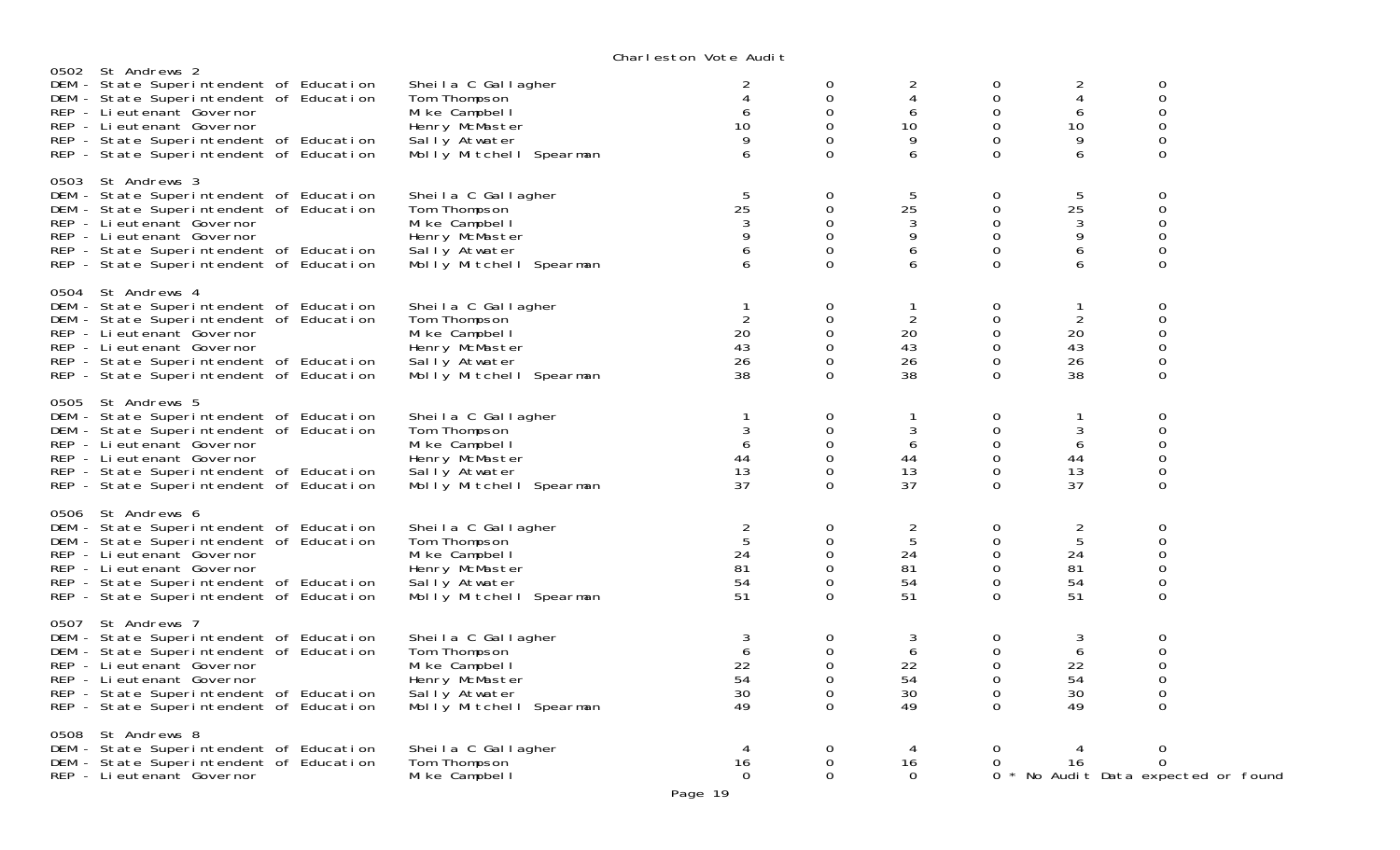|      |                                                                                                                                                                                                                                                           |                                                                                                                     | Charleston Vote Audit                     |                                                 |                                              |                                                                               |                                            |                                                                                                         |  |
|------|-----------------------------------------------------------------------------------------------------------------------------------------------------------------------------------------------------------------------------------------------------------|---------------------------------------------------------------------------------------------------------------------|-------------------------------------------|-------------------------------------------------|----------------------------------------------|-------------------------------------------------------------------------------|--------------------------------------------|---------------------------------------------------------------------------------------------------------|--|
|      | REP - Lieutenant Governor<br>REP - State Superintendent of Education<br>REP - State Superintendent of Education                                                                                                                                           | Henry McMaster<br>Sally Atwater<br>Molly Mitchell Spearman                                                          | 2                                         | 0<br>$\mathbf 0$<br>$\Omega$                    | 3<br>$\mathbf{1}$<br>$\overline{2}$          | $\mathbf 0$<br>$\mathbf 0$<br>$\Omega$                                        | 3<br>$\mathbf{1}$<br>2                     | 0<br>$\mathsf{O}\xspace$<br>$\Omega$                                                                    |  |
|      | 0509 St Andrews 9<br>DEM - State Superintendent of Education<br>DEM - State Superintendent of Education<br>REP - Lieutenant Governor<br>REP - Lieutenant Governor<br>REP - State Superintendent of Education<br>REP - State Superintendent of Education   | Sheila C Gallagher<br>Tom Thompson<br>Mike Campbell<br>Henry McMaster<br>Sally Atwater<br>Molly Mitchell Spearman   | 5<br>13<br>0<br>$\Omega$                  | 0<br>0<br>0<br>$\Omega$<br>0<br>$\Omega$        | 5<br>13<br>0<br>3<br>3<br>$\Omega$           | $\Omega$<br>0<br>0<br>$\Omega$<br>0<br>0                                      | 5<br>13<br>3<br>3                          | $\mathbf 0$<br>0<br>No Audit Data expected or found<br>0<br>$\Omega$<br>No Audit Data expected or found |  |
|      | 0510 St Andrews 10<br>DEM - State Superintendent of Education<br>DEM - State Superintendent of Education<br>REP - Lieutenant Governor<br>REP - Lieutenant Governor<br>REP - State Superintendent of Education<br>REP - State Superintendent of Education  | Sheila C Gallagher<br>Tom Thompson<br>Mike Campbell<br>Henry McMaster<br>Sally Atwater<br>Molly Mitchell Spearman   | 4<br>31<br>23<br>16                       | 0<br>0<br>0<br>$\Omega$<br>0<br>$\Omega$        | 4<br>5<br>7<br>31<br>23<br>16                | 0<br>0<br>0<br>0<br>0<br>$\Omega$                                             | 4<br>5<br>$\overline{7}$<br>31<br>23<br>16 | 0<br>0<br>0<br>$\Omega$<br>0<br>$\mathbf 0$                                                             |  |
| 0511 | St Andrews 11<br>DEM - State Superintendent of Education<br>DEM - State Superintendent of Education<br>REP - Lieutenant Governor<br>REP - Lieutenant Governor<br>REP - State Superintendent of Education<br>REP - State Superintendent of Education       | Sheila C Gallagher<br>Tom Thompson<br>Mi ke Campbel I<br>Henry McMaster<br>Sally Atwater<br>Molly Mitchell Spearman | $\mathbf 0$<br>2<br>20<br>60<br>37<br>42  | 0<br>0<br>$\Omega$<br>0<br>$\Omega$<br>$\Omega$ | 0<br>2<br>20<br>60<br>37<br>42               | 0<br>0<br>0<br>$\mathbf 0$<br>$\mathbf 0$<br>$\Omega$                         | 2<br>20<br>60<br>37<br>42                  | No Audit Data expected or found<br>0<br>0<br>0<br>$\overline{0}$                                        |  |
|      | 0512 St Andrews 12<br>DEM - State Superintendent of Education<br>DEM - State Superintendent of Education<br>REP - Li eutenant Governor<br>REP - Lieutenant Governor<br>REP - State Superintendent of Education<br>REP - State Superintendent of Education | Sheila C Gallagher<br>Tom Thompson<br>Mike Campbell<br>Henry McMaster<br>Sally Atwater<br>Molly Mitchell Spearman   | $\mathbf 0$<br>11<br>25<br>48<br>35<br>37 | 0<br>0<br>$\Omega$<br>0<br>0<br>$\Omega$        | $\overline{0}$<br>11<br>25<br>48<br>35<br>37 | 0<br>0<br>0<br>0<br>$\mathbf 0$<br>$\Omega$                                   | 11<br>25<br>48<br>35<br>37                 | No Audit Data expected or found<br>0<br>0<br>0<br>$\Omega$                                              |  |
|      | 0513 St Andrews 13<br>DEM - State Superintendent of Education<br>DEM - State Superintendent of Education<br>REP - Li eutenant Governor<br>REP - Lieutenant Governor<br>REP - State Superintendent of Education<br>REP - State Superintendent of Education | Sheila C Gallagher<br>Tom Thompson<br>Mi ke Campbel I<br>Henry McMaster<br>Sally Atwater<br>Molly Mitchell Spearman | 3<br>8<br>19<br>72<br>47<br>43            | 0<br>0<br>0<br>$\Omega$<br>0<br>$\Omega$        | 3<br>8<br>19<br>72<br>47<br>43               | 0<br>$\mathbf 0$<br>$\mathbf 0$<br>$\mathbf 0$<br>$\mathbf 0$<br>$\mathbf{O}$ | 3<br>8<br>19<br>72<br>47<br>43             | 0<br>0<br>0<br>$\Omega$<br>0<br>$\Omega$                                                                |  |
|      | 0514 St Andrews 14<br>DEM - State Superintendent of Education<br>DEM - State Superintendent of Education<br>REP - Lieutenant Governor<br>REP - Lieutenant Governor<br>REP - State Superintendent of Education<br>REP - State Superintendent of Education  | Sheila C Gallagher<br>Tom Thompson<br>Mi ke Campbel I<br>Henry McMaster<br>Sally Atwater<br>Molly Mitchell Spearman | 3<br>10<br>14<br>42<br>30<br>26           | $\Omega$<br>0<br>0<br>0<br>0<br>0               | 3<br>10<br>14<br>42<br>30<br>26              | $\Omega$<br>0<br>0<br>0<br>$\Omega$<br>$\Omega$                               | 3<br>10<br>14<br>42<br>30<br>26            | 0<br>0<br>0<br>0<br>0<br>$\Omega$                                                                       |  |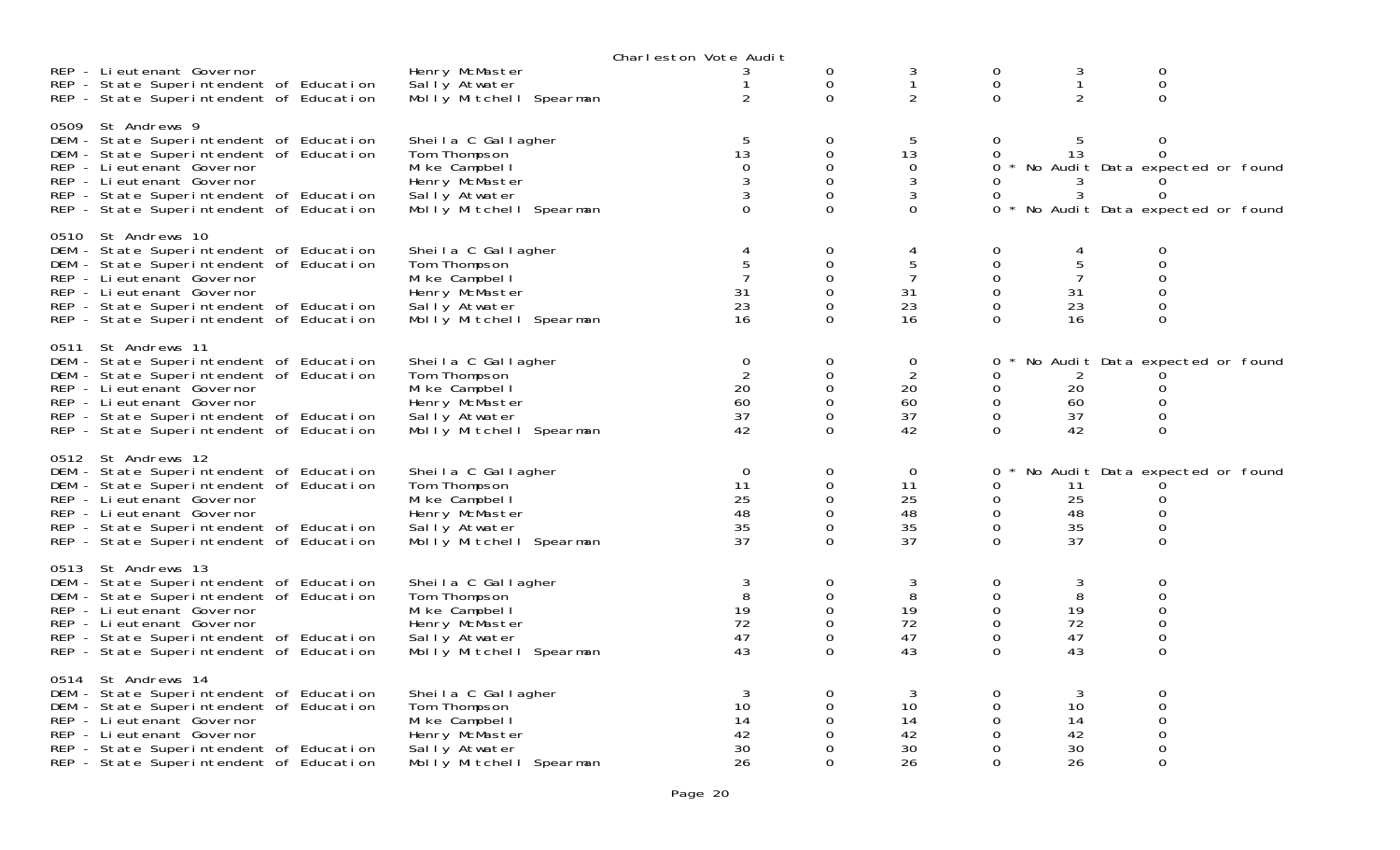|      |                                                                                                                                                                                                                                                            |                                                                                                                     | onar reston vote naart                                               |                                                                    |                                                                            |                                                                                 |                                                      |                                                                                                    |  |
|------|------------------------------------------------------------------------------------------------------------------------------------------------------------------------------------------------------------------------------------------------------------|---------------------------------------------------------------------------------------------------------------------|----------------------------------------------------------------------|--------------------------------------------------------------------|----------------------------------------------------------------------------|---------------------------------------------------------------------------------|------------------------------------------------------|----------------------------------------------------------------------------------------------------|--|
|      | 0515 St Andrews 15<br>DEM - State Superintendent of Education<br>DEM - State Superintendent of Education<br>REP - Lieutenant Governor<br>REP - Lieutenant Governor<br>REP - State Superintendent of Education<br>REP - State Superintendent of Education   | Sheila C Gallagher<br>Tom Thompson<br>Mi ke Campbel I<br>Henry McMaster<br>Sally Atwater<br>Molly Mitchell Spearman | 4<br>14<br>$\overline{2}$<br>2                                       | 0<br>0<br>$\Omega$<br>$\Omega$<br>0<br>$\Omega$                    | $\overline{4}$<br>14<br>-1<br>$\overline{a}$<br>$\mathbf{1}$<br>2          | 0<br>$\mathbf 0$<br>$\Omega$<br>$\mathbf 0$<br>$\mathbf 0$<br>$\Omega$          | 4<br>14<br>-1<br>$\overline{c}$<br>$\mathbf{1}$<br>2 | 0<br>$\mathsf{O}\xspace$<br>$\Omega$<br>0<br>$\mathbf 0$<br>0                                      |  |
|      | 0516 St Andrews 16<br>DEM - State Superintendent of Education<br>DEM - State Superintendent of Education<br>REP - Li eutenant Governor<br>REP - Li eutenant Governor<br>REP - State Superintendent of Education<br>REP - State Superintendent of Education | Sheila C Gallagher<br>Tom Thompson<br>Mi ke Campbel I<br>Henry McMaster<br>Sally Atwater<br>Molly Mitchell Spearman | $\overline{0}$<br>3<br>17<br>24<br>20<br>20                          | 0<br>$\overline{O}$<br>$\overline{O}$<br>0<br>$\Omega$<br>$\Omega$ | $\mathbf 0$<br>3<br>17<br>24<br>20<br>20                                   | 0<br>0<br>$\mathbf 0$<br>$\mathbf 0$<br>$\mathbf 0$<br>$\Omega$                 | 3<br>17<br>24<br>20<br>20                            | No Audit Data expected or found<br>0<br>$\mathbf 0$<br>0<br>$\Omega$                               |  |
|      | 0517 St Andrews 17<br>DEM - State Superintendent of Education<br>DEM - State Superintendent of Education<br>REP - Lieutenant Governor<br>REP - Lieutenant Governor<br>REP - State Superintendent of Education<br>REP - State Superintendent of Education   | Sheila C Gallagher<br>Tom Thompson<br>Mi ke Campbel I<br>Henry McMaster<br>Sally Atwater<br>Molly Mitchell Spearman | 3<br>6<br>17<br>52<br>49<br>20                                       | 0<br>$\Omega$<br>0<br>$\Omega$<br>0<br>$\overline{O}$              | 3<br>6<br>17<br>52<br>49<br>20                                             | $\mathbf 0$<br>$\mathbf 0$<br>$\mathbf 0$<br>$\mathbf 0$<br>0<br>$\overline{0}$ | 3<br>6<br>17<br>52<br>49<br>20                       | $\Omega$<br>$\mathbf 0$<br>$\mathbf 0$<br>0<br>0<br>$\mathbf{O}$                                   |  |
|      | 0518 St Andrews 18<br>DEM - State Superintendent of Education<br>DEM - State Superintendent of Education<br>REP - Lieutenant Governor<br>REP - Lieutenant Governor<br>REP - State Superintendent of Education<br>REP - State Superintendent of Education   | Sheila C Gallagher<br>Tom Thompson<br>Mi ke Campbel I<br>Henry McMaster<br>Sally Atwater<br>Molly Mitchell Spearman | $\overline{1}$<br>21<br>$\overline{1}$<br>17<br>11<br>$\overline{7}$ | $\Omega$<br>0<br>$\Omega$<br>$\Omega$<br>$\mathbf{O}$<br>$\Omega$  | $\mathbf{1}$<br>21<br>$\overline{1}$<br>17<br>11<br>7                      | $\mathbf 0$<br>$\mathbf 0$<br>0<br>$\mathbf 0$<br>$\mathbf 0$<br>$\Omega$       | -1<br>21<br>-1<br>17<br>11<br>7                      | 0<br>$\mathbf 0$<br>0<br>0<br>0<br>0                                                               |  |
|      | 0519 St Andrews 19<br>DEM - State Superintendent of Education<br>DEM - State Superintendent of Education<br>REP - Li eutenant Governor<br>REP - Li eutenant Governor<br>REP - State Superintendent of Education<br>REP - State Superintendent of Education | Sheila C Gallagher<br>Tom Thompson<br>Mike Campbell<br>Henry McMaster<br>Sally Atwater<br>Molly Mitchell Spearman   | $\mathbf{1}$<br>11<br>$\Omega$<br>$\Omega$                           | 0<br>0<br>$\Omega$<br>$\mathbf{O}$<br>0<br>$\Omega$                | $\mathbf{1}$<br>11<br>$\Omega$<br>$\mathbf{1}$<br>$\mathbf{1}$<br>$\Omega$ | $\mathbf 0$<br>0<br>$\mathbf{O}$<br>0<br>0<br>$\Omega$                          | 11<br>$\mathbf 1$                                    | $\mathbf 0$<br>0<br>No Audit Data expected or found<br>$\Omega$<br>No Audit Data expected or found |  |
|      | 0520 St Andrews 20<br>DEM - State Superintendent of Education<br>DEM - State Superintendent of Education<br>REP - Li eutenant Governor<br>REP - Lieutenant Governor<br>REP - State Superintendent of Education<br>REP - State Superintendent of Education  | Sheila C Gallagher<br>Tom Thompson<br>Mike Campbell<br>Henry McMaster<br>Sally Atwater<br>Molly Mitchell Spearman   | 5<br>8<br>19<br>50<br>33<br>37                                       | 0<br>0<br>$\Omega$<br>$\Omega$<br>$\Omega$<br>$\Omega$             | 5<br>8<br>19<br>50<br>33<br>37                                             | 0<br>$\mathbf 0$<br>$\Omega$<br>$\mathbf 0$<br>$\mathbf 0$<br>$\Omega$          | 5<br>8<br>19<br>50<br>33<br>37                       | 0<br>$\mathbf 0$<br>$\Omega$<br>0<br>0<br>0                                                        |  |
| 0521 | St Andrews 21<br>DEM - State Superintendent of Education<br>DEM - State Superintendent of Education<br>REP - Lieutenant Governor                                                                                                                           | Sheila C Gallagher<br>Tom Thompson<br>Mi ke Campbel I                                                               | 3<br>9                                                               | 0<br>$\Omega$<br>$\Omega$                                          | 1<br>3<br>9                                                                | 0<br>$\mathbf 0$<br>$\overline{0}$                                              | -1<br>3<br>9                                         | 0<br>0<br>$\mathbf 0$                                                                              |  |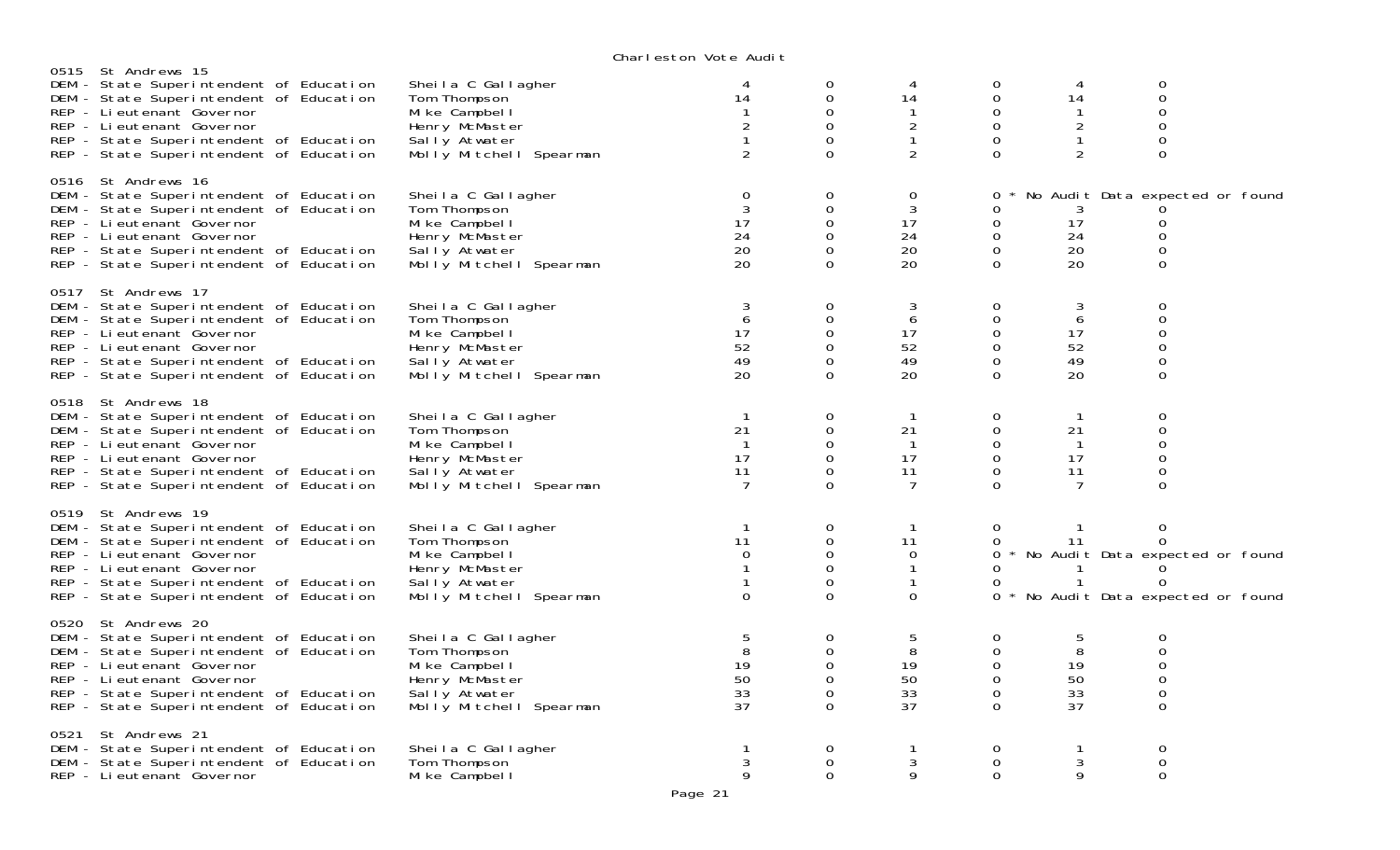|                                                                                                                                                                                                                                                           |                                                                                                                     | Charleston Vote Audit           |                                                           |                                            |                                                          |                                             |                                                            |  |
|-----------------------------------------------------------------------------------------------------------------------------------------------------------------------------------------------------------------------------------------------------------|---------------------------------------------------------------------------------------------------------------------|---------------------------------|-----------------------------------------------------------|--------------------------------------------|----------------------------------------------------------|---------------------------------------------|------------------------------------------------------------|--|
| REP - Lieutenant Governor<br>REP - State Superintendent of Education<br>REP - State Superintendent of Education                                                                                                                                           | Henry McMaster<br>Sally Atwater<br>Molly Mitchell Spearman                                                          | 31<br>19<br>20                  | 0<br>0<br>$\overline{O}$                                  | 31<br>19<br>20                             | 0<br>$\mathbf 0$<br>$\mathbf 0$                          | 31<br>19<br>20                              | 0<br>0<br>$\overline{0}$                                   |  |
| 0522 St Andrews 22<br>DEM - State Superintendent of Education<br>DEM - State Superintendent of Education<br>REP - Li eutenant Governor<br>REP - Lieutenant Governor<br>REP - State Superintendent of Education<br>REP - State Superintendent of Education | Sheila C Gallagher<br>Tom Thompson<br>Mi ke Campbel I<br>Henry McMaster<br>Sally Atwater<br>Molly Mitchell Spearman | 3<br>29<br>22<br>14             | 0<br>0<br>0<br>$\Omega$<br>$\Omega$<br>0                  | 3<br>$\overline{7}$<br>7<br>29<br>22<br>14 | 0<br>0<br>0<br>0<br>$\Omega$<br>0                        | 3<br>$\overline{7}$<br>7<br>29<br>22<br>14  | 0<br>0<br>0<br>$\Omega$<br>0<br>0                          |  |
| 0523 St Andrews 23<br>DEM - State Superintendent of Education<br>DEM - State Superintendent of Education<br>REP - Li eutenant Governor<br>REP - Lieutenant Governor<br>REP - State Superintendent of Education<br>REP - State Superintendent of Education | Sheila C Gallagher<br>Tom Thompson<br>Mi ke Campbel I<br>Henry McMaster<br>Sally Atwater<br>Molly Mitchell Spearman | 0<br>5<br>8                     | 0<br>$\Omega$<br>$\mathbf 0$<br>$\Omega$<br>0<br>$\Omega$ | 0<br>4<br>7<br>5<br>8                      | 0<br>0<br>0<br>0<br>$\mathbf 0$<br>$\Omega$              | 4<br>7<br>5<br>8                            | No Audit Data expected or found<br>0<br>0<br>0<br>$\Omega$ |  |
| 0524 St Andrews 24<br>DEM - State Superintendent of Education<br>DEM - State Superintendent of Education<br>REP - Lieutenant Governor<br>REP - Lieutenant Governor<br>REP - State Superintendent of Education<br>REP - State Superintendent of Education  | Sheila C Gallagher<br>Tom Thompson<br>Mi ke Campbel I<br>Henry McMaster<br>Sally Atwater<br>Molly Mitchell Spearman | 6<br>26<br>8<br>21              | 0<br>0<br>$\Omega$<br>0<br>$\Omega$<br>$\Omega$           | 6<br>3<br>26<br>8<br>21                    | 0<br>0<br>0<br>$\mathbf 0$<br>$\Omega$<br>$\overline{0}$ | 1<br>6<br>3<br>26<br>-8<br>21               | 0<br>0<br>0<br>0<br>$\Omega$<br>0                          |  |
| 0525 St Andrews 25<br>DEM - State Superintendent of Education<br>DEM - State Superintendent of Education<br>REP - Li eutenant Governor<br>REP - Lieutenant Governor<br>REP - State Superintendent of Education<br>REP - State Superintendent of Education | Sheila C Gallagher<br>Tom Thompson<br>Mike Campbell<br>Henry McMaster<br>Sally Atwater<br>Molly Mitchell Spearman   | $\sqrt{3}$<br>8<br>5            | 0<br>0<br>$\Omega$<br>$\Omega$<br>0<br>$\Omega$           | 3<br>8<br>5<br>5<br>$\sqrt{5}$<br>5        | 0<br>0<br>$\mathbf 0$<br>0<br>$\mathbf 0$<br>$\Omega$    | 3<br>8<br>$\frac{5}{5}$<br>$\mathbf 5$<br>5 | 0<br>0<br>0<br>0<br>0<br>$\Omega$                          |  |
| 0526 St Andrews 26<br>DEM - State Superintendent of Education<br>DEM - State Superintendent of Education<br>REP - Li eutenant Governor<br>REP - Lieutenant Governor<br>REP - State Superintendent of Education<br>REP - State Superintendent of Education | Sheila C Gallagher<br>Tom Thompson<br>Mi ke Campbel I<br>Henry McMaster<br>Sally Atwater<br>Molly Mitchell Spearman | 6<br>12<br>13<br>45<br>33<br>24 | 0<br>0<br>$\Omega$<br>0<br>0<br>$\Omega$                  | 6<br>12<br>13<br>45<br>33<br>24            | 0<br>0<br>0<br>0<br>0<br>$\Omega$                        | 6<br>12<br>13<br>45<br>33<br>24             | 0<br>0<br>$\Omega$<br>0<br>0<br>0                          |  |
| 0527 St Andrews 27<br>DEM - State Superintendent of Education<br>DEM - State Superintendent of Education<br>REP - Lieutenant Governor<br>REP - Lieutenant Governor<br>REP - State Superintendent of Education<br>REP - State Superintendent of Education  | Sheila C Gallagher<br>Tom Thompson<br>Mike Campbell<br>Henry McMaster<br>Sally Atwater<br>Molly Mitchell Spearman   | 5<br>13<br>15<br>39<br>20<br>32 | 0<br>$\Omega$<br>0<br>0<br>$\Omega$<br>$\Omega$           | 5<br>13<br>15<br>39<br>20<br>32            | 0<br>0<br>0<br>0<br>0<br>$\Omega$                        | 5<br>13<br>15<br>39<br>20<br>32             | 0<br>$\Omega$<br>0<br>0<br>0<br>0                          |  |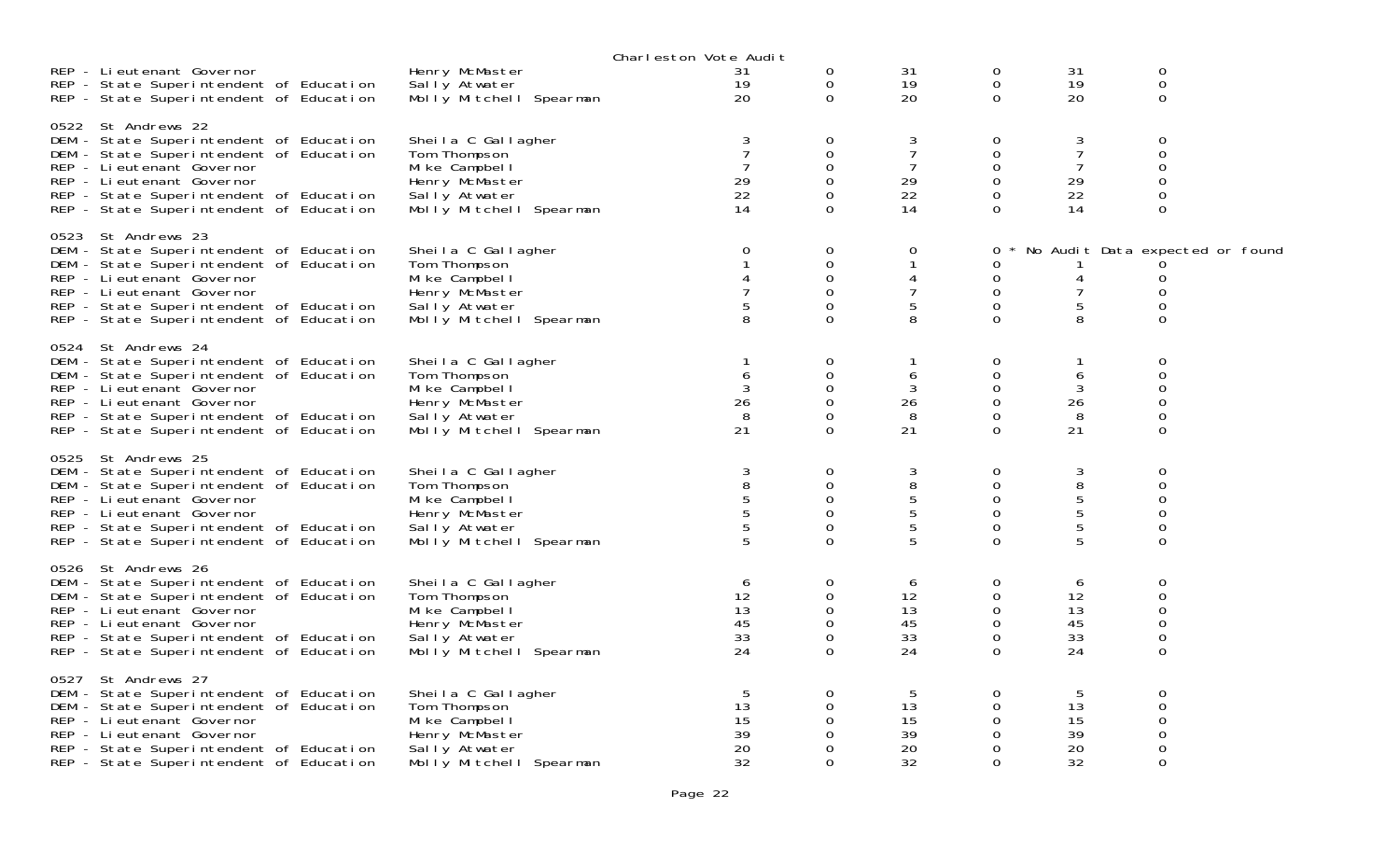|                                                                                |                                                                                                                                                                          |                                                                                                                     | onar reston vote naart                                   |                                                                        |                                                |                                                    |                                            |                                                                                              |  |
|--------------------------------------------------------------------------------|--------------------------------------------------------------------------------------------------------------------------------------------------------------------------|---------------------------------------------------------------------------------------------------------------------|----------------------------------------------------------|------------------------------------------------------------------------|------------------------------------------------|----------------------------------------------------|--------------------------------------------|----------------------------------------------------------------------------------------------|--|
| 0528 St Andrews 28<br>REP - Lieutenant Governor<br>REP - Lieutenant Governor   | DEM - State Superintendent of Education<br>DEM - State Superintendent of Education<br>REP - State Superintendent of Education<br>REP - State Superintendent of Education | Sheila C Gallagher<br>Tom Thompson<br>Mike Campbell<br>Henry McMaster<br>Sally Atwater<br>Molly Mitchell Spearman   | 2<br>8<br>15<br>13<br>11                                 | 0<br>$\mathbf 0$<br>$\Omega$<br>$\mathbf{O}$<br>0<br>$\Omega$          | $\overline{2}$<br>8<br>15<br>13<br>11          | 0<br>0<br>$\Omega$<br>0<br>$\mathbf 0$<br>$\Omega$ | 1<br>$\overline{c}$<br>8<br>15<br>13<br>11 | 0<br>0<br>$\Omega$<br>0<br>0<br>$\Omega$                                                     |  |
| 0529 St Andrews 29<br>REP - Li eutenant Governor<br>REP - Lieutenant Governor  | DEM - State Superintendent of Education<br>DEM - State Superintendent of Education<br>REP - State Superintendent of Education<br>REP - State Superintendent of Education | Sheila C Gallagher<br>Tom Thompson<br>Mike Campbell<br>Henry McMaster<br>Sally Atwater<br>Molly Mitchell Spearman   | $\overline{7}$<br>8<br>31<br>15<br>24                    | 0<br>$\Omega$<br>$\mathbf{O}$<br>$\mathbf 0$<br>0<br>$\Omega$          | 7<br>8<br>31<br>15<br>24                       | 0<br>$\Omega$<br>0<br>$\mathbf 0$<br>0<br>$\Omega$ | 1<br>7<br>8<br>31<br>15<br>24              | 0<br>$\Omega$<br>0<br>0<br>0<br>$\Omega$                                                     |  |
| 0530 St Andrews 30<br>REP - Li eutenant Governor<br>REP - Li eutenant Governor | DEM - State Superintendent of Education<br>DEM - State Superintendent of Education<br>REP - State Superintendent of Education<br>REP - State Superintendent of Education | Sheila C Gallagher<br>Tom Thompson<br>Mike Campbell<br>Henry McMaster<br>Sally Atwater<br>Molly Mitchell Spearman   | 5<br>10<br>40<br>25<br>24                                | $\mathbf 0$<br>$\Omega$<br>$\mathbf 0$<br>$\mathbf 0$<br>0<br>$\Omega$ | 5<br>10<br>40<br>25<br>24                      | 0<br>$\mathbf 0$<br>0<br>0<br>0<br>$\Omega$        | 1<br>5<br>10<br>40<br>25<br>24             | 0<br>$\overline{0}$<br>0<br>0<br>0<br>$\Omega$                                               |  |
| 0531 St Andrews 31<br>REP - Li eutenant Governor<br>REP - Lieutenant Governor  | DEM - State Superintendent of Education<br>DEM - State Superintendent of Education<br>REP - State Superintendent of Education<br>REP - State Superintendent of Education | Sheila C Gallagher<br>Tom Thompson<br>Mi ke Campbel I<br>Henry McMaster<br>Sally Atwater<br>Molly Mitchell Spearman | $\mathbf{1}$<br>$\mathbf 0$<br>13<br>10<br>8             | 0<br>0<br>$\mathbf 0$<br>$\mathbf 0$<br>$\Omega$<br>$\Omega$           | $\mathsf O$<br>$\overline{4}$<br>13<br>10<br>8 | 0<br>0<br>0<br>0<br>0<br>0                         | 4<br>13<br>10<br>8                         | 0<br>* No Audit Data expected or found<br>0<br>0<br>0                                        |  |
| 0532 St Andrews 32<br>REP - Lieutenant Governor<br>REP - Li eutenant Governor  | DEM - State Superintendent of Education<br>DEM - State Superintendent of Education<br>REP - State Superintendent of Education<br>REP - State Superintendent of Education | Sheila C Gallagher<br>Tom Thompson<br>Mi ke Campbel I<br>Henry McMaster<br>Sally Atwater<br>Molly Mitchell Spearman | $\overline{0}$<br>2<br>11<br>32<br>22<br>21              | 0<br>$\Omega$<br>$\mathbf 0$<br>0<br>$\Omega$<br>$\Omega$              | $\mathbf 0$<br>2<br>11<br>32<br>22<br>21       | 0<br>0<br>0<br>0<br>$\mathbf 0$<br>$\Omega$        | 2<br>11<br>32<br>22<br>21                  | No Audit Data expected or found<br>0<br>0<br>$\Omega$                                        |  |
| 0533 St Andrews 33<br>REP - Li eutenant Governor<br>REP - Lieutenant Governor  | DEM - State Superintendent of Education<br>DEM - State Superintendent of Education<br>REP - State Superintendent of Education<br>REP - State Superintendent of Education | Sheila C Gallagher<br>Tom Thompson<br>Mi ke Campbel I<br>Henry McMaster<br>Sally Atwater<br>Molly Mitchell Spearman | $\overline{0}$<br>$\overline{0}$<br>13<br>24<br>20<br>17 | 0<br>$\mathbf 0$<br>$\mathbf 0$<br>0<br>0<br>$\Omega$                  | 0<br>$\mathbf 0$<br>13<br>24<br>20<br>17       | 0<br>0<br>0<br>0<br>$\mathbf 0$<br>$\mathbf 0$     | 13<br>24<br>20<br>17                       | * No Audit Data expected or found<br>* No Audit Data expected or found<br>0<br>0<br>$\Omega$ |  |
| 0534 St Andrews 34<br>REP - Lieutenant Governor                                | DEM - State Superintendent of Education<br>DEM - State Superintendent of Education                                                                                       | Sheila C Gallagher<br>Tom Thompson<br>Mike Campbell                                                                 | 3<br>10<br>32                                            | 0<br>0<br>$\Omega$                                                     | 3<br>10<br>32                                  | 0<br>0<br>$\Omega$                                 | 3<br>10<br>32                              | 0<br>0<br>0                                                                                  |  |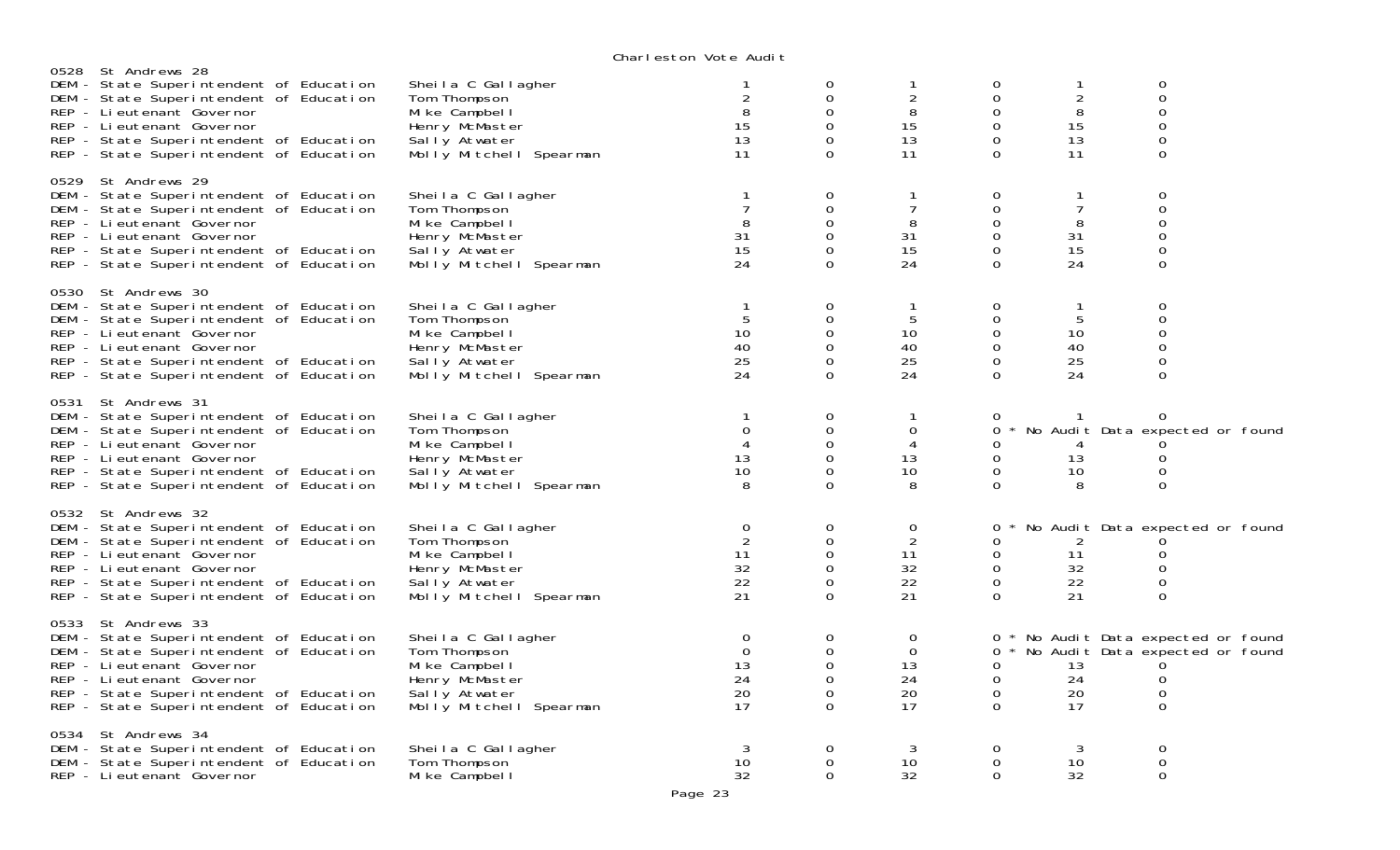|                                                                                                                                                                                                                                                            |                                                                                                                     | Charleston Vote Audit                                   |                                                    |                                                          |                                                               |                                             |                                                                                                                                                                            |  |
|------------------------------------------------------------------------------------------------------------------------------------------------------------------------------------------------------------------------------------------------------------|---------------------------------------------------------------------------------------------------------------------|---------------------------------------------------------|----------------------------------------------------|----------------------------------------------------------|---------------------------------------------------------------|---------------------------------------------|----------------------------------------------------------------------------------------------------------------------------------------------------------------------------|--|
| REP - Lieutenant Governor<br>REP - State Superintendent of Education<br>REP - State Superintendent of Education                                                                                                                                            | Henry McMaster<br>Sally Atwater<br>Molly Mitchell Spearman                                                          | 94<br>55<br>69                                          | 0<br>0<br>$\Omega$                                 | 94<br>55<br>69                                           | $\mathbf 0$<br>$\mathbf 0$<br>$\Omega$                        | 94<br>55<br>69                              | $\mbox{O}$<br>$\mathsf{O}\xspace$<br>0                                                                                                                                     |  |
| 0535 St Andrews 35<br>DEM - State Superintendent of Education<br>DEM - State Superintendent of Education<br>REP - Lieutenant Governor<br>REP - Li eutenant Governor<br>REP - State Superintendent of Education<br>REP - State Superintendent of Education  | Sheila C Gallagher<br>Tom Thompson<br>Mike Campbell<br>Henry McMaster<br>Sally Atwater<br>Molly Mitchell Spearman   | $\overline{4}$<br>3<br>14<br>54<br>29<br>38             | 0<br>0<br>$\Omega$<br>$\Omega$<br>0                | 4<br>3<br>14<br>54<br>29<br>38                           | 0<br>$\mathbf 0$<br>0<br>0<br>$\Omega$<br>0                   | 4<br>3<br>14<br>54<br>29<br>38              | 0<br>0<br>0<br>0<br>0<br>0                                                                                                                                                 |  |
| 0536 St Andrews 36<br>DEM - State Superintendent of Education<br>DEM - State Superintendent of Education<br>REP - Li eutenant Governor<br>REP - Lieutenant Governor<br>REP - State Superintendent of Education<br>REP - State Superintendent of Education  | Sheila C Gallagher<br>Tom Thompson<br>Mike Campbell<br>Henry McMaster<br>Sally Atwater<br>Molly Mitchell Spearman   | $\mathbf 0$<br>6<br>16<br>41<br>31<br>28                | 0<br>0<br>$\Omega$<br>$\Omega$<br>0<br>$\Omega$    | $\overline{0}$<br>6<br>16<br>41<br>31<br>28              | 0<br>0<br>0<br>0<br>$\mathbf 0$<br>$\Omega$                   | 6<br>16<br>41<br>31<br>28                   | No Audit Data expected or found<br>0<br>$\Omega$<br>0<br>$\mathbf 0$                                                                                                       |  |
| 0537 St Andrews 37<br>DEM - State Superintendent of Education<br>DEM - State Superintendent of Education<br>REP - Lieutenant Governor<br>REP - Lieutenant Governor<br>REP - State Superintendent of Education<br>REP - State Superintendent of Education   | Sheila C Gallagher<br>Tom Thompson<br>Mi ke Campbel I<br>Henry McMaster<br>Sally Atwater<br>Molly Mitchell Spearman | 2<br>14<br>20<br>29<br>24<br>26                         | 0<br>0<br>$\Omega$<br>0<br>$\Omega$<br>0           | $\overline{2}$<br>14<br>20<br>29<br>24<br>26             | $\mathbf 0$<br>0<br>$\mathbf{O}$<br>0<br>$\Omega$<br>$\Omega$ | 2<br>14<br>20<br>29<br>24<br>26             | $\mathbf 0$<br>0<br>$\Omega$<br>0<br>0<br>0                                                                                                                                |  |
| 0601 N Charleston 1<br>DEM - State Superintendent of Education<br>DEM - State Superintendent of Education<br>REP - Li eutenant Governor<br>REP - Lieutenant Governor<br>REP - State Superintendent of Education<br>REP - State Superintendent of Education | Sheila C Gallagher<br>Tom Thompson<br>Mike Campbell<br>Henry McMaster<br>Sally Atwater<br>Molly Mitchell Spearman   | 8<br>12<br>$\Omega$<br>$\Omega$<br>$\Omega$<br>$\Omega$ | 0<br>$\Omega$<br>0<br>$\Omega$<br>0<br>$\Omega$    | 8<br>12<br>0<br>0<br>0<br>$\Omega$                       | 0<br>$\Omega$<br>0                                            | 8<br>12                                     | $\mathbf 0$<br>O<br>0 * No Audit Data expected or found<br>* No Audit Data expected or found<br>0 * No Audit Data expected or found<br>0 * No Audit Data expected or found |  |
| 0602 N Charleston 2<br>DEM - State Superintendent of Education<br>DEM - State Superintendent of Education<br>REP - Lieutenant Governor<br>REP - Lieutenant Governor<br>REP - State Superintendent of Education<br>REP - State Superintendent of Education  | Sheila C Gallagher<br>Tom Thompson<br>Mike Campbell<br>Henry McMaster<br>Sally Atwater<br>Molly Mitchell Spearman   | 5<br>$\mathbf{O}$<br>0                                  | 0<br>0<br>$\Omega$<br>0<br>$\mathbf 0$<br>$\Omega$ | 1<br>5<br>$\Omega$<br>$\overline{2}$<br>$\mathbf 0$<br>3 | 0<br>0<br>0<br>0<br>$\star$                                   | -1<br>5                                     | 0<br>0<br>0 * No Audit Data expected or found<br>O<br>No Audit Data expected or found                                                                                      |  |
| 0603 N Charleston 3<br>DEM - State Superintendent of Education<br>DEM - State Superintendent of Education<br>REP - Lieutenant Governor<br>REP - Lieutenant Governor<br>REP - State Superintendent of Education<br>REP - State Superintendent of Education  | Sheila C Gallagher<br>Tom Thompson<br>Mike Campbell<br>Henry McMaster<br>Sally Atwater<br>Molly Mitchell Spearman   | 5<br>27<br>39<br>38<br>28                               | 0<br>$\Omega$<br>0<br>0<br>∩<br>$\Omega$           | 5<br>7<br>27<br>39<br>38<br>28                           | 0<br>$\Omega$<br>$\Omega$<br>0<br>0<br>$\mathbf 0$            | 5<br>$\overline{7}$<br>27<br>39<br>38<br>28 | 0<br>$\Omega$<br>0<br>0<br>0<br>0                                                                                                                                          |  |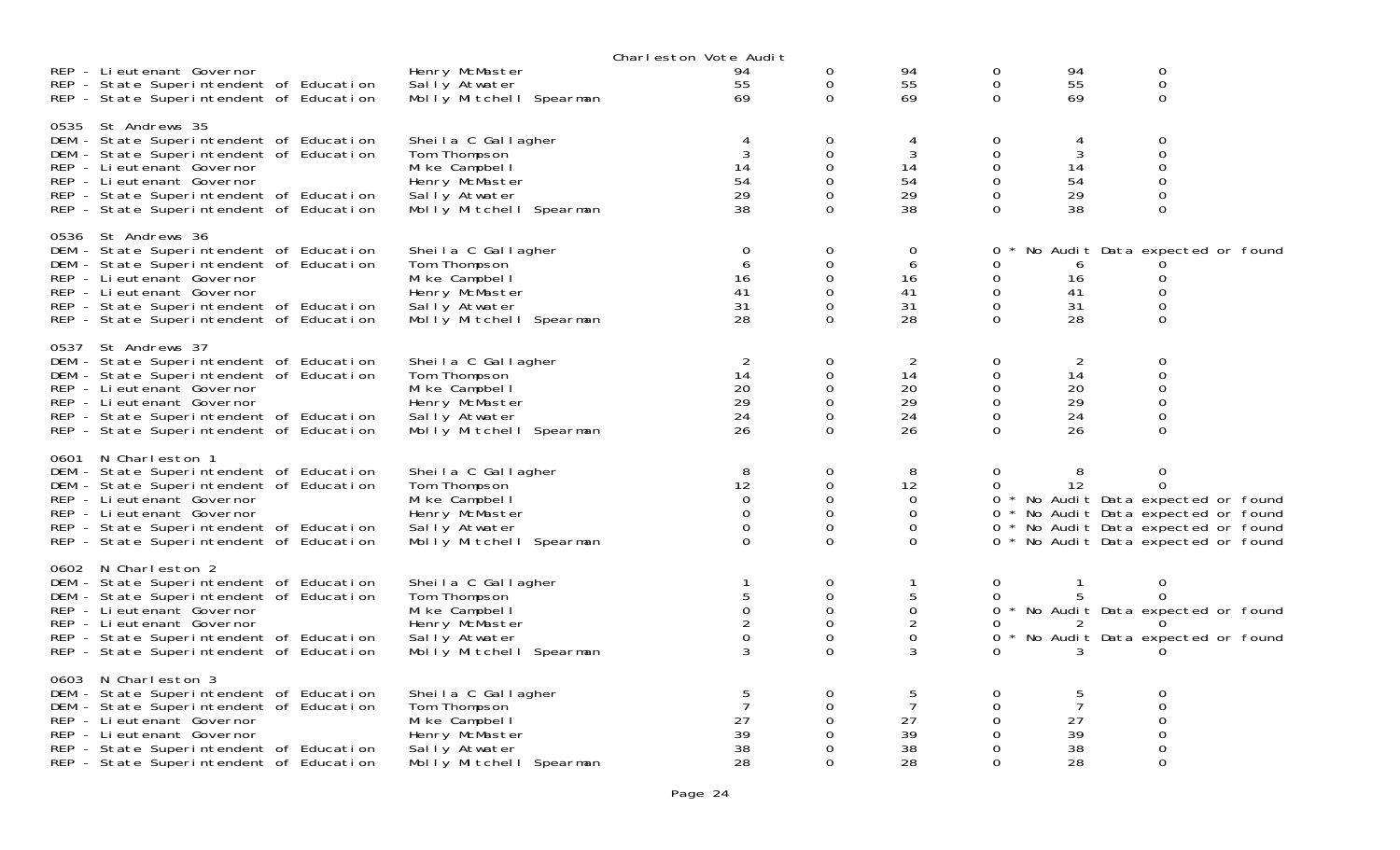|      | 0604 N Charleston 4<br>DEM - State Superintendent of Education<br>DEM - State Superintendent of Education<br>REP - Li eutenant Governor<br>REP - Li eutenant Governor<br>REP - State Superintendent of Education<br>REP - State Superintendent of Education | Sheila C Gallagher<br>Tom Thompson<br>Mi ke Campbel I<br>Henry McMaster<br>Sally Atwater<br>Molly Mitchell Spearman | 5<br>9<br>5<br>8<br>$\overline{7}$<br>6                                                     | 0<br>$\mathbf 0$<br>0<br>0<br>0<br>$\Omega$                  | 5<br>9<br>5<br>8<br>$\overline{7}$<br>6                                                     | 0<br>$\mathbf{0}$<br>$\mathbf 0$<br>$\mathbf 0$<br>$\mathbf 0$<br>$\Omega$                   | 5<br>9<br>5<br>8<br>$\overline{7}$<br>6                                                                 | $\mathbf 0$<br>$\mathbf 0$<br>$\mathbf 0$<br>$\mathbf 0$<br>$\mathbf 0$<br>$\mathbf 0$         |
|------|-------------------------------------------------------------------------------------------------------------------------------------------------------------------------------------------------------------------------------------------------------------|---------------------------------------------------------------------------------------------------------------------|---------------------------------------------------------------------------------------------|--------------------------------------------------------------|---------------------------------------------------------------------------------------------|----------------------------------------------------------------------------------------------|---------------------------------------------------------------------------------------------------------|------------------------------------------------------------------------------------------------|
|      | 0605 N Charleston 5<br>DEM - State Superintendent of Education<br>DEM - State Superintendent of Education<br>REP - Li eutenant Governor<br>REP - Lieutenant Governor<br>REP - State Superintendent of Education<br>REP - State Superintendent of Education  | Sheila C Gallagher<br>Tom Thompson<br>Mike Campbell<br>Henry McMaster<br>Sally Atwater<br>Molly Mitchell Spearman   | 4<br>15<br>3<br>$\overline{2}$<br>3<br>$\overline{2}$                                       | $\mathbf 0$<br>$\mathbf 0$<br>0<br>0<br>$\Omega$<br>0        | 4<br>15<br>$\mathfrak{Z}$<br>$\overline{2}$<br>3<br>$\overline{2}$                          | $\mathbf 0$<br>$\mathbf 0$<br>$\mathbf 0$<br>$\mathbf 0$<br>$\mathbf 0$<br>$\mathbf 0$       | 4<br>15<br>3<br>$\overline{c}$<br>$\mathfrak{Z}$<br>$\overline{2}$                                      | 0<br>$\mathsf{O}$<br>$\mathbf 0$<br>$\mathsf{O}$<br>$\mathbf 0$<br>$\mathbf 0$                 |
| 0606 | N Charleston 6<br>DEM - State Superintendent of Education<br>DEM - State Superintendent of Education<br>REP - Lieutenant Governor<br>REP - Li eutenant Governor<br>REP - State Superintendent of Education<br>REP - State Superintendent of Education       | Sheila C Gallagher<br>Tom Thompson<br>Mi ke Campbel I<br>Henry McMaster<br>Sally Atwater<br>Molly Mitchell Spearman | 7<br>13<br>$\overline{2}$<br>4<br>4<br>$\overline{2}$                                       | 0<br>0<br>0<br>0<br>$\mathbf 0$<br>$\Omega$                  | 7<br>13<br>$\overline{c}$<br>4<br>$\overline{4}$<br>$\overline{2}$                          | 0<br>$\mathbf 0$<br>$\mathbf 0$<br>$\mathbf 0$<br>$\mathbf 0$<br>$\Omega$                    | 7<br>13<br>$\overline{2}$<br>$\overline{\mathcal{A}}$<br>$\overline{\mathcal{A}}$<br>$\overline{2}$     | $\mathbf 0$<br>$\mathbf 0$<br>$\mathsf{O}$<br>$\mathsf{O}$<br>$\mathbf 0$<br>$\Omega$          |
|      | 0607 N Charleston 7<br>DEM - State Superintendent of Education<br>DEM - State Superintendent of Education<br>REP - Li eutenant Governor<br>REP - Lieutenant Governor<br>REP - State Superintendent of Education<br>REP - State Superintendent of Education  | Sheila C Gallagher<br>Tom Thompson<br>Mi ke Campbel I<br>Henry McMaster<br>Sally Atwater<br>Molly Mitchell Spearman | 6<br>13<br>$\mathbf{1}$<br>6<br>$\frac{2}{5}$                                               | 0<br>0<br>$\Omega$<br>$\mathbf 0$<br>$\Omega$<br>$\Omega$    | 6<br>13<br>$\mathbf{1}$<br>6<br>$\frac{2}{5}$                                               | 0<br>$\mathbf 0$<br>$\mathbf 0$<br>$\mathsf{O}\xspace$<br>$\Omega$<br>$\mathbf 0$            | 6<br>13<br>$\mathbf{1}$<br>$\boldsymbol{6}$<br>$\frac{2}{5}$                                            | $\mathbf 0$<br>$\mathbf 0$<br>$\mathsf{O}\xspace$<br>$\mathbf 0$<br>$\mathbf 0$<br>$\mathbf 0$ |
|      | 0608 N Charleston 8<br>DEM - State Superintendent of Education<br>DEM - State Superintendent of Education<br>REP - Li eutenant Governor<br>REP - Li eutenant Governor<br>REP - State Superintendent of Education<br>REP - State Superintendent of Education | Sheila C Gallagher<br>Tom Thompson<br>Mi ke Campbel I<br>Henry McMaster<br>Sally Atwater<br>Molly Mitchell Spearman | $\overline{a}$<br>$\overline{2}$<br>$\overline{4}$<br>$\overline{7}$<br>$\overline{2}$<br>9 | $\mathbf 0$<br>0<br>$\mathbf 0$<br>$\Omega$<br>0<br>$\Omega$ | $\overline{c}$<br>$\overline{2}$<br>$\overline{4}$<br>$\overline{7}$<br>$\overline{c}$<br>9 | $\mathbf 0$<br>$\mathbf 0$<br>$\mathsf{O}\xspace$<br>$\mathbf{O}$<br>$\mathbf 0$<br>$\Omega$ | $\overline{2}$<br>$\overline{2}$<br>$\overline{\mathcal{A}}$<br>$\overline{7}$<br>$\boldsymbol{2}$<br>9 | $\mathbf{O}$<br>$\mathsf{O}$<br>$\mathsf{O}$<br>$\mathsf{O}$<br>$\mathsf O$<br>$\mathbf 0$     |
| 0609 | N Charleston 9<br>DEM - State Superintendent of Education<br>DEM - State Superintendent of Education<br>REP - Li eutenant Governor<br>REP - Lieutenant Governor<br>REP - State Superintendent of Education<br>REP - State Superintendent of Education       | Sheila C Gallagher<br>Tom Thompson<br>Mi ke Campbel I<br>Henry McMaster<br>Sally Atwater<br>Molly Mitchell Spearman | 1<br>$\mathbf{3}$<br>6<br>16<br>7<br>17                                                     | 0<br>$\mathbf 0$<br>$\Omega$<br>0<br>0<br>$\Omega$           | $\mathbf{1}$<br>$\mathfrak{Z}$<br>6<br>16<br>7<br>17                                        | 0<br>$\mathbf 0$<br>$\Omega$<br>$\mathbf 0$<br>$\mathbf 0$<br>$\Omega$                       | $\mathbf{1}$<br>$\sqrt{3}$<br>6<br>16<br>7<br>17                                                        | 0<br>$\boldsymbol{0}$<br>$\mathbf 0$<br>$\mathsf O$<br>$\mathbf 0$<br>$\Omega$                 |
| 0610 | N Charleston 10<br>DEM - State Superintendent of Education<br>DEM - State Superintendent of Education<br>REP - Li eutenant Governor                                                                                                                         | Sheila C Gallagher<br>Tom Thompson<br>Mi ke Campbel I                                                               | 5<br>7<br>3                                                                                 | $\mathbf 0$<br>0<br>$\Omega$                                 | 5<br>7<br>3                                                                                 | 0<br>$\Omega$<br>$\Omega$                                                                    | 5<br>7<br>3                                                                                             | $\mathbf 0$<br>$\mathbf 0$<br>$\mathbf 0$                                                      |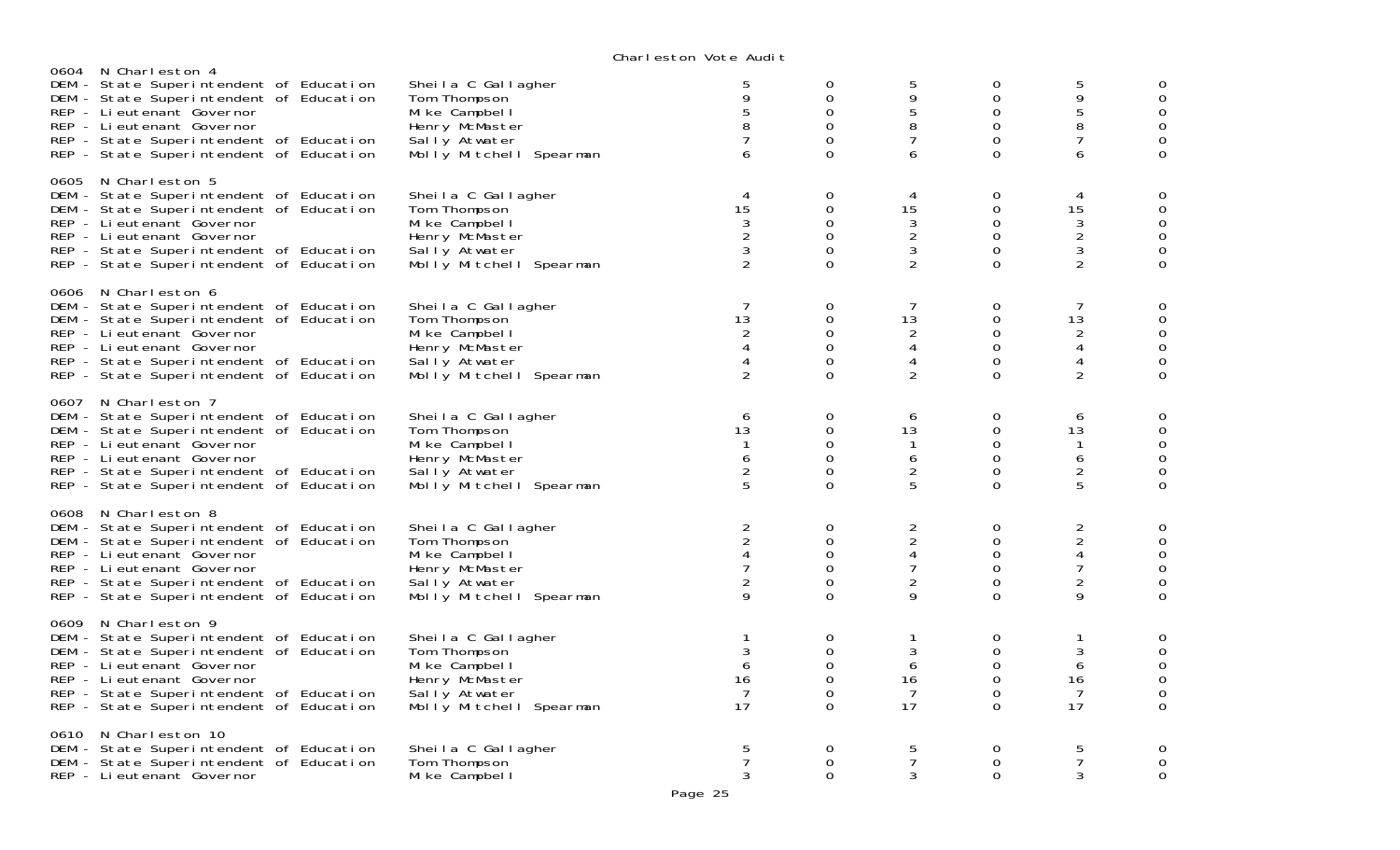|                                         |                         | Charleston Vote Audit |                     |                |          |                |                                     |  |
|-----------------------------------------|-------------------------|-----------------------|---------------------|----------------|----------|----------------|-------------------------------------|--|
| REP - Lieutenant Governor               | Henry McMaster          | 8                     | 0                   | 8              | 0        | 8              | 0                                   |  |
| REP - State Superintendent of Education | Sally Atwater           |                       | 0                   | 6              | 0        | 6              | 0                                   |  |
| REP - State Superintendent of Education | Molly Mitchell Spearman | 5                     | $\Omega$            | 5              | $\Omega$ | 5              | $\Omega$                            |  |
|                                         |                         |                       |                     |                |          |                |                                     |  |
| 0611 N Charleston 11                    |                         |                       |                     |                |          |                |                                     |  |
| DEM - State Superintendent of Education | Sheila C Gallagher      |                       | 0                   |                | 0        |                | 0                                   |  |
|                                         |                         |                       |                     |                |          | 4              |                                     |  |
| DEM - State Superintendent of Education | Tom Thompson            |                       | $\Omega$            | $\overline{2}$ | 0        | 2              | $\Omega$                            |  |
| REP - Li eutenant Governor              | Mi ke Campbel I         | 11                    | $\mathsf{O}\xspace$ | 11             | 0        | 11             | 0                                   |  |
| REP - Li eutenant Governor              | Henry McMaster          | 34                    | $\Omega$            | 34             | 0        | 34             | 0                                   |  |
| REP - State Superintendent of Education | Sally Atwater           | 24                    | 0                   | 24             | 0        | 24             | 0                                   |  |
| REP - State Superintendent of Education | Molly Mitchell Spearman | 18                    | $\Omega$            | 18             | $\Omega$ | 18             | $\overline{0}$                      |  |
|                                         |                         |                       |                     |                |          |                |                                     |  |
| 0612 N Charleston 12                    |                         |                       |                     |                |          |                |                                     |  |
| DEM - State Superintendent of Education | Sheila C Gallagher      | $\mathbf 0$           | 0                   | $\mathbf 0$    | 0        |                | No Audit Data expected or found     |  |
| DEM - State Superintendent of Education | Tom Thompson            | 5                     | 0                   | 5              | 0        |                |                                     |  |
| REP - Li eutenant Governor              | Mi ke Campbel I         |                       | $\Omega$            | 8              | 0        | 8              | 0                                   |  |
|                                         |                         |                       |                     |                |          |                |                                     |  |
| REP - Lieutenant Governor               | Henry McMaster          | 9                     | $\mathbf 0$         | 9              | 0        | 9              | 0                                   |  |
| REP - State Superintendent of Education | Sally Atwater           | 5                     | $\Omega$            | 5              | 0        | 5              | O                                   |  |
| REP - State Superintendent of Education | Molly Mitchell Spearman | 12                    | $\Omega$            | 12             | $\Omega$ | 12             | $\Omega$                            |  |
|                                         |                         |                       |                     |                |          |                |                                     |  |
| 0613 N Charleston 13                    |                         |                       |                     |                |          |                |                                     |  |
| DEM - State Superintendent of Education | Sheila C Gallagher      | 2                     | 0                   | 2              | 0        | 2              | 0                                   |  |
| DEM - State Superintendent of Education | Tom Thompson            | 10                    | 0                   | 10             | 0        | 10             | 0                                   |  |
| REP - Lieutenant Governor               | Mi ke Campbel I         | $\Omega$              | $\mathbf 0$         | $\mathbf 0$    | 0        |                | No Audit Data expected or found     |  |
| REP - Lieutenant Governor               | Henry McMaster          |                       | $\mathbf 0$         | 8              | 0        | 8              |                                     |  |
| REP - State Superintendent of Education | Sally Atwater           | 5                     | $\mathbf 0$         | 5              | 0        | 5              | 0                                   |  |
|                                         | Molly Mitchell Spearman |                       | $\Omega$            | 3              | $\Omega$ | 3              | $\Omega$                            |  |
| REP - State Superintendent of Education |                         |                       |                     |                |          |                |                                     |  |
| 0614 N Charleston 14                    |                         |                       |                     |                |          |                |                                     |  |
| DEM - State Superintendent of Education | Sheila C Gallagher      |                       | 0                   |                | 0        |                | 0                                   |  |
|                                         |                         | 3                     | 0                   | 3              | 0        | 3              | $\Omega$                            |  |
| DEM - State Superintendent of Education | Tom Thompson            |                       |                     |                |          |                |                                     |  |
| REP - Li eutenant Governor              | Mi ke Campbel I         |                       | 0                   | 3              | 0        | 3              | 0                                   |  |
| REP - Li eutenant Governor              | Henry McMaster          | 8                     | $\overline{O}$      | $\, 8$         | 0        | 8              | 0                                   |  |
| REP - State Superintendent of Education | Sally Atwater           |                       | $\mathbf 0$         | 8              | 0        | 8              | 0                                   |  |
| REP - State Superintendent of Education | Molly Mitchell Spearman | 2                     | $\Omega$            | $\overline{2}$ | $\Omega$ | $\overline{2}$ | $\Omega$                            |  |
|                                         |                         |                       |                     |                |          |                |                                     |  |
| 0615 N Charleston 15                    |                         |                       |                     |                |          |                |                                     |  |
| DEM - State Superintendent of Education | Sheila C Gallagher      | 2                     | 0                   | 2              | 0        | $\overline{2}$ | 0                                   |  |
| DEM - State Superintendent of Education | Tom Thompson            | 6                     | 0                   | 6              | 0        | 6              | 0                                   |  |
| REP - Li eutenant Governor              | Mi ke Campbel I         | $\mathbf 0$           | 0                   | $\mathbf 0$    |          |                | 0 * No Audit Data expected or found |  |
| REP - Li eutenant Governor              | Henry McMaster          |                       | $\mathbf 0$         | 2              | 0        |                |                                     |  |
| REP - State Superintendent of Education | Sally Atwater           | $\Omega$              | $\mathbf 0$         | $\mathbf 0$    | 0        |                | * No Audit Data expected or found   |  |
| REP - State Superintendent of Education | Molly Mitchell Spearman |                       | $\Omega$            |                |          |                |                                     |  |
|                                         |                         |                       |                     |                |          |                |                                     |  |
| 0616 N Charleston 16                    |                         |                       |                     |                |          |                |                                     |  |
| DEM - State Superintendent of Education | Sheila C Gallagher      | $\overline{2}$        | $\Omega$            | 2              | $\Omega$ | 2              | $\Omega$                            |  |
| DEM - State Superintendent of Education | Tom Thompson            | 9                     | 0                   | 9              | 0        | 9              | 0                                   |  |
|                                         | Mike Campbell           |                       | 0                   |                | 0        | 1              |                                     |  |
| REP - Lieutenant Governor               |                         |                       |                     | 13             |          |                | 0                                   |  |
| REP - Lieutenant Governor               | Henry McMaster          | 13                    | 0                   |                | 0        | 13             |                                     |  |
| REP - State Superintendent of Education | Sally Atwater           |                       |                     | 8              | 0        | 8              | 0                                   |  |
| REP - State Superintendent of Education | Molly Mitchell Spearman | 6                     | $\Omega$            | 6              | $\Omega$ | 6              | 0                                   |  |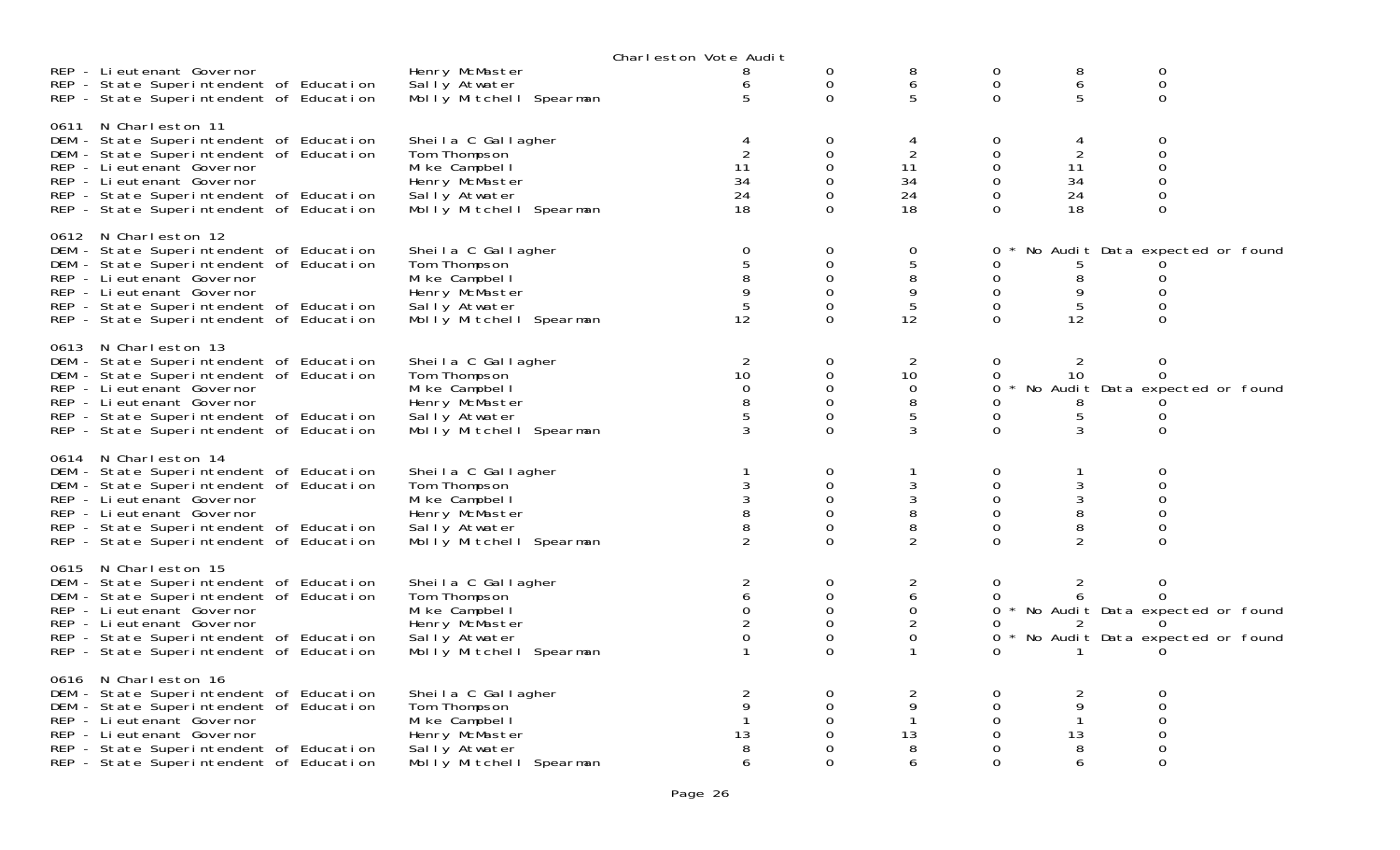| 0617 N Charleston 17                    |                         |                |             |                |                |                |                                     |  |
|-----------------------------------------|-------------------------|----------------|-------------|----------------|----------------|----------------|-------------------------------------|--|
| DEM - State Superintendent of Education | Sheila C Gallagher      | 0              | 0           | 0              | $\mathbf{O}$   |                | * No Audit Data expected or found   |  |
| DEM - State Superintendent of Education | Tom Thompson            | 5              | 0           | 5              | $\Omega$       | $\mathbf{b}$   |                                     |  |
| REP - Li eutenant Governor              | Mike Campbell           | $\Omega$       | $\mathbf 0$ | 0              | 0              |                | * No Audit Data expected or found   |  |
| REP - Lieutenant Governor               | Henry McMaster          |                | 0           | 2              | 0              |                |                                     |  |
| REP - State Superintendent of Education | Sally Atwater           |                | $\Omega$    | $\mathbf{1}$   | $\Omega$       | 1              | 0                                   |  |
| REP - State Superintendent of Education | Molly Mitchell Spearman |                | $\Omega$    |                | $\Omega$       | 1              | $\Omega$                            |  |
|                                         |                         |                |             |                |                |                |                                     |  |
| 0618 N Charleston 18                    |                         |                |             |                |                |                |                                     |  |
| DEM - State Superintendent of Education | Sheila C Gallagher      | 2              | $\Omega$    | $\frac{2}{3}$  | $\Omega$       | $\frac{2}{3}$  | $\Omega$                            |  |
| DEM - State Superintendent of Education | Tom Thompson            | 3              | 0           |                | $\mathbf 0$    |                | $\mathbf 0$                         |  |
| REP - Lieutenant Governor               | Mike Campbell           |                | $\Omega$    | $\overline{7}$ | 0              | $\overline{7}$ | 0                                   |  |
| REP - Lieutenant Governor               | Henry McMaster          | 9              | $\Omega$    | 9              | 0              | 9              | 0                                   |  |
| REP - State Superintendent of Education | Sally Atwater           |                |             | 8              | $\Omega$       | 8              | 0                                   |  |
| REP - State Superintendent of Education | Molly Mitchell Spearman | 8              | $\Omega$    | 8              | $\Omega$       | 8              | 0                                   |  |
| 0619 N Charleston 19                    |                         |                |             |                |                |                |                                     |  |
| DEM - State Superintendent of Education | Sheila C Gallagher      | 0              | 0           | 0              |                |                | 0 * No Audit Data expected or found |  |
| DEM - State Superintendent of Education | Tom Thompson            |                | 0           | 1              | 0              |                |                                     |  |
| REP - Lieutenant Governor               | Mi ke Campbel I         | $\Omega$       | $\Omega$    | 0              |                |                | 0 * No Audit Data expected or found |  |
| REP - Li eutenant Governor              | Henry McMaster          |                | $\Omega$    |                | O              |                |                                     |  |
| REP - State Superintendent of Education | Sally Atwater           |                | 0           | 0              | $\overline{O}$ |                | * No Audit Data expected or found   |  |
| REP - State Superintendent of Education | Molly Mitchell Spearman |                | $\Omega$    |                | 0              |                |                                     |  |
| 0620 N Charleston 20                    |                         |                |             |                |                |                |                                     |  |
| DEM - State Superintendent of Education | Sheila C Gallagher      | 3              | 0           | 3              | 0              | 3              | 0                                   |  |
| DEM - State Superintendent of Education | Tom Thompson            | 6              | 0           | 6              | 0              | 6              | 0                                   |  |
| REP - Lieutenant Governor               | Mi ke Campbel I         | 12             | 0           | 12             | 0              | 12             | 0                                   |  |
| REP - Lieutenant Governor               | Henry McMaster          | 36             | $\mathbf 0$ | 36             | $\mathbf 0$    | 36             | 0                                   |  |
| REP - State Superintendent of Education | Sally Atwater           | 25             | $\Omega$    | 25             | $\Omega$       | 25             | 0                                   |  |
| REP - State Superintendent of Education | Molly Mitchell Spearman | 23             | $\Omega$    | 23             | $\Omega$       | 23             | 0                                   |  |
|                                         |                         |                |             |                |                |                |                                     |  |
| 0621 N Charleston 21                    |                         |                |             |                |                |                |                                     |  |
| DEM - State Superintendent of Education | Sheila C Gallagher      | $\overline{2}$ | 0           | 2              | 0              | 2              | 0                                   |  |
| DEM - State Superintendent of Education | Tom Thompson            | 6              | $\mathbf 0$ | 6              | $\Omega$       | 6              | 0                                   |  |
| REP - Li eutenant Governor              | Mi ke Campbel I         | 4              | 0           | 4              | $\mathbf 0$    | 4              | 0                                   |  |
| REP - Lieutenant Governor               | Henry McMaster          | 16             | $\Omega$    | 16             | 0              | 16             | $\Omega$                            |  |
| REP - State Superintendent of Education | Sally Atwater           | 10             | 0           | 10             | 0              | 10             | 0                                   |  |
| REP - State Superintendent of Education | Molly Mitchell Spearman | 9              | $\Omega$    | 9              | $\Omega$       | 9              | $\Omega$                            |  |
| 0622 N Charleston 22                    |                         |                |             |                |                |                |                                     |  |
| DEM - State Superintendent of Education | Sheila C Gallagher      | 4              | 0           | 4              | 0              | 4              | 0                                   |  |
| DEM - State Superintendent of Education | Tom Thompson            | $\overline{7}$ | $\Omega$    | 7              | 0              | $\overline{7}$ | $\mathbf 0$                         |  |
| REP - Li eutenant Governor              | Mike Campbell           | 5              | $\Omega$    | 5              | $\Omega$       | 5              | 0                                   |  |
| REP - Lieutenant Governor               | Henry McMaster          | 9              | $\Omega$    | 9              | $\Omega$       | 9              | 0                                   |  |
| REP - State Superintendent of Education | Sally Atwater           | 11             | 0           | 11             | 0              | 11             | $\mathbf 0$                         |  |
| REP - State Superintendent of Education | Molly Mitchell Spearman | 3              |             | 3              | $\Omega$       | 3              | $\Omega$                            |  |
| 0623 N Charleston 23                    |                         |                |             |                |                |                |                                     |  |
| DEM - State Superintendent of Education | Sheila C Gallagher      | 5              | 0           | 5              | 0              | 5              | $\mathbf 0$                         |  |
| DEM - State Superintendent of Education | Tom Thompson            | 6              | $\Omega$    | 6              | $\Omega$       | 6              | 0                                   |  |
| REP - Lieutenant Governor               | Mike Campbell           | 10             | 0           | 10             | $\Omega$       | 10             | $\mathbf 0$                         |  |
|                                         |                         |                |             |                |                |                |                                     |  |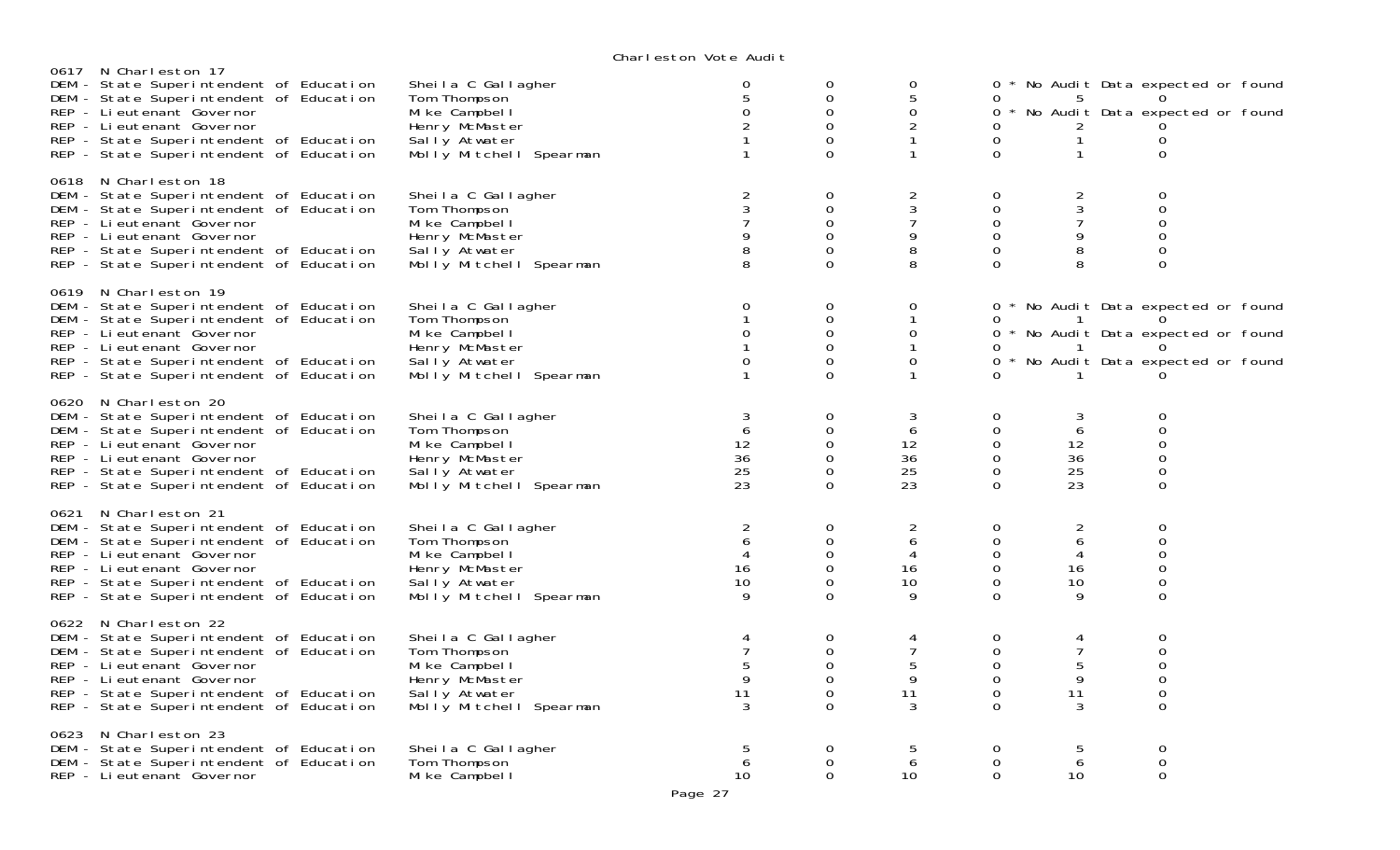|      |                                                                                                                                                                                                                                                              |                                                                                                                     | Charleston Vote Audit                                    |                                                                               |                                                       |                                                 |                                                 |                                                                                                   |  |
|------|--------------------------------------------------------------------------------------------------------------------------------------------------------------------------------------------------------------------------------------------------------------|---------------------------------------------------------------------------------------------------------------------|----------------------------------------------------------|-------------------------------------------------------------------------------|-------------------------------------------------------|-------------------------------------------------|-------------------------------------------------|---------------------------------------------------------------------------------------------------|--|
|      | REP - Lieutenant Governor<br>REP - State Superintendent of Education<br>REP - State Superintendent of Education                                                                                                                                              | Henry McMaster<br>Sally Atwater<br>Molly Mitchell Spearman                                                          | 23<br>19<br>13                                           | 0<br>$\mathbf 0$<br>$\Omega$                                                  | 23<br>19<br>13                                        | 0<br>$\mathbf 0$<br>$\Omega$                    | 23<br>19<br>13                                  | $\mathbf 0$<br>$\mathbf 0$<br>$\Omega$                                                            |  |
|      | 0624 N Charleston 24<br>DEM - State Superintendent of Education<br>DEM - State Superintendent of Education<br>REP - Li eutenant Governor<br>REP - Li eutenant Governor<br>REP - State Superintendent of Education<br>REP - State Superintendent of Education | Sheila C Gallagher<br>Tom Thompson<br>Mike Campbell<br>Henry McMaster<br>Sally Atwater<br>Molly Mitchell Spearman   | $\overline{2}$<br>$\overline{7}$<br>10<br>$\overline{7}$ | 0<br>$\mathbf 0$<br>$\mathbf 0$<br>$\mathbf 0$<br>$\Omega$                    | $\overline{2}$<br>$\overline{7}$<br>4<br>10<br>7<br>7 | 0<br>0<br>0<br>$\Omega$<br>$\Omega$             | 2<br>7<br>4<br>10<br>$\overline{7}$             | $\mathbf 0$<br>$\mathbf 0$<br>$\mathbf 0$<br>$\mathbf 0$<br>0<br>$\Omega$                         |  |
| 0625 | N Charleston 25<br>DEM - State Superintendent of Education<br>DEM - State Superintendent of Education<br>REP - Li eutenant Governor<br>REP - Lieutenant Governor<br>REP - State Superintendent of Education<br>REP - State Superintendent of Education       | Sheila C Gallagher<br>Tom Thompson<br>Mi ke Campbel I<br>Henry McMaster<br>Sally Atwater<br>Molly Mitchell Spearman | 6<br>$\Omega$                                            | 0<br>$\mathbf 0$<br>$\Omega$<br>$\Omega$<br>0<br>$\Omega$                     | 6<br>$\Omega$                                         | 0<br>0<br>$\Omega$<br>$\Omega$<br>0<br>$\Omega$ | 6                                               | $\mathbf 0$<br>$\mathbf 0$<br>$\Omega$<br>$\Omega$<br>$\Omega$<br>No Audit Data expected or found |  |
|      | 0626 N Charleston 26<br>DEM - State Superintendent of Education<br>DEM - State Superintendent of Education<br>REP - Lieutenant Governor<br>REP - Lieutenant Governor<br>REP - State Superintendent of Education<br>REP - State Superintendent of Education   | Sheila C Gallagher<br>Tom Thompson<br>Mike Campbell<br>Henry McMaster<br>Sally Atwater<br>Molly Mitchell Spearman   | 3<br>$\overline{4}$<br>$\overline{2}$<br>0               | $\mathbf 0$<br>$\mathbf 0$<br>$\Omega$<br>$\mathbf 0$<br>$\Omega$<br>$\Omega$ | 3<br>4<br>$\overline{2}$<br>3<br>$\Omega$             | 0<br>0<br>$\Omega$<br>0<br>0                    | 3<br>4<br>$\overline{2}$                        | $\mathbf 0$<br>$\mathbf 0$<br>$\Omega$<br>0<br>$\Omega$<br>* No Audit Data expected or found      |  |
|      | 0627 N Charleston 27<br>DEM - State Superintendent of Education<br>DEM - State Superintendent of Education<br>REP - Lieutenant Governor<br>REP - Lieutenant Governor<br>REP - State Superintendent of Education<br>REP - State Superintendent of Education   | Sheila C Gallagher<br>Tom Thompson<br>Mike Campbell<br>Henry McMaster<br>Sally Atwater<br>Molly Mitchell Spearman   | 0                                                        | 0<br>$\mathbf 0$<br>$\mathbf 0$<br>$\Omega$<br>0<br>$\Omega$                  | 0<br>$\overline{c}$<br>3<br>4                         | 0<br>0<br>0<br>0<br>$\Omega$                    | $\overline{2}$<br>3<br>4                        | No Audit Data expected or found<br>0<br>$\Omega$<br>$\mathbf 0$<br>$\Omega$                       |  |
|      | 0628 N Charleston 28<br>DEM - State Superintendent of Education<br>DEM - State Superintendent of Education<br>REP - Li eutenant Governor<br>REP - Lieutenant Governor<br>REP - State Superintendent of Education<br>REP - State Superintendent of Education  | Sheila C Gallagher<br>Tom Thompson<br>Mi ke Campbel I<br>Henry McMaster<br>Sally Atwater<br>Molly Mitchell Spearman | 0<br>$\frac{3}{2}$                                       | 0<br>0<br>$\Omega$<br>$\Omega$<br>0<br>$\Omega$                               | 0<br>3<br>2<br>3<br>3<br>$\overline{2}$               | 0<br>0<br>0<br>0<br>0<br>$\Omega$               | 3<br>$\overline{c}$<br>3<br>3<br>$\overline{2}$ | No Audit Data expected or found<br>0<br>$\Omega$<br>$\mathbf 0$<br>$\Omega$                       |  |
|      | 0629 N Charleston 29<br>DEM - State Superintendent of Education<br>DEM - State Superintendent of Education<br>REP - Li eutenant Governor<br>REP - Lieutenant Governor<br>REP - State Superintendent of Education<br>REP - State Superintendent of Education  | Sheila C Gallagher<br>Tom Thompson<br>Mike Campbell<br>Henry McMaster<br>Sally Atwater<br>Molly Mitchell Spearman   | 4<br>11<br>6<br>6                                        | 0<br>$\Omega$<br>0<br>0<br>$\Omega$                                           | $\overline{2}$<br>4<br>11<br>6<br>6                   | 0<br>0<br>0<br>0<br>$\Omega$                    | $\overline{2}$<br>4<br>11<br>6<br>6             | $\mathbf 0$<br>$\Omega$<br>$\Omega$<br>$\mathbf 0$<br>0<br>$\Omega$                               |  |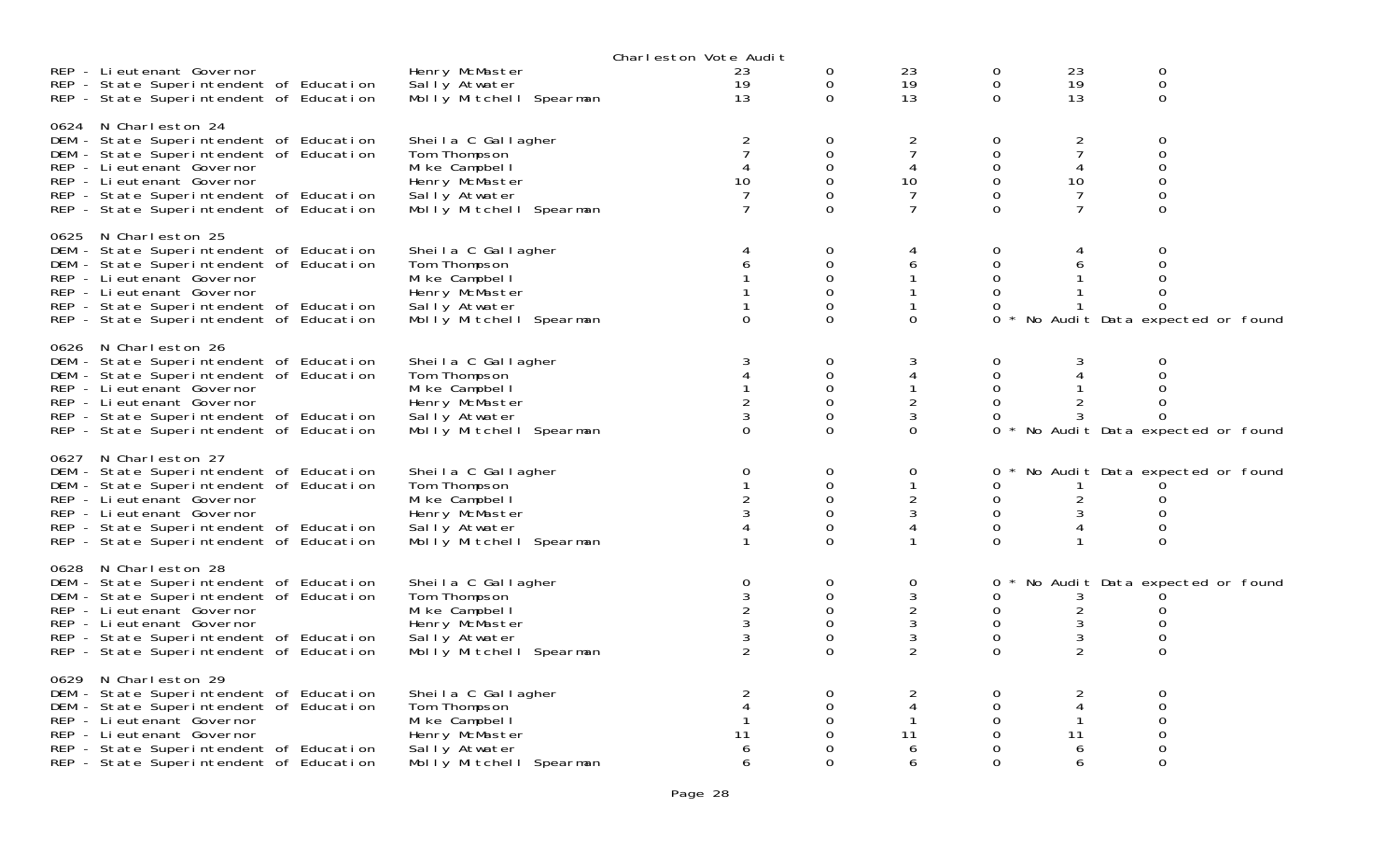| 0630 N Charleston 30                                                                                                                                                                                                                                  |                                                                                                                     | onar reston vote naart                                                                                  |                                                                                                        |                                                                                              |                                                                                             |                                  |                                                                                                                                                                                                                                        |  |
|-------------------------------------------------------------------------------------------------------------------------------------------------------------------------------------------------------------------------------------------------------|---------------------------------------------------------------------------------------------------------------------|---------------------------------------------------------------------------------------------------------|--------------------------------------------------------------------------------------------------------|----------------------------------------------------------------------------------------------|---------------------------------------------------------------------------------------------|----------------------------------|----------------------------------------------------------------------------------------------------------------------------------------------------------------------------------------------------------------------------------------|--|
| DEM - State Superintendent of Education<br>DEM - State Superintendent of Education<br>REP - Li eutenant Governor<br>REP - Li eutenant Governor<br>REP - State Superintendent of Education<br>REP - State Superintendent of Education                  | Sheila C Gallagher<br>Tom Thompson<br>Mi ke Campbel I<br>Henry McMaster<br>Sally Atwater<br>Molly Mitchell Spearman | 4<br>21<br>9<br>29<br>28<br>11                                                                          | 0<br>$\mathsf{O}$<br>$\boldsymbol{0}$<br>$\mathsf{O}\xspace$<br>$\mathbf{O}$<br>$\mathbf 0$            | 4<br>21<br>9<br>29<br>28<br>11                                                               | 0<br>$\mathsf{O}\xspace$<br>$\mathbf 0$<br>$\mathbf 0$<br>$\mathbf 0$<br>$\mathbf{O}$       | 4<br>21<br>9<br>29<br>28<br>11   | 0<br>$\overline{0}$<br>0<br>0<br>$\overline{0}$<br>0                                                                                                                                                                                   |  |
| 0750 Absentee<br>DEM - State Superintendent of Education<br>DEM - State Superintendent of Education<br>REP - Li eutenant Governor<br>REP - Lieutenant Governor<br>REP - State Superintendent of Education<br>REP - State Superintendent of Education  | Sheila C Gallagher<br>Tom Thompson<br>Mike Campbell<br>Henry McMaster<br>Sally Atwater<br>Molly Mitchell Spearman   | 131<br>161<br>162<br>566<br>367<br>331                                                                  | 113<br>136<br>129<br>492<br>313<br>278                                                                 | 18<br>25<br>33<br>74<br>54<br>53                                                             | $\mathbf 0$<br>$\mathbf 0$<br>$\mathbf 0$<br>$\mathbf 0$<br>$\mathsf{O}\xspace$<br>$\Omega$ | 18<br>25<br>33<br>74<br>54<br>53 | 0<br>$\boldsymbol{0}$<br>$\mathsf{O}\xspace$<br>$\mathbf 0$<br>0<br>0                                                                                                                                                                  |  |
| 0800 Emergency<br>DEM - State Superintendent of Education<br>DEM - State Superintendent of Education<br>REP - Li eutenant Governor<br>REP - Lieutenant Governor<br>REP - State Superintendent of Education<br>REP - State Superintendent of Education | Sheila C Gallagher<br>Tom Thompson<br>Mike Campbell<br>Henry McMaster<br>Sally Atwater<br>Molly Mitchell Spearman   | 0<br>$_{\rm 0}^{\rm 0}$<br>$\mathbf 0$<br>$\mathsf{O}\xspace$<br>$\Omega$                               | $\mathbf 0$<br>$\mathsf{O}\xspace$<br>$\overline{0}$<br>$\mathbf 0$<br>$\mathsf{O}\xspace$<br>$\Omega$ | $\mathbf{O}$<br>$\mathsf{O}\xspace$<br>$\mathbf 0$<br>$\mathbf 0$<br>$\mathbf 0$<br>$\Omega$ |                                                                                             |                                  | 0 * No Audit Data expected or found<br>0 * No Audit Data expected or found<br>0 * No Audit Data expected or found<br>0 * No Audit Data expected or found<br>0 * No Audit Data expected or found<br>0 * No Audit Data expected or found |  |
| 0850 Failsafe<br>DEM - State Superintendent of Education<br>DEM - State Superintendent of Education<br>REP - Lieutenant Governor<br>REP - Lieutenant Governor<br>REP - State Superintendent of Education<br>REP - State Superintendent of Education   | Sheila C Gallagher<br>Tom Thompson<br>Mike Campbell<br>Henry McMaster<br>Sally Atwater<br>Molly Mitchell Spearman   | $\begin{smallmatrix}0\\1\end{smallmatrix}$<br>$\mathsf{O}\xspace$<br>$\mathsf{O}\xspace$<br>$\mathbf 0$ | 0<br>$\mathbf 0$<br>$\mathsf{O}\xspace$<br>$\mathsf{O}\xspace$<br>$\mathbf 0$<br>$\overline{O}$        | 0<br>$\mathbf{1}$<br>0<br>$\mathbf 0$<br>$\mathbf 0$<br>$\mathbf{1}$                         | 0<br>$\Omega$<br>0<br>$\Omega$<br>0                                                         | $\mathbf{1}$<br>$\mathbf{1}$     | * No Audit Data expected or found<br>0 * No Audit Data expected or found<br>* No Audit Data expected or found<br>* No Audit Data expected or found<br>0                                                                                |  |
| 0900 Provisional<br>DEM - State Superintendent of Education                                                                                                                                                                                           | Sheila C Gallagher                                                                                                  | $\mathbf{1}$                                                                                            | $\mathbf{1}$                                                                                           | $\mathsf{O}$                                                                                 |                                                                                             |                                  | 0 * All votes cast for this candidate<br>* in this precient are optical.<br>* No Audit Data for optical.                                                                                                                               |  |
| DEM - State Superintendent of Education                                                                                                                                                                                                               | Tom Thompson                                                                                                        | $\mathbf{1}$                                                                                            | $\mathbf{1}$                                                                                           | $\mathbf{0}$                                                                                 |                                                                                             |                                  | 0 * All votes cast for this candidate<br>* in this precient are optical.<br>* No Audit Data for optical.                                                                                                                               |  |
| REP - Lieutenant Governor<br>REP - Lieutenant Governor                                                                                                                                                                                                | Mike Campbell<br>Henry McMaster                                                                                     | 0<br>$\boldsymbol{\vartriangle}$                                                                        | 0<br>4                                                                                                 | $\mathbf{O}$<br>$\Omega$                                                                     |                                                                                             |                                  | 0 * No Audit Data expected or found<br>0 * All votes cast for this candidate<br>* in this precient are optical.<br>* No Audit Data for optical.                                                                                        |  |
| REP - State Superintendent of Education                                                                                                                                                                                                               | Sally Atwater                                                                                                       | 4                                                                                                       | 4                                                                                                      | 0                                                                                            |                                                                                             |                                  | 0 * All votes cast for this candidate<br>* in this precient are optical.<br>* No Audit Data for optical.                                                                                                                               |  |
| REP - State Superintendent of Education                                                                                                                                                                                                               | Molly Mitchell Spearman                                                                                             | $\mathbf{1}$                                                                                            | $\mathbf{1}$                                                                                           | $\mathbf 0$                                                                                  |                                                                                             |                                  | 0 * All votes cast for this candidate<br>* in this precient are optical.                                                                                                                                                               |  |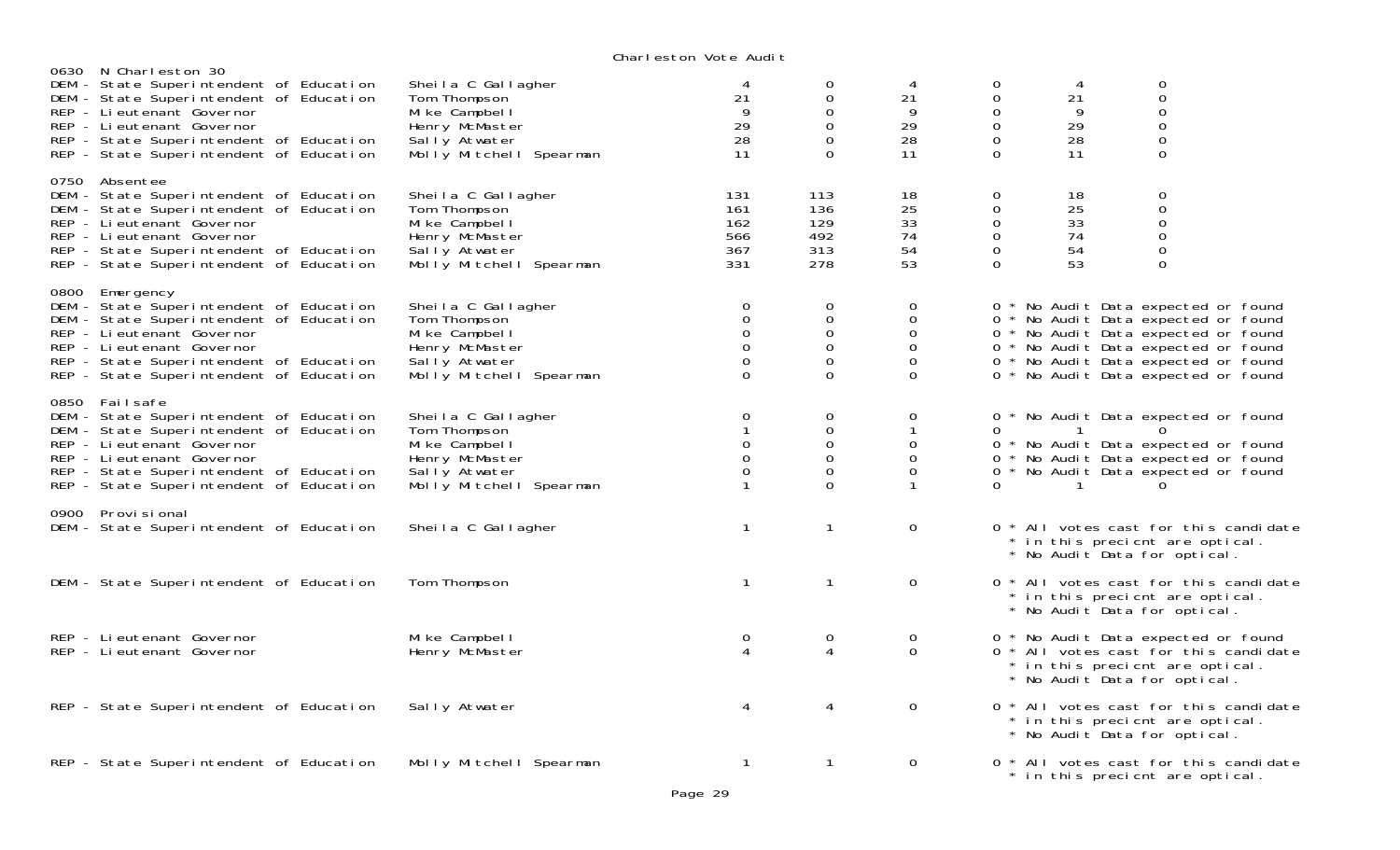\* No Audit Data for optical.

| Failsafe/Provisional<br>0950<br>DEM - State Superintendent of Education<br>DEM - State Superintendent of Education | Sheila C Gallagher<br>Tom Thompson       | $\begin{array}{c} 0 \\ 1 \end{array}$               |                                      | 0 * No Audit Data expected or found<br>0 * All votes cast for this candidate<br>* in this precient are optical.<br>* No Audit Data for optical. |
|--------------------------------------------------------------------------------------------------------------------|------------------------------------------|-----------------------------------------------------|--------------------------------------|-------------------------------------------------------------------------------------------------------------------------------------------------|
| REP - Lieutenant Governor<br>REP - Lieutenant Governor                                                             | Mike Campbell<br>Henry McMaster          |                                                     | $\begin{matrix} 0 \\ 0 \end{matrix}$ | 0 * No Audit Data expected or found<br>0 * All votes cast for this candidate<br>* in this precient are optical.<br>* No Audit Data for optical. |
| REP - State Superintendent of Education<br>REP - State Superintendent of Education                                 | Sally Atwater<br>Molly Mitchell Spearman | $\begin{array}{ccc} 0 & & 0 \\ 1 & & 1 \end{array}$ | $\frac{0}{0}$                        | 0 * No Audit Data expected or found<br>0 * All votes cast for this candidate<br>* in this precient are optical.                                 |

\* No Audit Data for optical.

|                                                  |  |                             | The following audit data was unmatched: |       |
|--------------------------------------------------|--|-----------------------------|-----------------------------------------|-------|
| Pr # Office                                      |  |                             | Candi date                              | Votes |
| 0004 on County Charles 1                         |  |                             |                                         |       |
| 0008 on County Charles 1                         |  |                             |                                         |       |
| 0010 on County Charles                           |  | $\mathbf 1$                 |                                         |       |
| 0011 on County Charles                           |  | -1                          |                                         |       |
| 0012 on County Charles                           |  | $\overline{\mathbf{1}}$     |                                         |       |
| 0032 on County Charles                           |  | $\mathbf{1}$                |                                         |       |
| 0100 on County Charles                           |  | $\mathbf 1$                 |                                         |       |
| 0102 on County Charles                           |  | $\mathbf{1}$                |                                         |       |
| 0103 on County Charles 1                         |  |                             |                                         |       |
| 0104 on County Charles                           |  | $\mathbf 1$                 |                                         |       |
| 0105 on County Charles                           |  | $\mathbf 1$                 |                                         |       |
| 0106 on County Charles                           |  | $\overline{\mathbf{1}}$     |                                         |       |
| 0107 on County Charles<br>0110 on County Charles |  | $\mathbf{1}$<br>$\mathbf 1$ |                                         |       |
| 0132 on County Charles                           |  | $\mathbf{1}$                |                                         |       |
| 0173 on County Charles 1                         |  |                             |                                         |       |
| 0174 on County Charles                           |  | $\mathbf 1$                 |                                         |       |
| 0175 on County Charles                           |  | -1                          |                                         |       |
| 0180 on County Charles                           |  | $\mathbf{1}$                |                                         |       |
| 0181 on County Charles                           |  | $\mathbf{1}$                |                                         |       |
| 0184 on County Charles                           |  | $\mathbf 1$                 |                                         |       |
| 0185 on County Charles                           |  | $\mathbf{1}$                |                                         |       |
| 0201 on County Charles 1                         |  |                             |                                         |       |
| 0202 on County Charles                           |  | $\mathbf 1$                 |                                         |       |
| 0203 on County Charles                           |  | -1                          |                                         |       |
| 0204 on County Charles                           |  | $\mathbf{1}$                |                                         |       |
| 0205 on County Charles                           |  | $\mathbf{1}$                |                                         |       |
| 0206 on County Charles                           |  | $\mathbf 1$                 |                                         |       |
| 0207 on County Charles 1                         |  |                             |                                         |       |
| 0208 on County Charles 1                         |  |                             |                                         |       |
|                                                  |  |                             |                                         |       |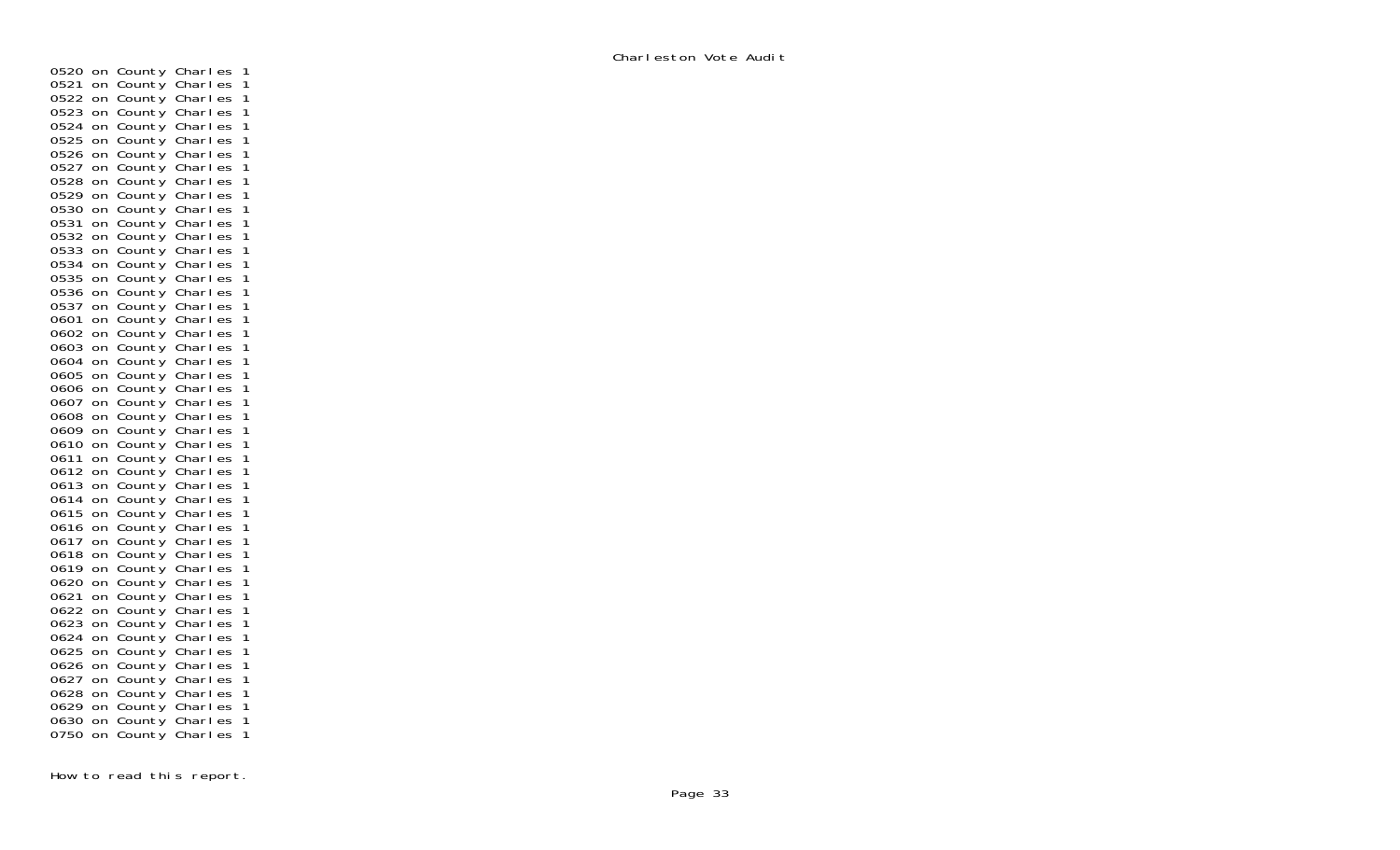This is the vote level report. It compares the number of votes cast for each candidate in the tabulation report with the number of ballots cast in the audit data for each candidates in each precinct.

The tabulated values as read from the EL30A report are reported in four categories; Total, Optical (Opt), iVotronic (iVo) and Flash. None of these values on each line are calculated but parsed from the actual report. In the EL30A report all Write-in votes are added together and reported as one candidate name - Write-in. The EL30A does not report individual Write-in candidates.

The Opt totals are the total number of votes cast on paper ballots that were scanned into the optical scanner and transferred to the tabulation computer via memory stick or ZipDisk (depending on the type of device, M100 or M650 used to scan the ballots.) Optical totals should exist only in some but not all of the Virtual Precincts at the bottom of the table.

The iVo totals are the results gathered from the PEBs (Personal Electronic Ballot) which are used to open and close an iVotronic voting machine and, after the polls have closed, gather the ballots cast for transmission to the tabulation system.

The Flash totals are the totals that are read from the flash cards in the rare event that the ballotscannot be copied from the machine to the PEB or from the PEB to the tabulating machine.

The values on the Audit side come from the iVotronic audit data that is read from the flash cards as part of the audit process. That process combines the individual machine data into a master audit file, the EL155 Vote image log.

The EL155 contains a record of all the votes cast on a ballot. The vote images indicate the machine 0counting the number of times a candidate name for a contest appears in a precint we get the number of votes cast in that precinct for that candidates. That number should always match the number of votes cast for that candidate in that contest in the iVo column on the EL30A side of the report.

Optical ballots do not have electonically readable audit files. So if the audit data iVotronic total votes does not match the EL30A iVo value one of two things will occur. The first is if the iVotronic tabulated is zero and the Total tabulated votes match the tabulated Optical votes the following comment is made in the Audit side of the report; All votes cast for this candidate in this precicnt are optical No Audit Data for optical, or secondly, if the iVotronic total is not zero, a notation indicating which data Audit data In the event a candidate or the combined Write-in candidates did not receive any votes in a precinct the EL30A will report a zero vote count. If there are no votes for this candidate in a precinct in the audit data, the following comment will be placed into the audit report by the auditing software; No Audit Data expected or found.

Finaly the audit software will search the audit data for any votes that were not found on the EL30A report. If it finds some, it will report those vote totals by contest, candidate name and precinct. if it does not find any unmatched audit data it will report; There was no unmatched audit data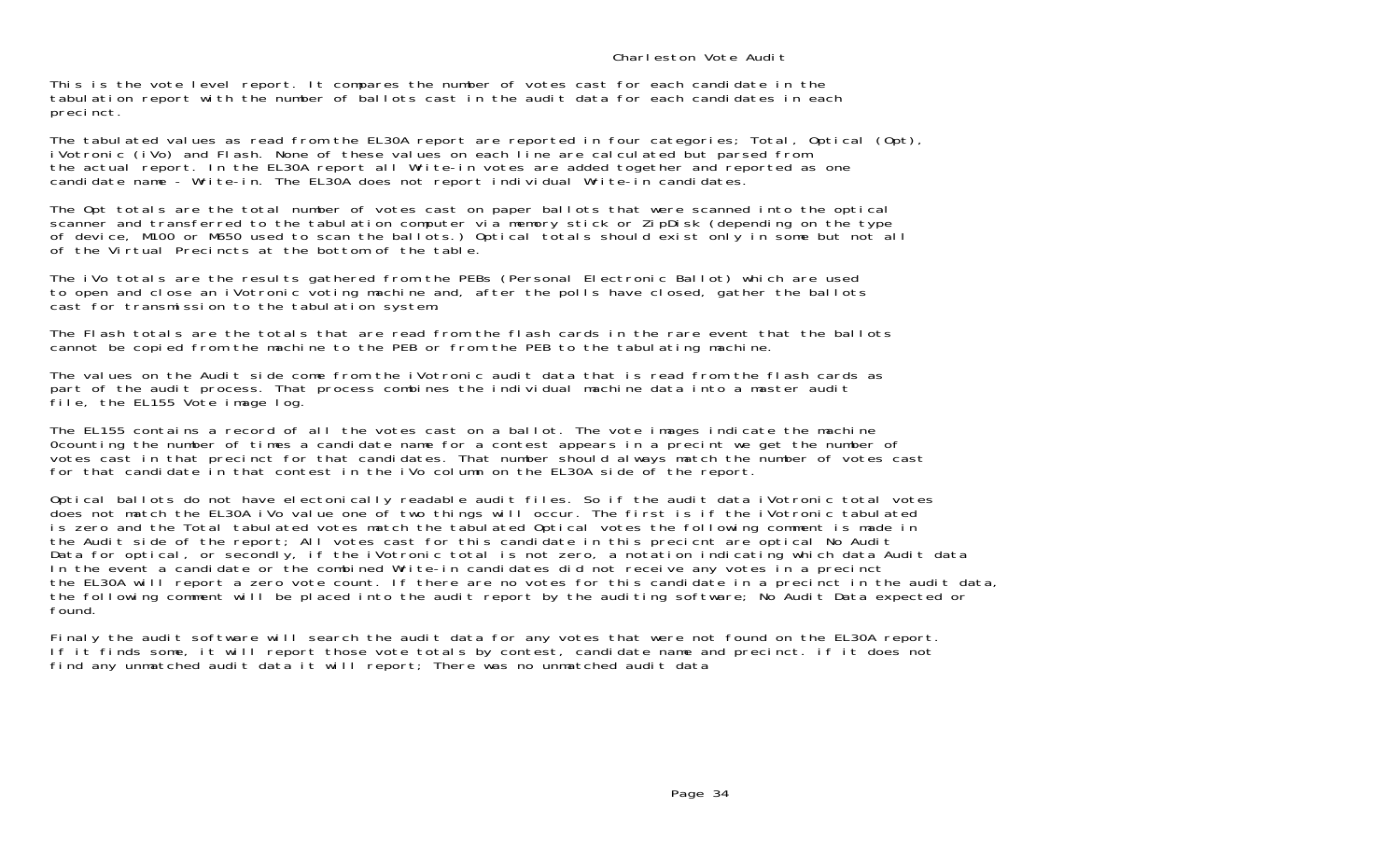## Charleston EL30A45A Comparison Report Election: 2014 Primary Runoff Audit Date: 11:59:23, Thu Jun 26, 2014

|                                                                        |                                          |       |              |            |              |        |              |            | -FI 45A---   |       |                  |        |
|------------------------------------------------------------------------|------------------------------------------|-------|--------------|------------|--------------|--------|--------------|------------|--------------|-------|------------------|--------|
| Office                                                                 | Candi date                               | Party | Tot          | Opt        | i Vo         | FI ash | Tot          | 0pt        | i Vo         | Flash | Del ta           |        |
| State Superintendent of Education<br>State Superintendent of Education | Sheila C Gallagher<br>Tom Thompson       |       | 580<br>1360  | 114<br>138 | 466<br>1222  | 0<br>0 | 580<br>1360  | 114<br>138 | 466<br>1222  |       | 0<br>$\mathbf 0$ | 0<br>0 |
| Li eutenant Governor<br>Lieutenant Governor                            | Mike Campbell<br>Henry McMaster          |       | 2202<br>6122 | 129<br>497 | 2073<br>5625 | 0      | 2202<br>6122 | 129<br>497 | 2073<br>5625 |       | 0<br>0           | 0<br>0 |
| State Superintendent of Education<br>State Superintendent of Education | Sally Atwater<br>Molly Mitchell Spearman |       | 3983<br>4319 | 317<br>280 | 3666<br>4039 | O<br>0 | 3983<br>4319 | 317<br>280 | 3666<br>4039 |       | 0<br>0           | 0<br>0 |

How to read this report.

This is EL30A EL45A Crosscheck Report. It sums each candidates vote totals in each precinct in the EL30A Precinct Detail Report and compares it to the EL45A Election Summary Report that contains the tabulated total for each candidate in the county.

The values read from the EL30A report are reported in four categories; Total, Optical (Opt), iVotronic (iVo) and Flash. None of these values on each line are calculated but parsed from the actual report. The total lines are the calculated sums of the individual precince line values.

The Opt totals are the total number of votes cast on paper ballots that were scanned into the optical scanner and transferred to the tabulation computer via memory stick or ZipDisk (depending on the type of device, M100 or M650 used to scan the ballots.) Optical totals should exist only in some but not all of the Virtual Precincts at the bottom of the table.

The iVo totals are the results gathered from the PEBs (Personal Electronic Ballot) which are used to open and close an iVotronic voting machine and, after the polls have closed, gather the ballots cast for transmission to the tabulation system.

The Flash totals are the totals that are read from the flash cards in the rare event that the ballots cannot be copied from the machine to the PEB or from the PEB to the tabulating machine.

The values read from the EL45A report are reported in same four categories; Total, Optical (Opt), iVotronic (iVo) and Flash as the EL30A. Like the EL30A they are parsed from the actual EL45A report. The summary candidate totals are compared against the calculated sums for each candidate from, the EL30A report. Each of the values in each line on the EL30A side must match the same value on the EL45A side and the Delta value must be zero.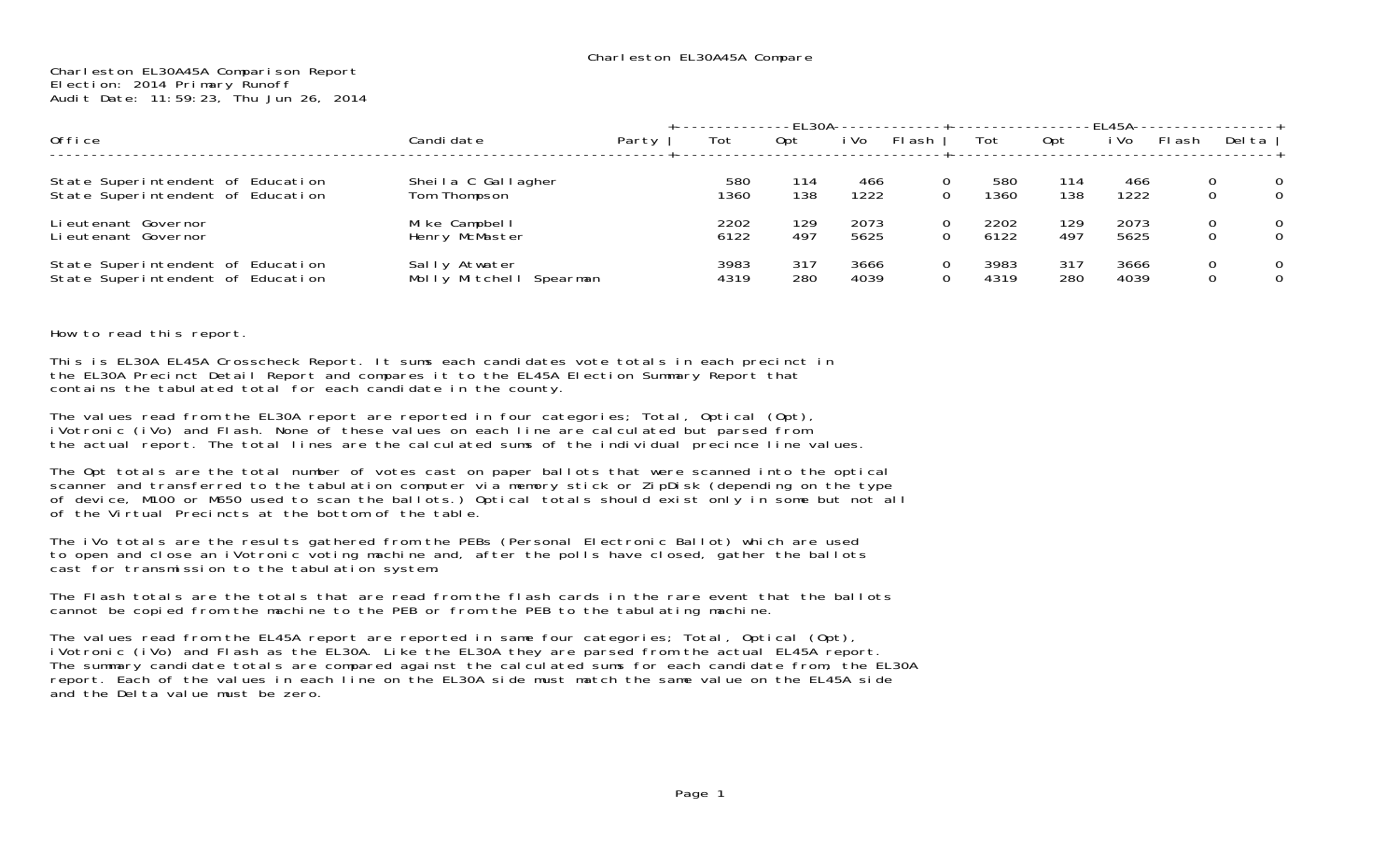Charleston PEB Use Report Election: 2014 Primary Runoff Audit Date: 11:58:11, Thu Jun 26, 2014

| Precinct                                                                                                                                                                                                                                                                                                                                                                                                                                                                                                                                                                  |                                                                                                                                                                                                                                                                                                                                                     |          |
|---------------------------------------------------------------------------------------------------------------------------------------------------------------------------------------------------------------------------------------------------------------------------------------------------------------------------------------------------------------------------------------------------------------------------------------------------------------------------------------------------------------------------------------------------------------------------|-----------------------------------------------------------------------------------------------------------------------------------------------------------------------------------------------------------------------------------------------------------------------------------------------------------------------------------------------------|----------|
| Awendaw<br>Christ Church<br>Isle of Palms 1A<br>Isle of Palms 1B<br>Isle of Palms 1C<br>Sullivans Island<br>McClellanville<br>Deer Park 1A<br>Deer Park 1B<br>Deer Park 2A<br>Deer Park 2B<br>Deer Park 2C<br>Deer Park 3<br>Li ncol nville<br>Ladson<br>Edisto Island<br>Wadmalaw Island 1<br>Wadmalaw Island 2<br>Kiawah Island<br>Town of Seabrook<br>Folly Beach 1<br>Folly Beach 2<br>Charleston 1<br>Charleston 2<br>Charleston 3<br>Charleston 4<br>Charleston 5<br>Charleston 6<br>Charleston 7<br>Charleston 8<br>Charleston 9<br>Charleston 10<br>Charleston 11 | PEBs Used<br>156209<br>156209<br>157622<br>156435<br>156435<br>152696<br>156556<br>157183<br>153045<br>157183<br>157183<br>157183<br>156518<br>155865<br>153045<br>156838<br>157230<br>157230<br>152969<br>157624<br>156530<br>156530<br>156544<br>156544<br>156623<br>155939<br>156623<br>157212<br>157649<br>157635<br>165963<br>156515<br>156515 | Comments |
| Charleston 12<br>Charleston 13                                                                                                                                                                                                                                                                                                                                                                                                                                                                                                                                            | 156812<br>156812                                                                                                                                                                                                                                                                                                                                    |          |
| Charleston 14<br>Charleston 15<br>Charleston 16<br>Charleston 17<br>Charleston 18                                                                                                                                                                                                                                                                                                                                                                                                                                                                                         | 157481<br>157635<br>157481<br>156626<br>156626                                                                                                                                                                                                                                                                                                      |          |
| Charleston 19<br>Charleston 20<br>Charleston 21<br>Mt Pleasant 1                                                                                                                                                                                                                                                                                                                                                                                                                                                                                                          | 156622<br>156622<br>157292<br>156612                                                                                                                                                                                                                                                                                                                |          |
| Mt Pleasant 2<br>Mt Pleasant 3                                                                                                                                                                                                                                                                                                                                                                                                                                                                                                                                            | 157188<br>156519                                                                                                                                                                                                                                                                                                                                    |          |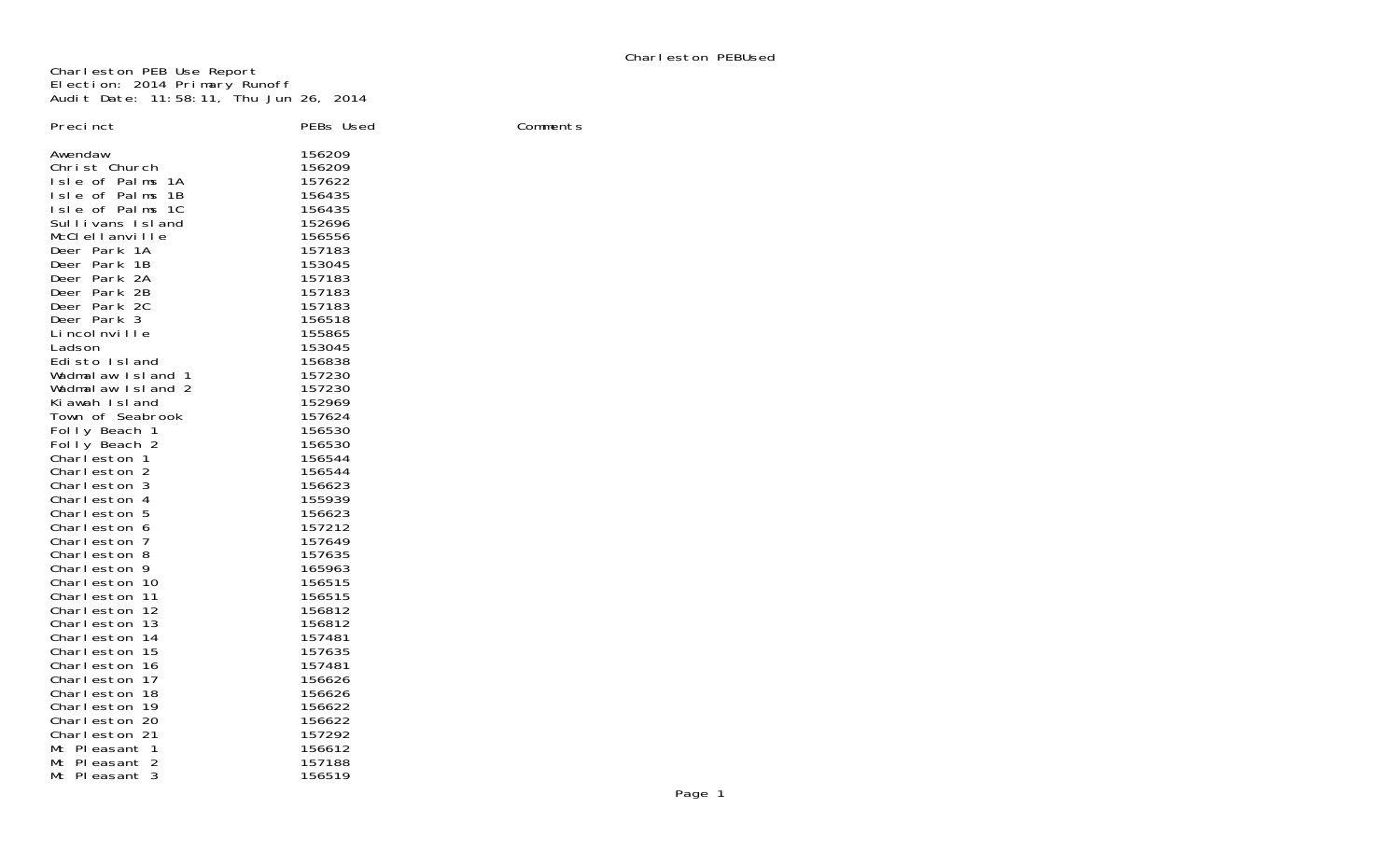| Mt    | PI easant<br>4  | 157188 |
|-------|-----------------|--------|
| Мt    | PI easant<br>5  | 157188 |
| Mt    | PI easant<br>6  | 156643 |
| Mt    | PI easant<br>7  | 156643 |
| Mt    | PI easant<br>8  | 156643 |
| Мt    | PI easant<br>9  | 156643 |
| Мt    | 10<br>PI easant | 157134 |
| Mt    | PI easant<br>11 | 157134 |
| Mt    | 12<br>PI easant | 157134 |
| Мt    | 13<br>PI easant | 156527 |
| Мt    | PI easant<br>14 | 157165 |
| Mt    | PI easant<br>15 | 156519 |
| Мt    | 16<br>PI easant | 156519 |
| Mt    | 17<br>PI easant | 157186 |
| Мt    | 18<br>PI easant | 157625 |
| Mt    | 19<br>PI easant | 157625 |
| Мt    | PI easant<br>20 | 145316 |
| Mt    | PI easant<br>21 | 145316 |
| Mt    | PI easant<br>22 | 152972 |
| Мt    | PI easant<br>23 | 152972 |
| Mt    | 24<br>PI easant | 152972 |
| Mt    | 25<br>PI easant | 157186 |
| Mt    | 26<br>PI easant | 157199 |
| Mt    | PI easant<br>27 | 156525 |
| Мt    | 28<br>PI easant | 157199 |
| Mt    | PI easant<br>29 | 157199 |
| Мt    | 30<br>PI easant | 156645 |
| Mt    | PI easant<br>31 | 156510 |
| Мt    | 32<br>PI easant | 156510 |
| Mt    | 33<br>PI easant | 156803 |
| Мt    | PI easant<br>34 | 156510 |
| Mt    | PI easant<br>35 | 157485 |
| Mt    | PI easant<br>36 | 156645 |
| Mt    | PI easant<br>37 | 156759 |
| Mt    | PI easant<br>38 | 157217 |
| Мt    | PI easant<br>39 | 157217 |
| James | Island<br>1Α    | 189165 |
| James | Island<br>1B    | 189165 |
| James | Island<br>3     | 156548 |
| James | Island<br>5А    | 229811 |
| James | Island<br>5Β    | 229811 |
| James | Island<br>6     | 229811 |
| James | Island<br>7     | 229811 |
| James | Island<br>8А    | 156496 |
| James | Island<br>8Β    | 156496 |
| James | Island<br>9     | 156496 |
| James | 10<br>Island    | 229811 |
| James | Island<br>11    | 156617 |
| James | 12<br>Island    | 156617 |
| James | Island<br>13    | 156617 |
| James | Island<br>14    | 156537 |
| James | Island<br>15    | 157441 |

157174 WARNING: 2 PEBs used to open/close machines.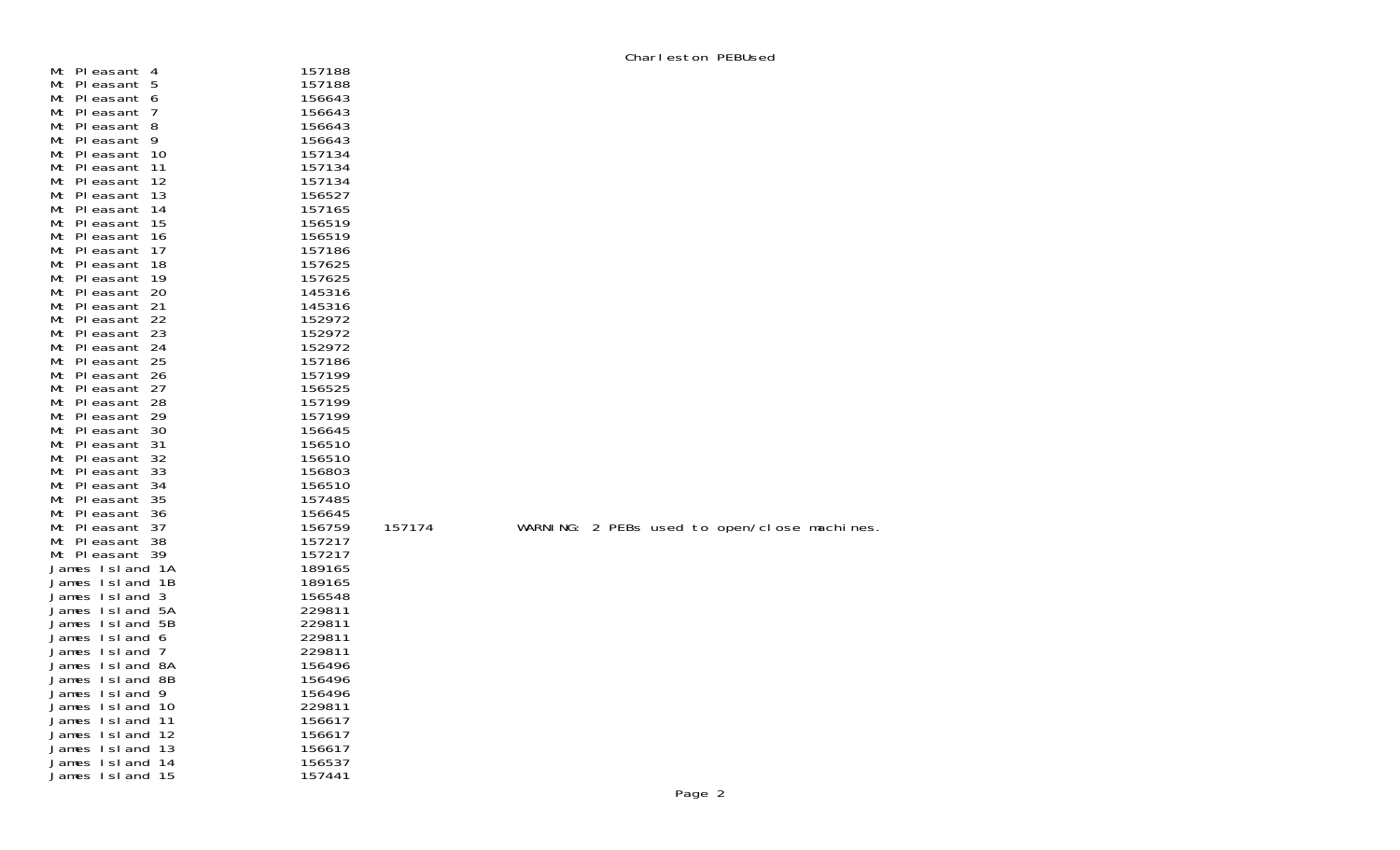| 17<br>I sI and<br>James           | 157200 |
|-----------------------------------|--------|
| 19<br>l sl and<br>James           | 157200 |
| Island<br>20<br>James             | 156668 |
| Island<br>22<br>James             | 156668 |
| 1Α<br>Johns<br>Island             | 156498 |
| I sI and<br>1Β<br>Johns           | 156498 |
| Island<br>$\overline{c}$<br>Johns | 156498 |
| Island<br>ЗA<br>Johns             | 156441 |
| Johns<br>Island<br>3B             | 157394 |
| Johns<br>l sl<br>and<br>4         | 156441 |
| St<br>Paul s<br>1                 | 155860 |
| St<br>2A<br>Paul s                | 156505 |
| St<br>Paul s<br>2Β                | 156505 |
| St<br>Paul s<br>3                 | 157233 |
| St<br>Paul s<br>4                 | 156514 |
| St<br>Paul s<br>5                 | 157168 |
| St<br>Paul s<br>6                 | 157168 |
| St<br>Andrews<br>1                | 146207 |
| St<br>Andrews<br>2                | 146207 |
| St<br>3<br>Andrews                | 156493 |
| St<br>Andrews<br>4                | 146207 |
| St<br>Andrews<br>5                | 146207 |
| St<br>Andrews<br>6                | 156509 |
| St<br>Andrews<br>7                | 152979 |
| St<br>Andrews<br>8                | 157184 |
| St<br>Andrews<br>9                | 156493 |
| St<br>Andrews<br>10               | 152795 |
| St<br>Andrews<br>11               | 156195 |
| 12<br>St<br>Andrews               | 156195 |
| St<br>13<br>Andrews               | 156195 |
| St<br>14<br>Andrews               | 152795 |
| St<br>Andrews<br>15               | 157184 |
| 16<br>St<br>Andrews               | 152979 |
| St<br>Andrews<br>17               | 156252 |
| St<br>Andrews<br>18               | 157184 |
| St<br>Andrews<br>19               | 156631 |
| St<br>Andrews<br>20               | 157530 |
| St<br>Andrews<br>21               | 156195 |
| St<br>Andrews<br>22               | 157416 |
| St<br>23<br>Andrews               | 157416 |
| St<br>Andrews<br>24               | 157416 |
| St<br>Andrews<br>25               | 157416 |
| St<br>Andrews<br>26               | 185986 |
| St<br>Andrews<br>27               | 156634 |
| St<br>Andrews<br>28               | 157195 |
| St<br>Andrews<br>29               | 153049 |
| St<br>30<br>Andrews               | 157416 |
| St<br>31<br>Andrews               | 153049 |
| St<br>Andrews<br>32               | 156230 |
| St<br>Andrews<br>33               | 153049 |
| St<br>Andrews<br>34               | 156630 |
| St<br>35<br>Andrews               | 156630 |
|                                   |        |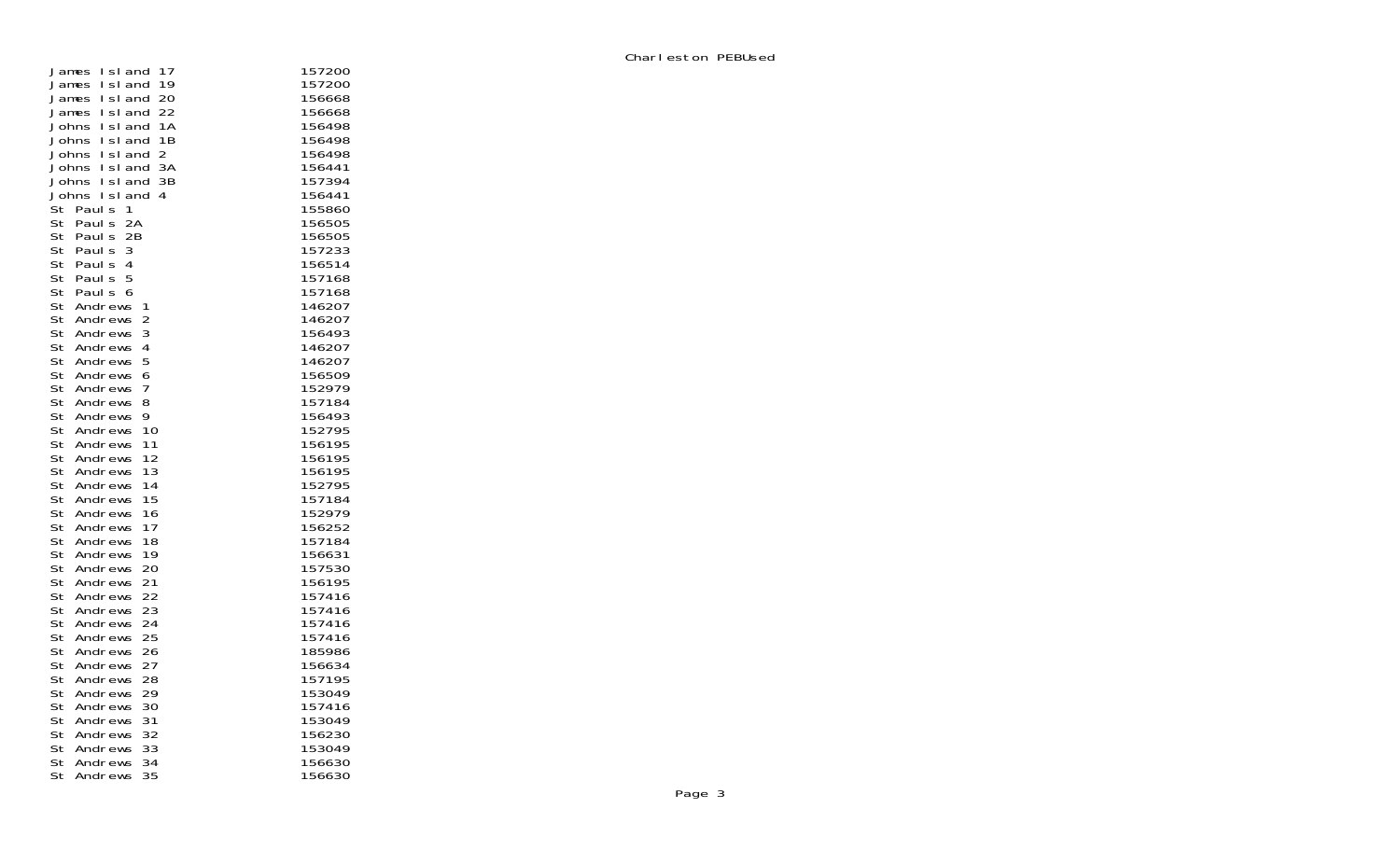| Andrews 36<br>St      | 156630 |
|-----------------------|--------|
| St<br>Andrews 37      | 157195 |
| N.<br>Charleston<br>1 | 156546 |
| N<br>Charleston<br>2  | 156555 |
| 3<br>Ν<br>Charleston  | 157131 |
| N.<br>Charleston<br>4 | 156499 |
| 5<br>Charleston<br>N  | 156539 |
| Ν<br>Charleston<br>6  | 156894 |
| 7<br>Ν<br>Charleston  | 156894 |
| 8<br>Ν<br>Charleston  | 156231 |
| Charleston<br>9<br>N  | 156512 |
| Charleston<br>10<br>N | 156913 |
| 11<br>Ν<br>Charleston | 156553 |
| Ν<br>12<br>Charleston | 156522 |
| 13<br>N<br>Charleston | 156279 |
| Charleston<br>14<br>N | 157235 |
| Ν<br>Charleston<br>15 | 195459 |
| Ν<br>Charleston<br>16 | 157235 |
| N<br>17<br>Charleston | 152929 |
| 18<br>N<br>Charleston | 156844 |
| Charleston<br>19<br>N | 156499 |
| Charleston<br>20<br>Ν | 156844 |
| 21<br>Ν<br>Charleston | 156008 |
| N<br>Charleston 22    | 156008 |
| Charleston 23<br>N    | 156263 |
| 24<br>Ν<br>Charleston | 156263 |
| Ν<br>Charleston 25    | 156272 |
| Ν<br>Charleston 26    | 157176 |
| N<br>27<br>Charleston | 157076 |
| 28<br>Charleston<br>N | 157191 |
| Charleston 29<br>N    | 157076 |
| Charleston 30<br>N    | 157241 |
| Absentee              | 156616 |
| Fai I safe            | 156616 |

184 precincts processed

The following precinct(s) have no ballots cast in them: Emergency Note: if there are no ballots cast in a precinct the machines in that precinct cannot be identified so these precinct(s) will not appear in this report.

How to read this report.

This is the PEB Used report. It lists the precints found in the Audit data and lists all the PEBs that were used by the poll workers to open and close the iVotronic machines in that. precinct.

If more than one PEB is used to open and close all the iVotronic machines in a precinct, then the County Election Commission must read ALL the PEBs used in that precinct to assure that they have collected all the ballots from that precinct. A county whose report shows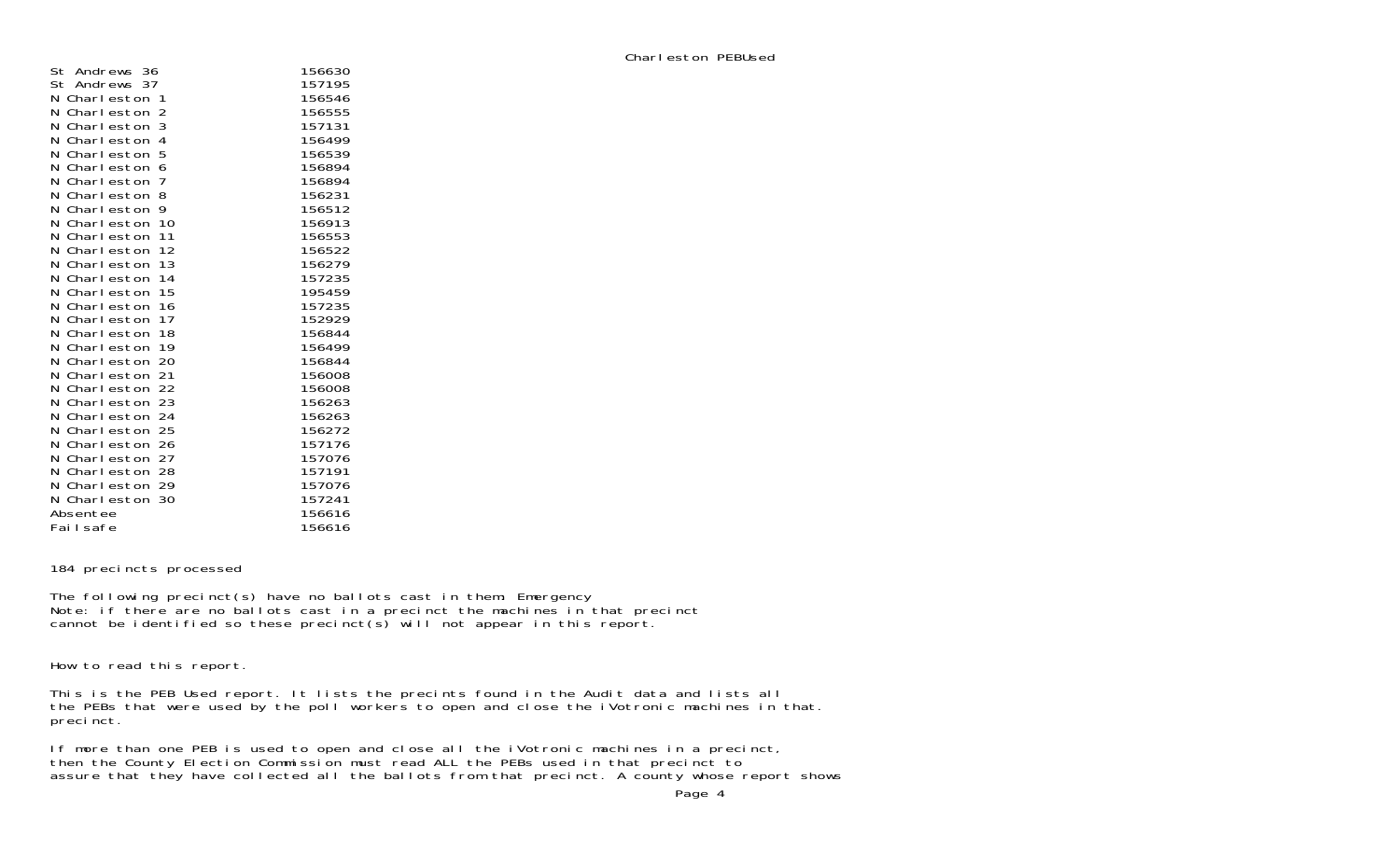## Charleston PEBUsed a precinct that has machines open or closed by more than one PEB should double check the Ballot Audit Report against the iVotronic paper tapes and the Poll Book to make sure that all the ballots have been collected and tabulated.